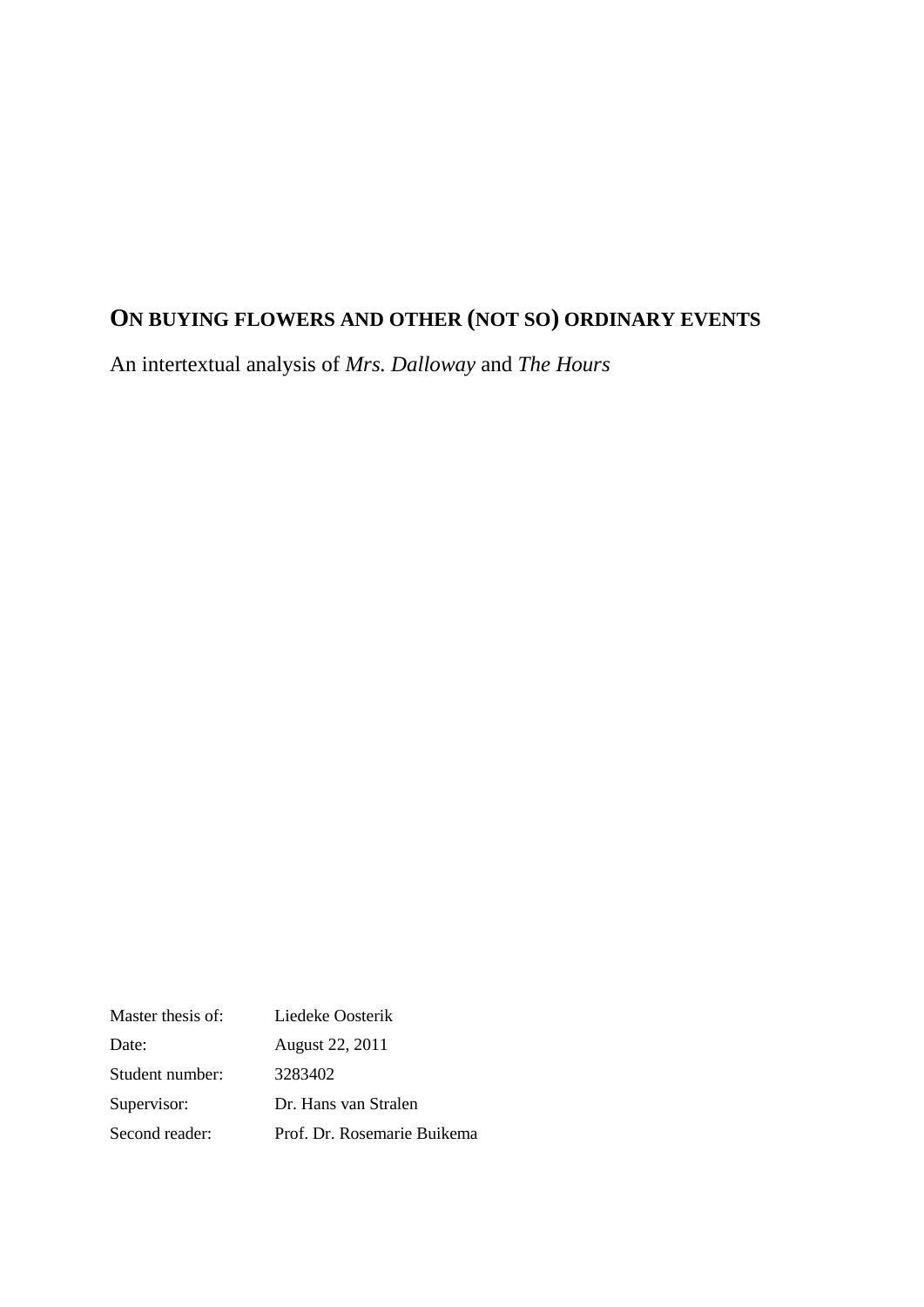HOW CAN WE EXPECT ANYONE TO LISTEN

IF WE'RE USING THE SAME OLD VOICE?

WE NEED NEW NOISE

NEW ART FOR THE REAL PEOPLE

*REFUSED – 'NEW NOISE'*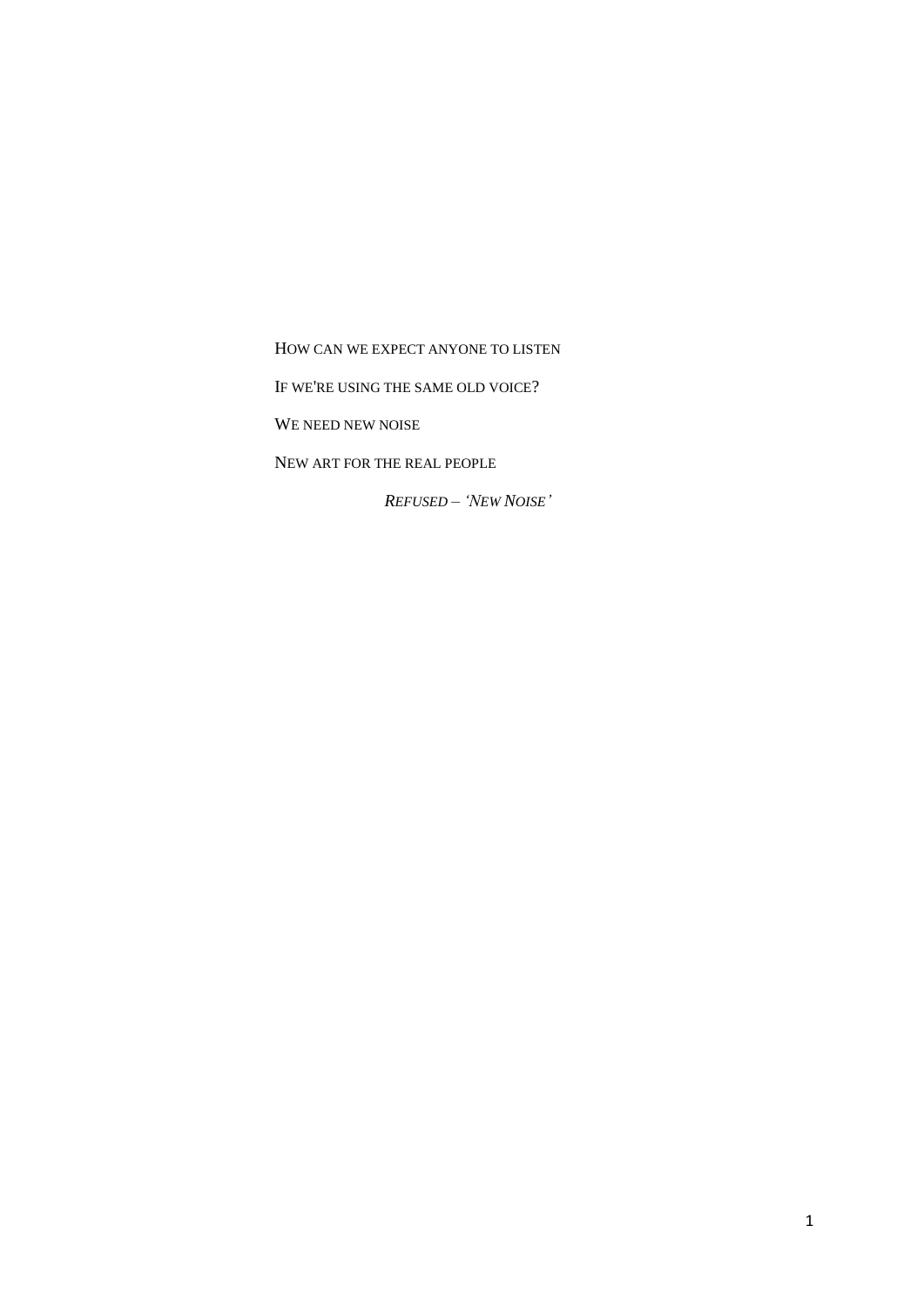## **Contents**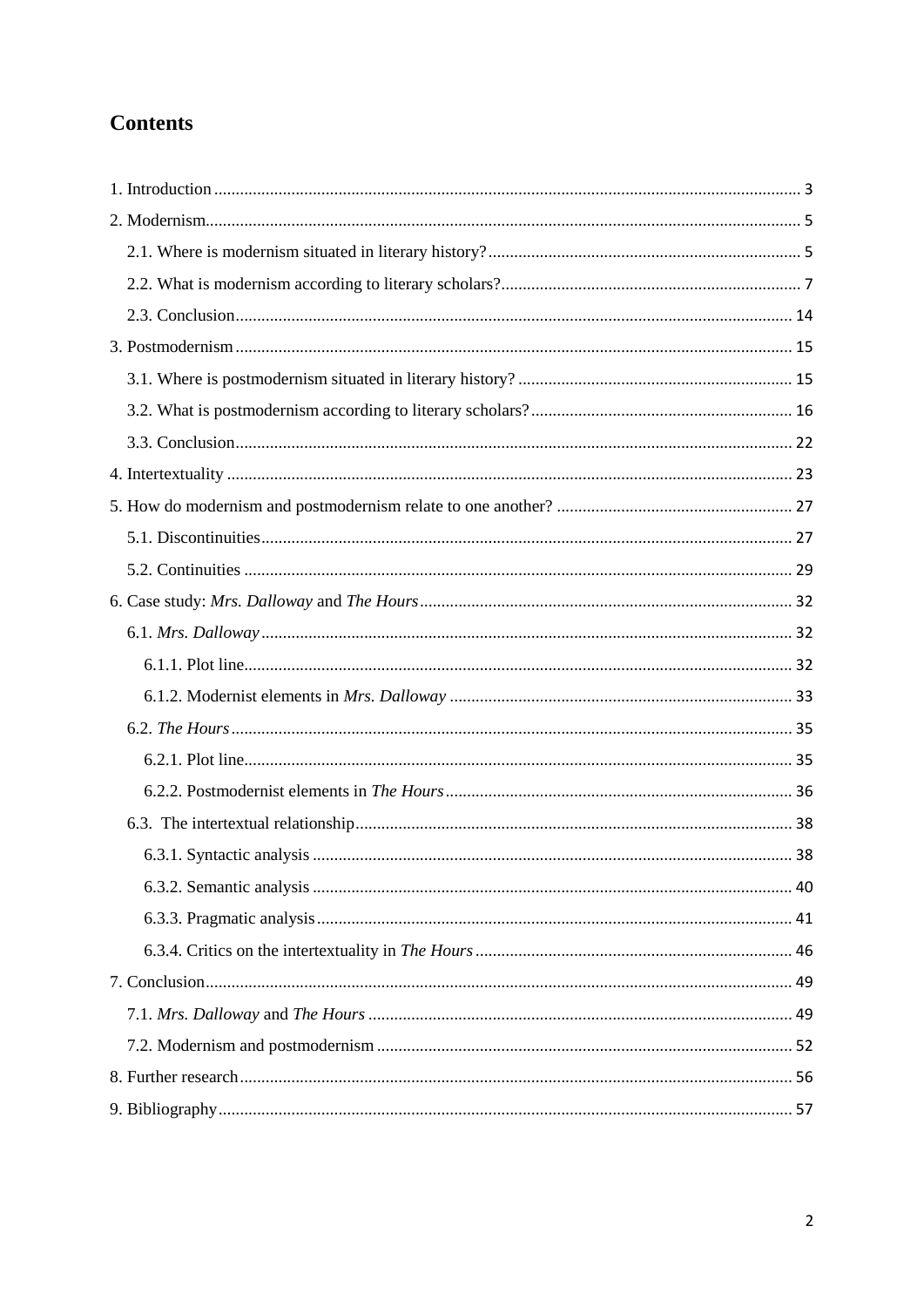## <span id="page-3-0"></span>**1. Introduction**

"Mrs. Dalloway said she would buy the flowers herself." With this sentence Virginia Woolf opens her 1925 novel *Mrs. Dalloway*. In his 1998 novel *The Hours,* Michael Cunningham fictionalises a single day in Woolf"s writing process for *Mrs. Dalloway*. The first sentence of Woolf"s novel is a well-known one in all its simplicity. The first chapter about Woolf (the second chapter in Cunningham"s novel) starts with the following sentences:

Mrs. Dalloway said something (what?), and got the flowers herself. […] Virginia awakens. This might be another way to begin, certainly […] But is it the right beginning? Is it a little too ordinary? (29)

Cunningham uses the first sentence of Woolf"s novel and he uses Woolf as a character herself. But there are more ways in which he evokes the spirit of Woolf"s *Mrs. Dalloway* in his novel: the most important similarity is the stream of consciousness narrative that encompasses exactly one day. Cunningham"s novel opens with a scene early in the morning in the life of Clarissa Vaughan, who is referred to as "Mrs. Dalloway" by her friend Richard. The first sentence is: "There are still the flowers to buy" (9). Subsequently Clarissa rushes into the city to buy the flowers herself. This opening scene refers back to Woolf"s opening scene in which Mrs. Dalloway plunges into the city after she has said "she would buy the flowers herself".

With *Mrs. Dalloway*, Virginia Woolf has been said to have written a typical modernist novel and in the same way Michael Cunningham"s creation *The Hours* has been referred to as a typically postmodernist novel – foundations for these statements will be provided when the novels are discussed. As alluded to above, the novels and their characters are related to each other. But what is the nature of the relationship between the novels and can something be deduced from this relationship in such a way that is says something about the nature of the relationship between modernism and postmodernism?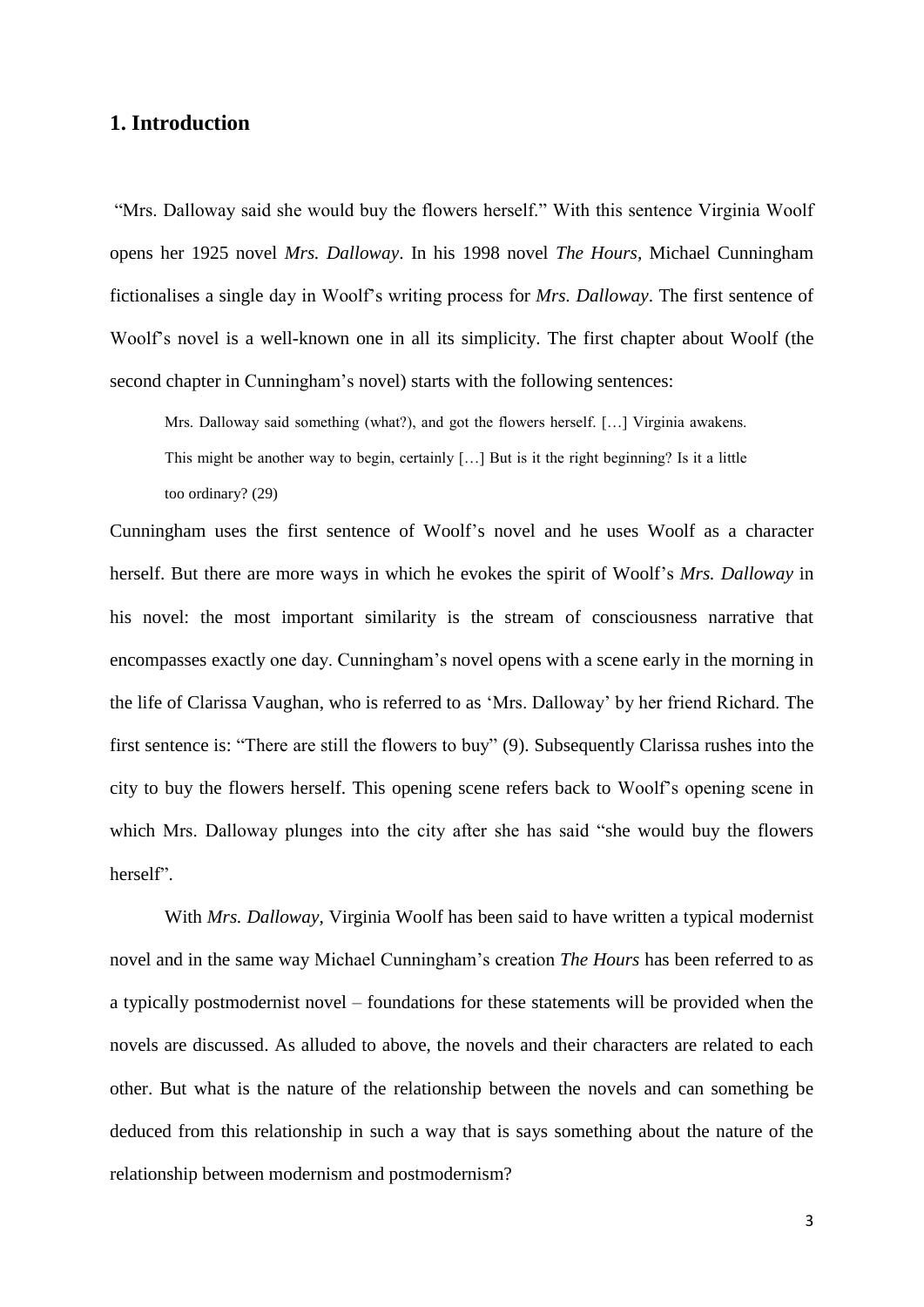Before discussing the theories of modernism and postmodernism, it is important to be aware that these movements will be discussed with regard to literature. Both theology and philosophy had their modernist period, but these modernisms will not be discussed in this thesis.

Literary scholars such as Harry Levin, Malcolm Bradbury, James McFarlane, Brian McHale and Linda Hutcheon, to name a few, have either analysed modernism or postmodernism. At certain points in their analyses of one of these currents, they all refer to the other current and provide a brief introduction to it. Most of the time they indicate a relationship between the two currents and they explain how they view this relationship. However, the relationship between the two is part of an ongoing debate and cannot be explained in a few paragraphs in a book on either modernism or postmodernism. The main concern in this debate is how modernism and postmodernism relate to each other: is postmodernism a resumption of modernism or is it a reaction against modernism? In other words: is there continuity or discontinuity between the two currents?

This thesis attempts to define both modernism and postmodernism on their own terms, simultaneously positioning them in literary history and uncovering how postmodernism is related to its predecessor. The goal of this thesis is to provide an answer to the question of how to best define the relationship between modernism and postmodernism. The analysis tool I will use in this thesis is intertextuality. The novels *Mrs. Dalloway* and *The Hours* will serve as a case study; the novels are the primary literary material for this theoretic investigation.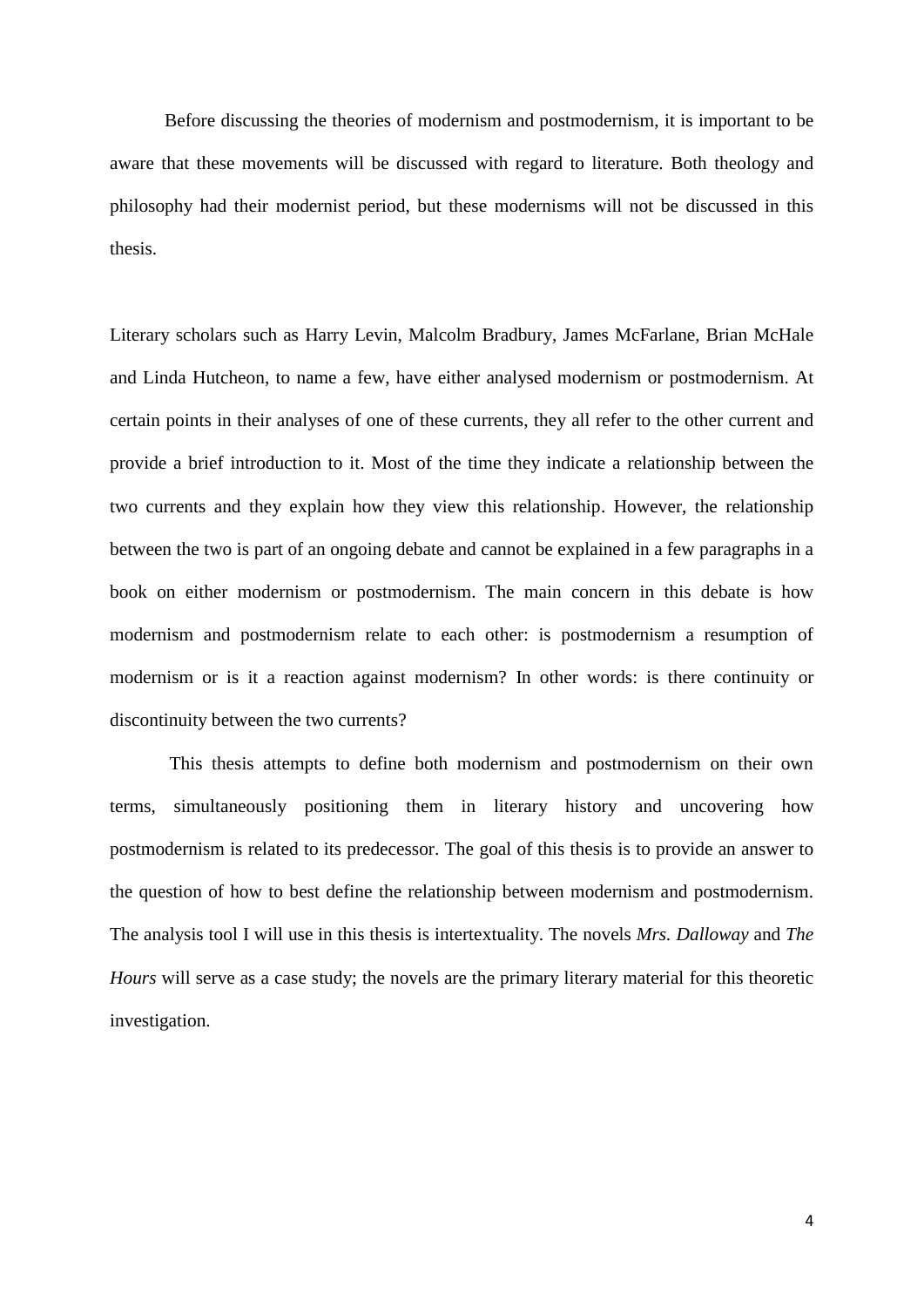## <span id="page-5-0"></span>**2. Modernism**

**.** 

#### <span id="page-5-1"></span>**2.1. Where is modernism situated in literary history?**

Eighteenth-century literature in western countries  $can - in general - be described as neo$ classical, nineteenth-century literature can be described as mainly romantic and realist. These terms "suggest a general drift in most of the significant arts among most of the significant artists we are dealing with in those periods." (Bradbury and McFarlane (eds.), *Modernism 1890-1930*, 1976 [1978], 23) This quote from Bradbury and McFarlane introduces four restrictions that should be taken into account when trying to give a specific name to a specific period in literary history or more generally, in art history.

First there is the 'general drift', which announces that not all the arts made during a certain period are prone to the same set of characteristics that has been applied to that period and if they do, they do not do so to the same extent. Secondly, Bradbury and McFarlane refer to "most of the significant arts", i.e. not all the arts fit in the same time frame or follow the same time path through art history. 'Most of the significant artists' is the third restriction implied: not all the artists in the same time span make art according to the dominant conditions. And lastly and as a type of summary, the verb 'suggest' implies that the names that are assigned by art historians to certain periods lend a false sense of certainty, for all the abovementioned reasons.

With these restrictions in mind it is possible to provide names for and to date certain periods in literary history, but one must always be aware of how literary periods are constructed. First, the names and dates are imposed after the fact<sup>1</sup> and, second, these names and dates are not prescriptive. It is in retrospect that I, in analogy to Bradbury and McFarlane,

 $1$  This posterior construction applies much less to romanticism and realism as during these periods people actually referred to themselves as romanticists and realists. During modernism however, no one called themselves a modernist. However, all literary periods are constructed in retrospect.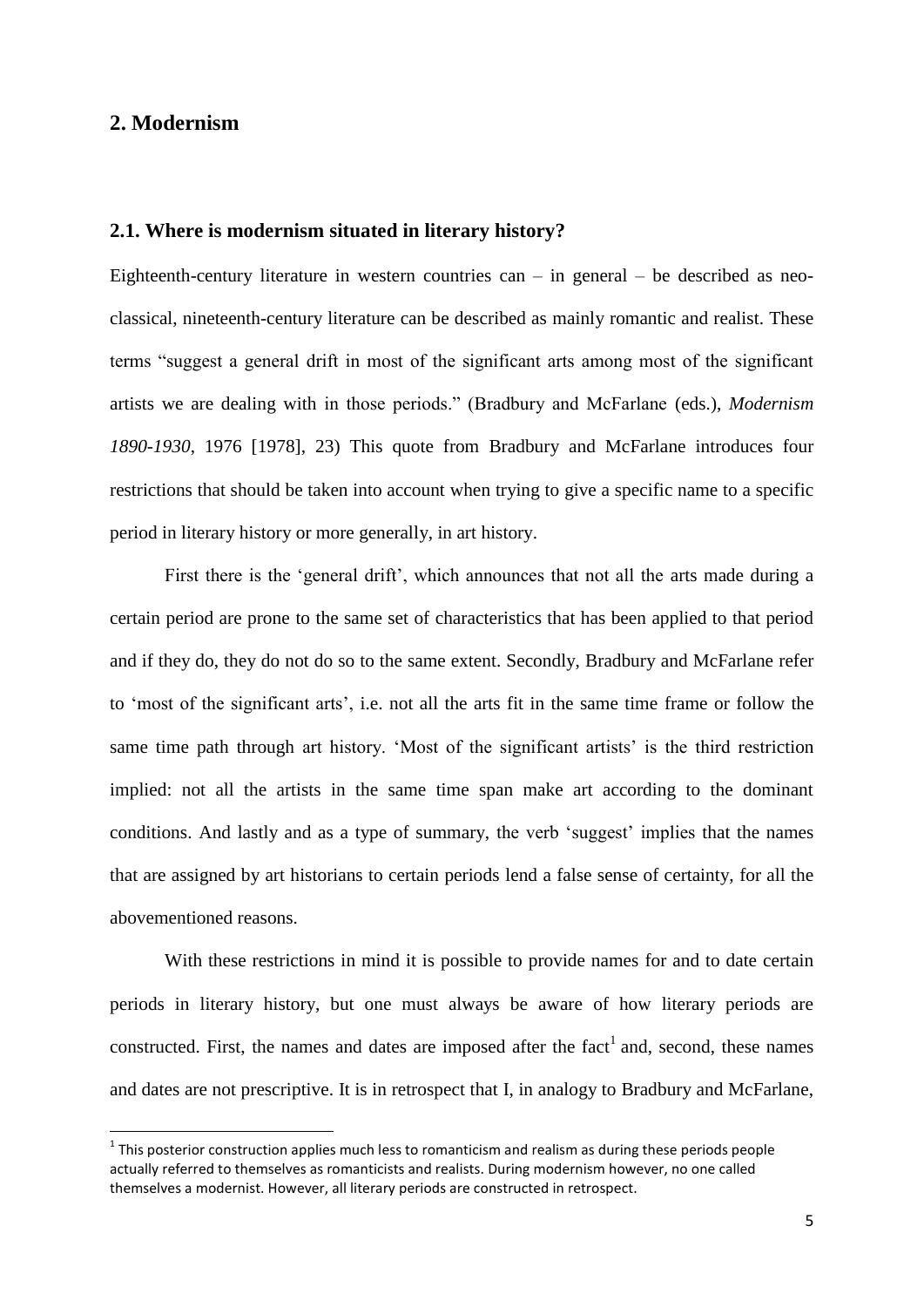refer to the period between 1890 and 1930 using the term modernism. The name modernism was assigned posthumously by, among others, Harry Levin in his essay "What was modernism?" in 1960. According to Jeff Wallace, modernism is best seen as a concept that is used to describe the diverse range of new and experimental practices in the arts which occurred in the period between 1880-1939 (Wallace, *Beginning modernism*, 2011, 1). It is important to realise that modernism is a construction that was created retrospectively and that it was never a single, consistent movement. This retrospective category interrelates "a variety of movements, artefacts, artists, thinkers and cultural practices, some of whom might have been surprised to find themselves thrown together under the banner of "modernism"" (Wallace, 1). By acknowledging this variety in movements and artists, Wallace practices an inclusive and broad concept of modernism. This in contradistinction to Douwe Fokkema and Elrud Ibsch in *Modernist Conjectures. A mainstream in European Literature 1910-1940* (1987), who only look at modernism in literature and even demarcate a very select group of modernist writers. Their concept of modernism is exclusive and narrow.

Fokkema and Ibsch distinguish periods in literary history on the one hand and currents and movements on the other. They acknowledge that classicism, romanticism, realism and symbolism were successive stylistic periods during the eighteenth and nineteenth centuries, however for twentieth-century literature they refer, instead, to currents or movements. Because, so they say, "[perhaps] we are still too close to the literature of the first half of the century to be able to discern periods" (1). In this thesis I will use the terms employed by Fokkema and Ibsch. Hence romanticism and realism will be seen as periods in literary history, and modernism will be described as a current. Impressionism, expressionism and surrealism, to name a few, will be described as movements within modernism.

Modernism is therefore a time span in art history that came after the romanticism and realism of the nineteenth century. It is usually located somewhere between 1890 and 1940,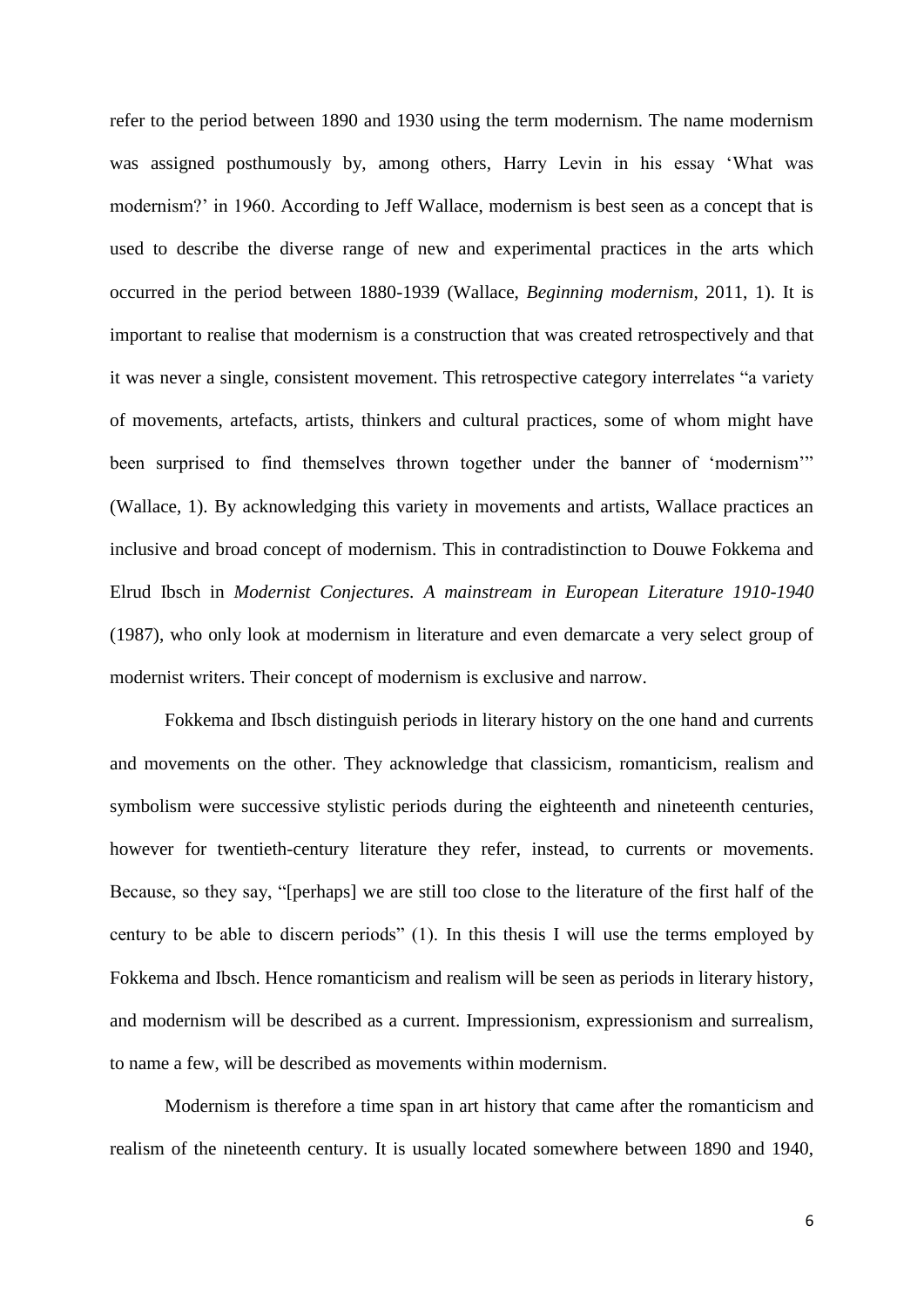depending on the point of view of the critic under discussion. As with all periods and currents in literary history, it is important to view it in relation to the periods and currents that preceded it. Modernism does not stand on its own, it is related to romanticism and realism: how modernism is derived from or might be indebted to romanticism and realism will be part of the next section"s argument.

#### <span id="page-7-0"></span>**2.2. What is modernism according to literary scholars?**

In order to create a workable definition of modernism, a number of literary scholars and their theories about modernism will be discussed in this section. The abovementioned book *Modernism 1890-1930* was published in 1976 and was edited by Malcolm Bradbury and James McFarlane. This book is, so the editors say, not a comprehensive survey nor a tidily finished account of modernism (13). Nevertheless the editors create an apt overview of modernism in America, Europe and Russia, and the literary movements it is related to. They date modernism as the period between 1890 and 1930 although - as they are aware - these dates are not compelling. In *Modernist Conjectures. A Mainstream in European Literature 1910-1940* Douwe Fokkema and Elrud Ibsch narrow their subject down to modernism in English, French, German and Dutch literature. They use 1910 as the year modernism (in retrospect) started and 1940, the start of World War II, as the end of the modernist period.

Before discussing modernism, it is important to point out that 'modernity' and 'modernism', although closely related, have entirely different meanings. Modernism refers to the cultural forms of a specific period, whereas modernity refers to the much broader historical process of transformation within which modernism occurred. The time span of modernity also refers to a lengthy historical process of becoming "modern" (Wallace, 15-6). Now that these distinctions are clear, the origins of modernism can be discussed.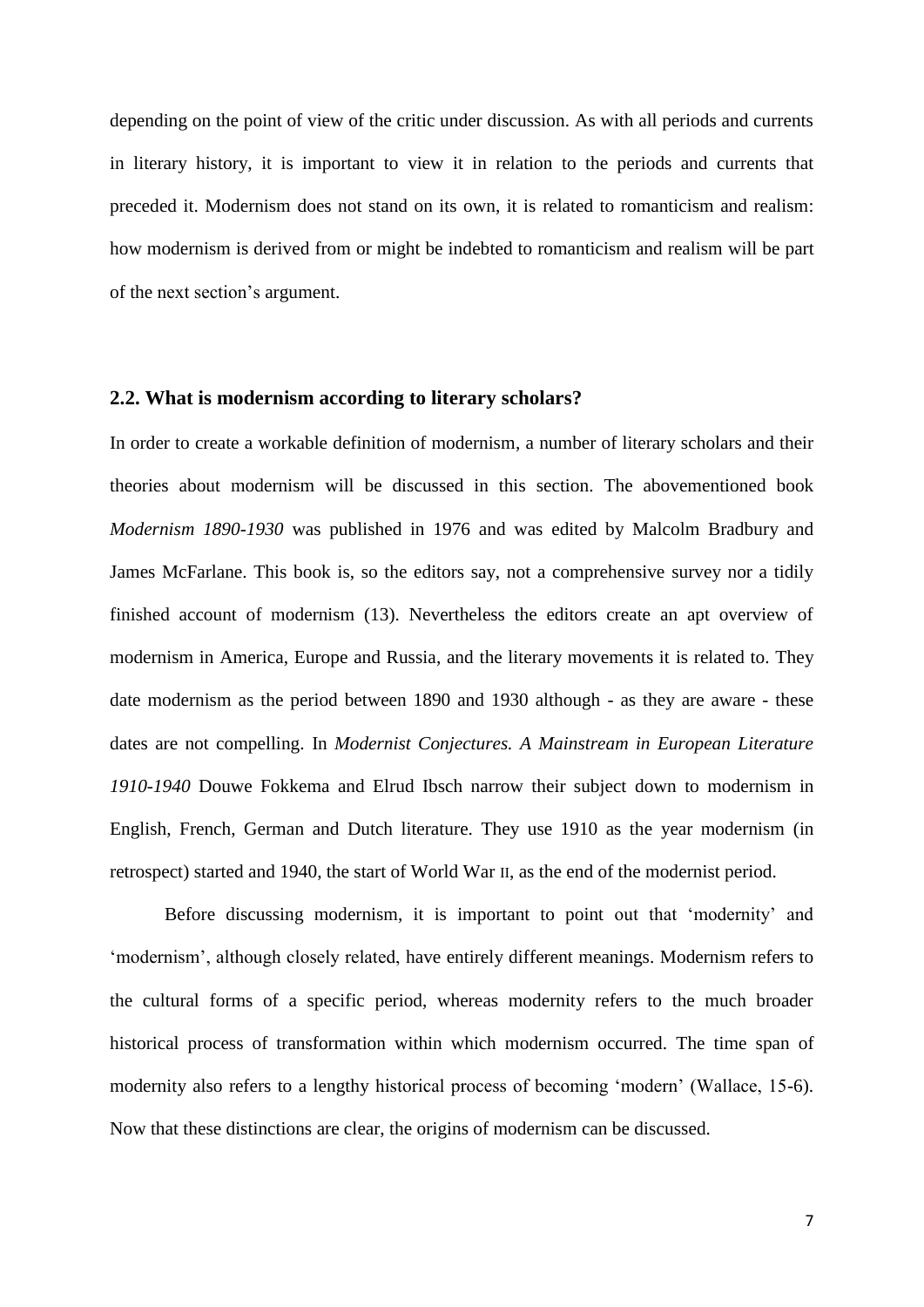The turn of the century and the accompanying idea that no one knew what would happen next made the people feel like they were living in totally novel times. This spirit is captured by Levin when he says that the people living at the turn of the century were people that crossed temporal boundaries and had a chance to inscribe their names on history"s blank pages (Levin, "What Was Modernism" in *The Massachusetts Review*, 1960, 621). It was the here and now that was important to them; they felt as if their roots were not in the past, but that they were a logical result of the contemporary surroundings they were living in and the events that took place. Modernity is, as Bradbury and McFarlane say, "a new consciousness, a fresh condition of the human mind" (22). And modern art has "explored, felt through, sometimes reacted against" (22) these new feelings of consciousness that people had. People looked – with new eyes so to say – at the changes in their surroundings. For Peter Childs "modernity" also describes a new way of living and experiencing life, a way that came into being due to the changes in society: industrialisation, urbanisation and secularisation (Childs, *Modernism*, 2000, 14-5).

The British poet and cultural critic Matthew Arnold gave a lecture in 1857, entitled "On the Modern Element in Literature". To him the modern element was "repose, confidence, tolerance, the free activity of the mind winning new ideas in conditions of material wellbeing" (quoted in Bradbury and McFarlane, 41). These connotations could not differ more from the connotations modernism currently has for us. The American literary critic, author and teacher Lionel Trilling wrote an essay entitled "On the Modern Element in Modern Literature' in 1961. The modern element to him is almost the opposite of what Arnold sees: "it is nihilism, a "bitter line of hostility to civilization", a "disenchantment with culture itself"" (quoted in Bradbury and McFarlane, 41). The perception of the modern element in modern literature has shifted over time and it is therefore impossible to arrive at a definitive conclusion about which elements make modernist literature modernist. But it is possible to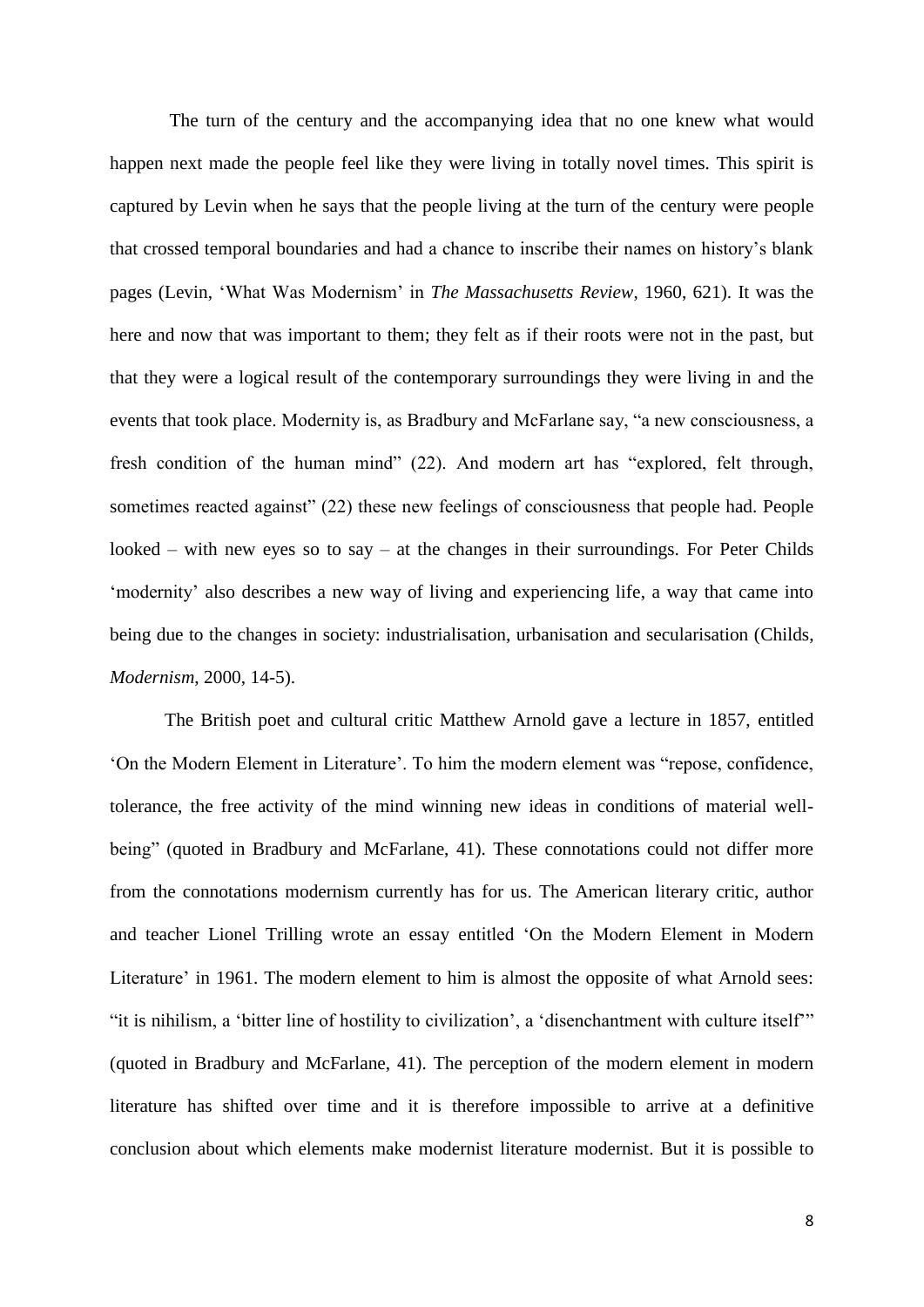outline what modernism entails and what the ideas on modernist literature are and I will do so in the following paragraphs.

Modernist writers and readers felt a need for innovation, for – as Fokkema and Ibsch describe it – 'new answers to new and old questions'  $(24)$ . The First World War ended the belief in the possibility of peaceful progress which all people would participate in (Fokkema & Ibsch, 25), this might be the disenchantment that Trilling spoke of. Childs adds that the effect of the trauma of war on the modern consciousness cannot be overstated (20). He sees the war as a defining moment for both society and the individual; the fracturing of minds – currently referred to as shell shock – seemed to represent in miniature what was happening to societies and nations at large (20-1). Although Fokkema and Ibsch, and Childs stress the impact of the First World War on modern consciousness or even on modernism, this does not mean that all modernists were influenced by the war. The expressionist movement was indeed heavily influenced by it and so – in an inclusive concept of modernism – the First World War had its influence, though mainly on this movement. In an exclusive concept of modernism, the war can be said to have passed by unnoticed, for most writers were not involved in the war nor felt its impact on everyday life.

The emergence of individuality (Levin, 620) and the increasing urbanisation that started around the turn of the century are the causes of another difference between realists and modernists. Around 1900, cities became the places where "it" happened, where things changed at high speed; cities held the vibe of the new and the modern as opposed to the countryside which did not. The cities were more than just places where people gathered and met each other; cities were fruitful environments, the places to be for the intellectual community. They were often novel environments, "carrying within themselves the complexity and tension of modern metropolitan life", which in turn are so essential to modern consciousness and modern writing (Bradbury and McFarlane, 97). Wallace goes as far as saying that the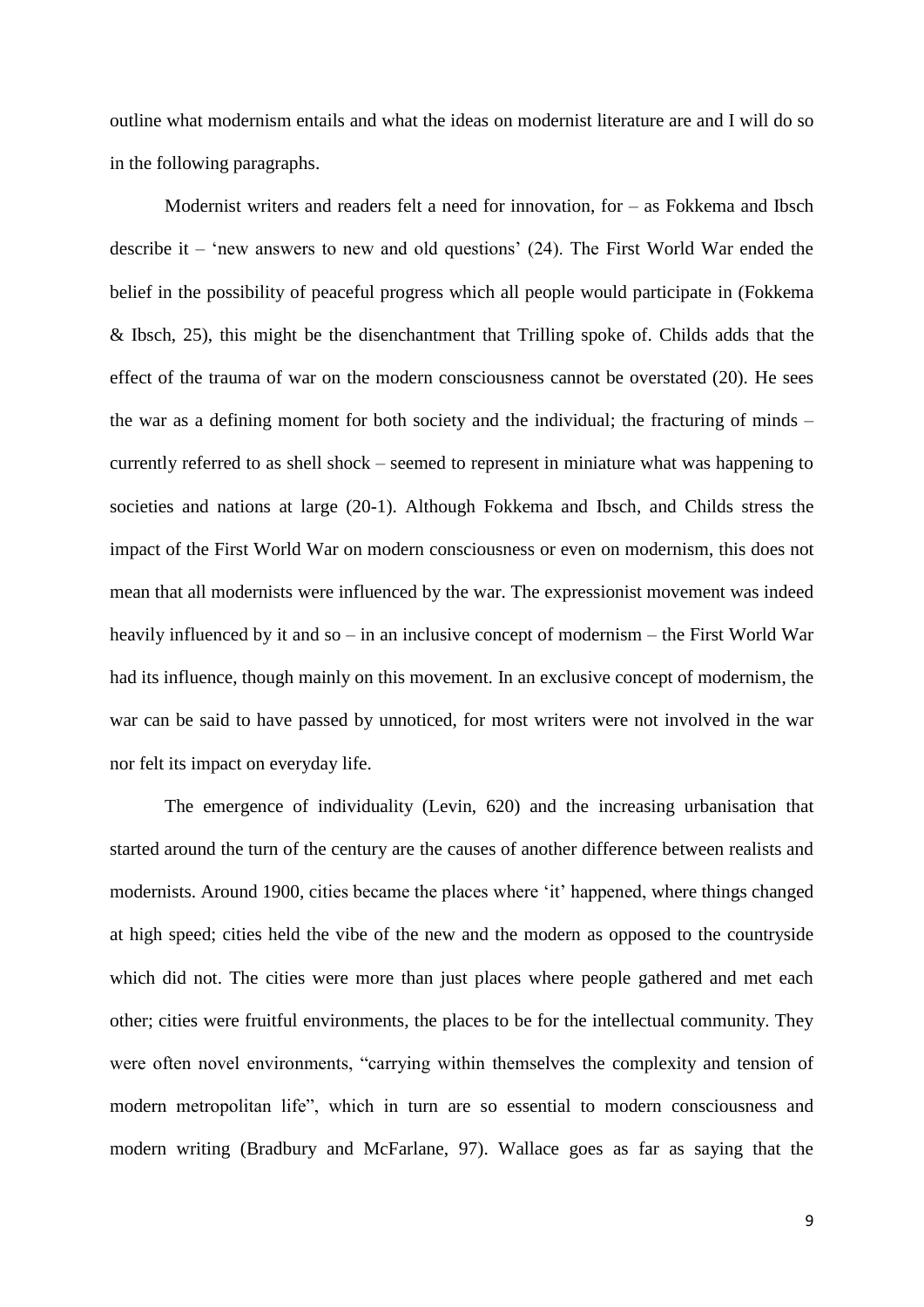importance of metropolitan milieus for the cultures of modernism goes unquestioned (9). The new sensibilities of the modernist era, with as its most important characteristics fragmentation and rapid change (Childs, 15) are described by Childs as being caused by living in the compressed, condensed, complex literature of the city (4). Fokkema and Ibsch also state that the social structures and the cultural ambiance of Western Europe created favourable conditions for the emergence of modernism (23).

It is clear that the social circumstances alone were not solely responsible for the rise of modernism. As the Russian literary critic Tynjanov noticed, literary history is an internal affair as well. Modernism is therefore as much a response to positivism and realism as it is to social circumstances. This new current set itself against modes of writing and thinking that were prevalent during the preceding periods. And, I would argue, the changing social circumstances also influenced the perception of positivism and realism thereby enabling a reaction to these periods.

In order to provide a good starting point, Wallace uses the following provisional definition of the *meaning* of modernism: "modernism is the moment when art stopped making sense" (3). What the modernists tried to do, Wallace says, is to make the familiar unfamiliar, to disrupt or shatter accepted forms of representation and understanding (3). Arguably the rapid changes in society fed the need for modernist writers to "defamiliarise" and add fragmentation. This new or different world view might be best described as epistemological uncertainty. And this epistemological uncertainty affected the syntagmatic structure of modernist texts, thereby marking the difference with realist texts.

Modernists prefer narrative prose, as did the realists, but their kind of narrative could not have been more different. The modernists interpret the world in a provisional, fragmentary way and they do not believe in definite explanations (Fokkema & Ibsch, 4). Whereas the realists attempted to describe and explain the world in fixed definitions, the modernists only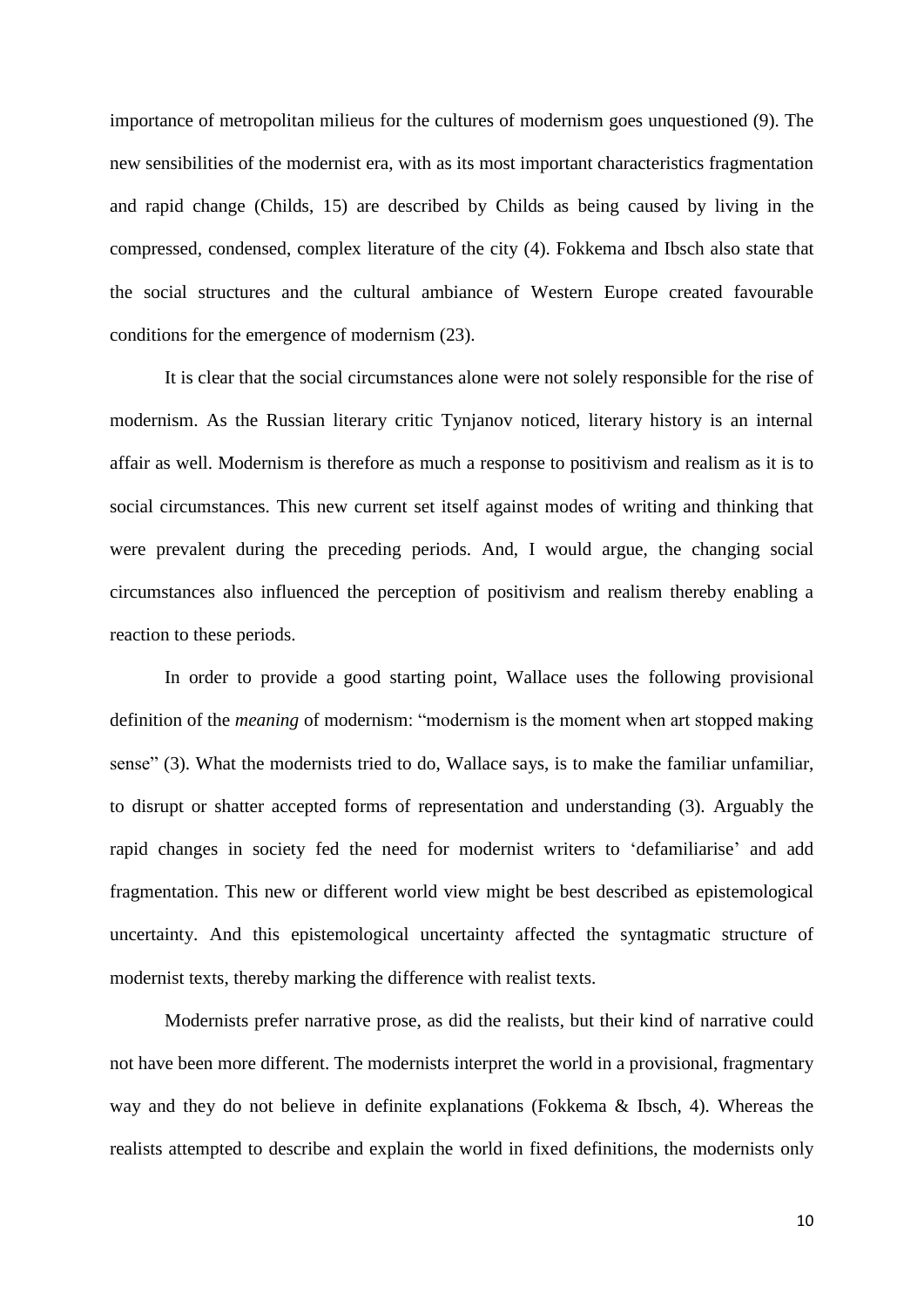speculate and form hypotheses that are open to change and do so constantly. They emphasise the value of intellectual consideration and reconsideration (Fokkema & Ibsch, 4). The most important thing for modernists is the consciousness and not the truth, as it was for the realists. Fokkema and Ibsch say that, in comparison to realist writers, modernist writers are less selfassured and more aware of the provisional, hypothetical nature of their views and their (re)presentation of these views. Modernist writers have doubts about themselves and about their narrator, since they are both not omniscient. The narrators, in turn, feel that they can never be sure about the characters they have created (34). The objective for realists is, when they observe something, to describe what they observe. The modernists, however, describe how they observe and how they feel doing so. Ultimately, a definitive description of what they have observed does not matter to modernists: it is their consciousness and feelings doing so that are important to them. One of the differences between modernism and realism is marked by modernist writers" interest in consciousness and the doubts they have about how reliable their own or their narrator's speech is. This is what is referred to as 'epistemological uncertainty' and 'everlasting doubt about knowing': both concepts that are characteristic of modernism.

Essential to modernism is depersonalisation, which does not attempt to aim at a supraindividual general validity, but emphasises the relativity of the individual point of view: whatever is being said could be said differently (Fokkema and Ibsch, 20) by someone else or at a different point in time. The story"s plot has no priority for a modernist writer or reader, the way in which the story is being told is more important (Fokkema and Ibsch, 23). The way in which modernist novels, stories, plays and poems immerse the reader in an unfamiliar world without giving an introduction or description of the situation beforehand – as did most realist writers – is one of the most characterising aspects of modernism (Childs, 4). This is why Childs says that modernist writing 'plunges' the reader into a confusing and difficult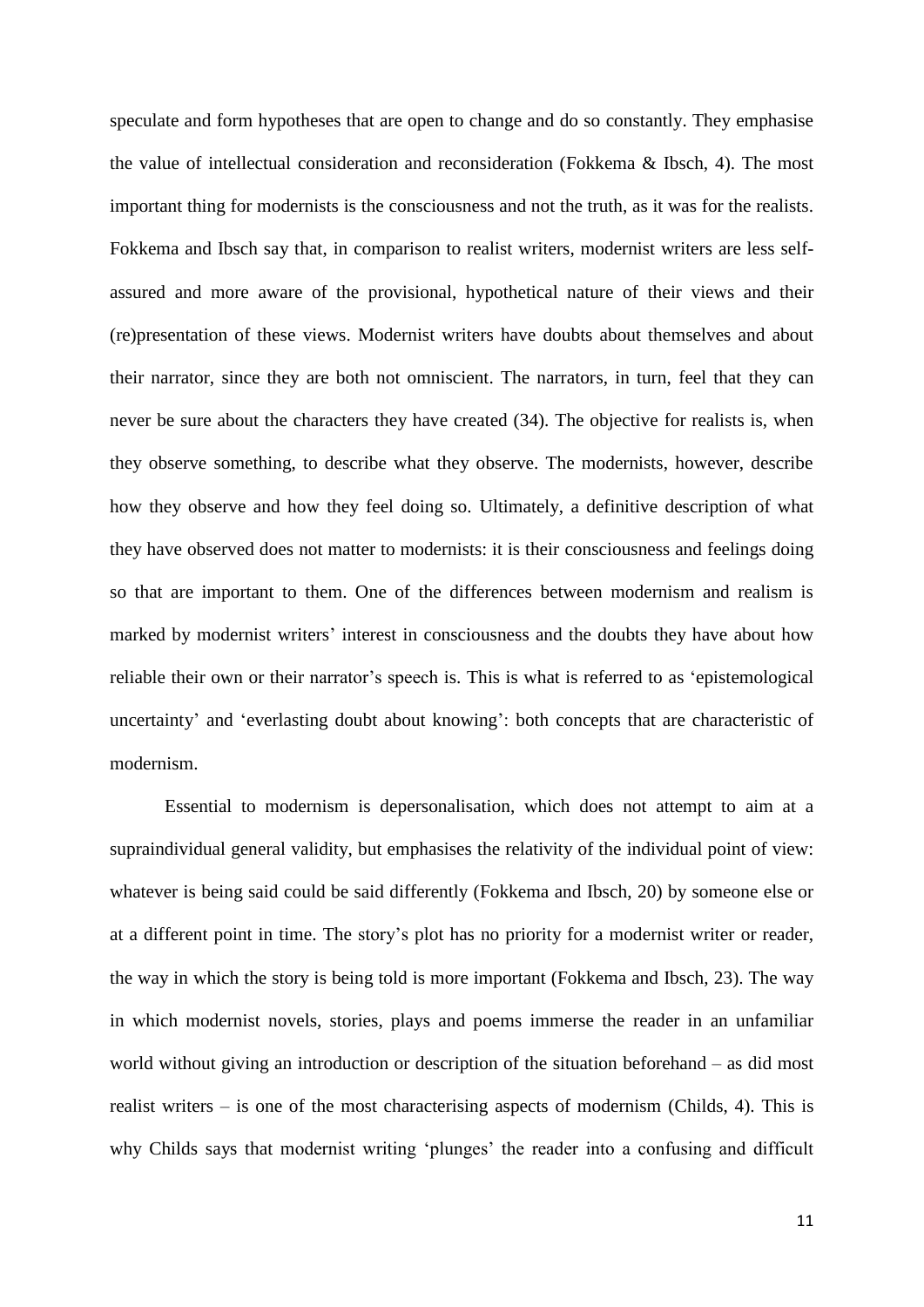mental landscape (4). Modernist texts make great demands on their readers and often have to be reread in order to understand their meaning (Childs, 4).

The term modernism – so Bradbury and McFarlane say in their inclusive view on modernism – is used to cover a wide variety of artistic movements that subvert the periods and movements that preceded them. Modernism encompassed various movements that were joined in their opposition to realist and romantic takes on art, and were well disposed towards abstraction. Nowadays, we call these movements impressionism, post-impressionism, expressionism, cubism and surrealism, to name but a few. All these movements differ from each other, some are even radical reactions against another movement (Bradbury and McFarlane, 23).

The above describes some of the principal characteristics of modernism that the comparison to realism makes apparent. A checklist for what makes literature modernist is undesirable, because modernism"s general description was created posteriorly on the basis of these infinitely varied forms. However, it is possible to outline some of modernism"s characteristics. Eugene Lunn"s list of four characteristics (quoted in Wallace, 15) is a helpful tool for doing so. First of all, Lunn notes the aesthetic self-consciousness or reflexivity: the artwork draws attention towards how the artwork was created and which issues or problems were apparent in the process of its own construction. Second, the simultaneity, juxtaposition or montage is important: time is no longer a linear succession of moments or movements; different moments and perspectives can be organised simultaneously within the work of art. Third, paradox, ambiguity and uncertainty: this is most noted in literature in the multiple or unreliable narration and in the open endings in fiction. Fourth is dehumanisation: the depiction of human characters favours a dissolution of the self into congeries of conflicting and discontinuous drives.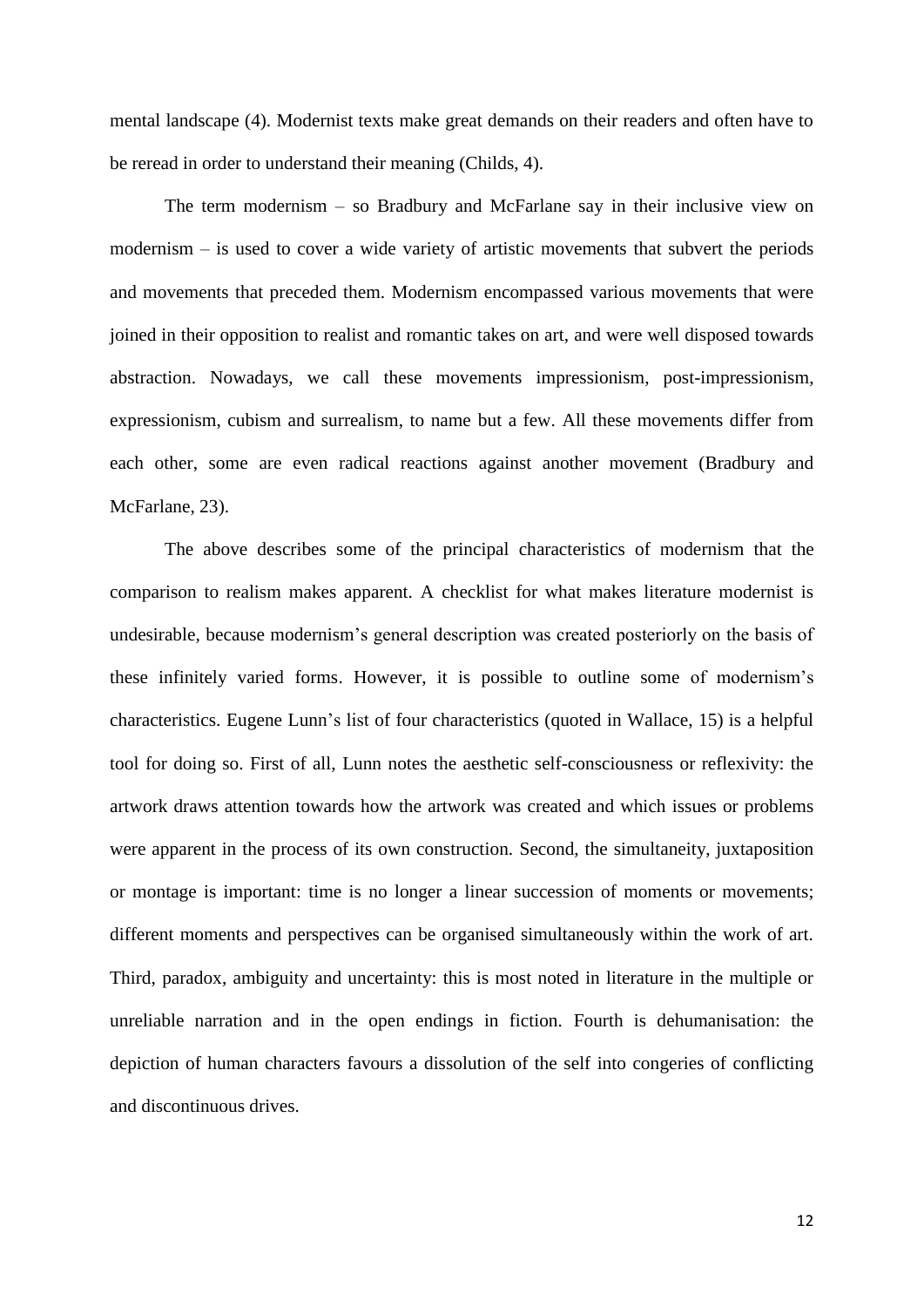Following the new world view that the modernists had, it is no surprise that they used other forms of writing than the realists. Because of self-reflexion and reconsideration, letters and diary entries became the preferred forms of writing for the modernists. The stream of consciousness novel became an important syntactic code for modernism, although it also occurs outside modernism. The 1887 novel *Les lauriers sont coupés* by Edouard Dujardin, for example, was one of the first stream of consciousness novels, but is not considered a modernist novel. What distinguishes modernism from realism is the modernist focus on the inner world and the human consciousness: the possibility of being indecisive about oneself. This is why the stream of consciousness is an important syntactic code of modernism: it seems the ideal vehicle for consideration and reconsideration, for conjecture and refutation without any definite conclusion (Fokkema and Ibsch, 35). Or, as Wallace puts it, the rapid changes and transformations are primarily felt in actual daily events and routines (10) and describing these events provides the best approximation of the actual spirit of living in these modern times.

The characters in modernist novels differ from the characters in realist ones. Levin notes that characterisation changed and that people were visualised through the eyes of other people (Levin, 625). Through the use of the stream of consciousness the focalisation shifts and characters alternate between their subject and object roles. The modernist novel as a whole also seems less firmly organised then a realist novel, due to the lack of confidence the modernists had in describing the world in its every aspect (Fokkema and Ibsch, 38). But modernist writers do restrict themselves in some ways; namely in places of action in a novel or in the duration of the storyline or in both (Fokkema and Ibsch, 38). In contrast to the realists and symbolists who believed that a work of art could be complete and perfect, modernists believed a work of art could always be extended, if not amended (Fokkema and Ibsch, 39-40).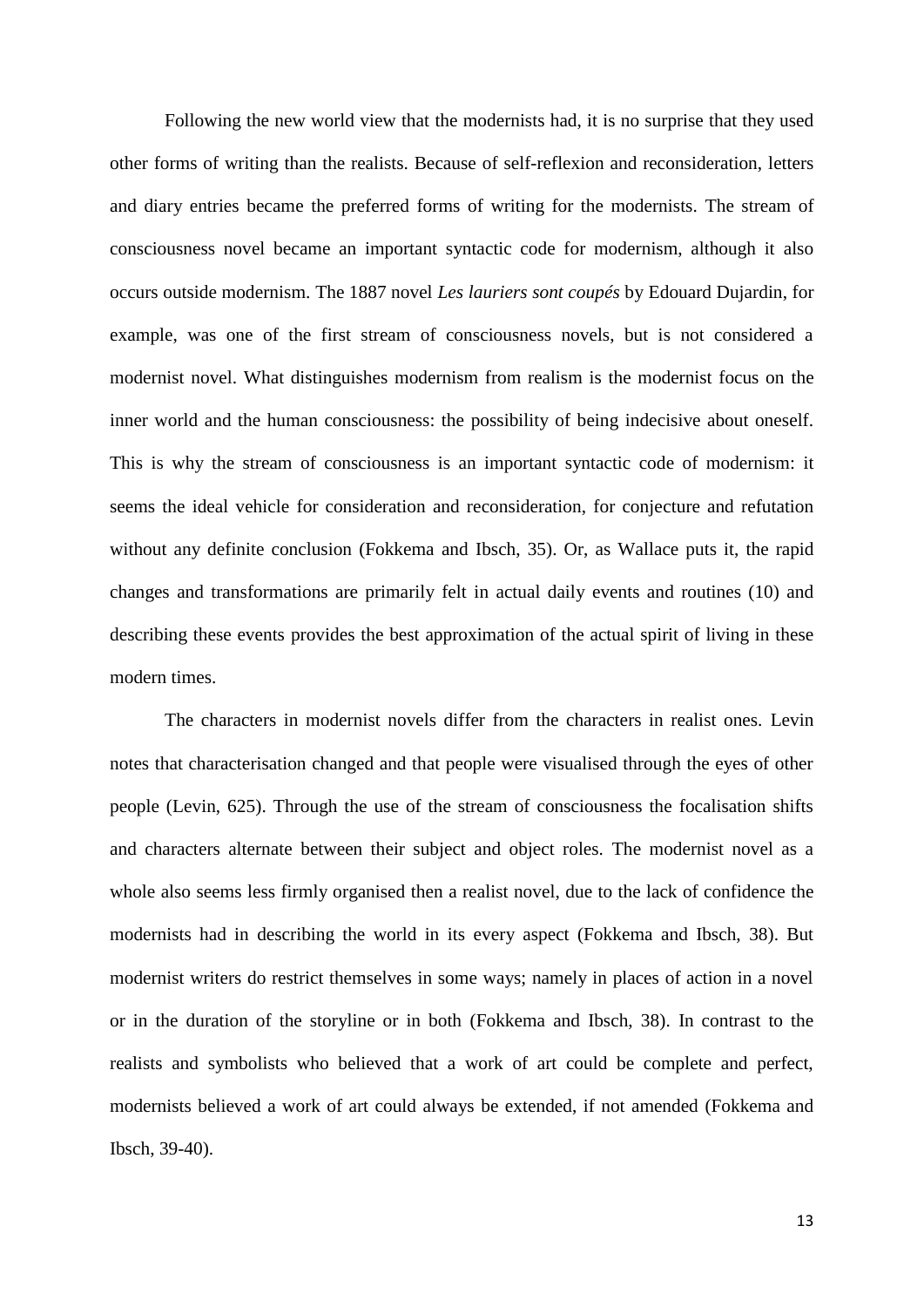#### <span id="page-14-0"></span>**2.3. Conclusion**

I will now briefly summarise the characteristics of modernism that are important to my analysis. Modernist writers discovered a new feeling of consciousness, that derived from the changing social circumstances, such as the increasing individuality in the industrialised cities. Modernists perceived the 'truth' as provisional and fragmentary, but they lamented this fragmentation and wanted to resolve it. In literature, the modernists opposed the realists with their rejection of linear plots and omniscient narrators. A literary work was no longer expected to tell 'the truth', on the contrary it was to pay attention to the consciousness of its characters and the provisionality of meaning. Nor was a literary work expected to be complete: it could always be amended or extended.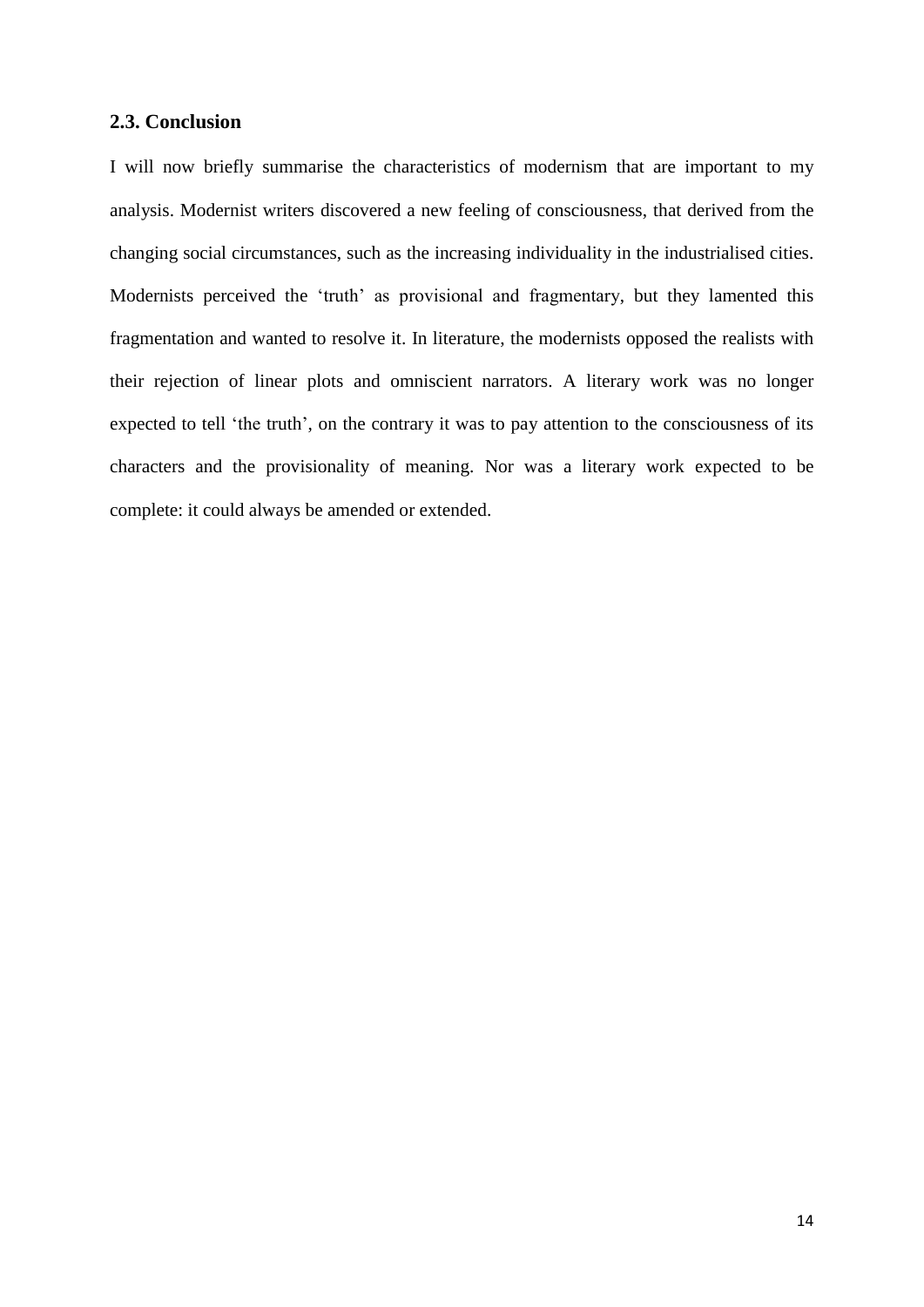## <span id="page-15-0"></span>**3. Postmodernism**

#### <span id="page-15-1"></span>**3.1. Where is postmodernism situated in literary history?**

The term "postmodernist fiction" first appeared, according to Tim Woods, in the 1960s (Woods, *Beginning Postmodernism* (second edition), 2009, 65) and he remarks that the origins of postmodernism appear to be completely confused and underdetermined. And, so he says, this is perhaps very suitable, since postmodernism denies the idea of knowable origins (3). At a certain point in time postmodernist writing started to prevail over modernist writing. This happened somewhere during the second half of the twentieth century, approximately from the 1960s onwards.

Postmodernism can be seen not only as a literary current, but also as a set of theoretical assumptions and as a framework for an ongoing debate concerning, among other things, the nature of language, the subject and the provisionality of meaning and truth (Bertens and Fokkema (eds) *International Postmodernism. Theory and Literary Practice*, 1997, 7). This framework served as the basis for postcolonial and feminist thinkers. Postcolonialism and feminism, as movements within postmodernism, have – in particular – explored the inevitability of power relations and the political nature of representations (Bertens and Fokkema, 7). However, these movements will not be discussed in my analysis of postmodernism, for they are too specific and deserve more space then I can give them here.

If the origins of postmodernism are confused, its end is even more so. Has postmodernism turned into postcolonialism and feminist theory or is postmodernism still the dominant current with postcolonialism and feminist theory as its movements? I would like to argue that we are still too close to this subject to discern whether it has ended or evolved. In this thesis I will therefore assume that postmodernism is still the dominant current.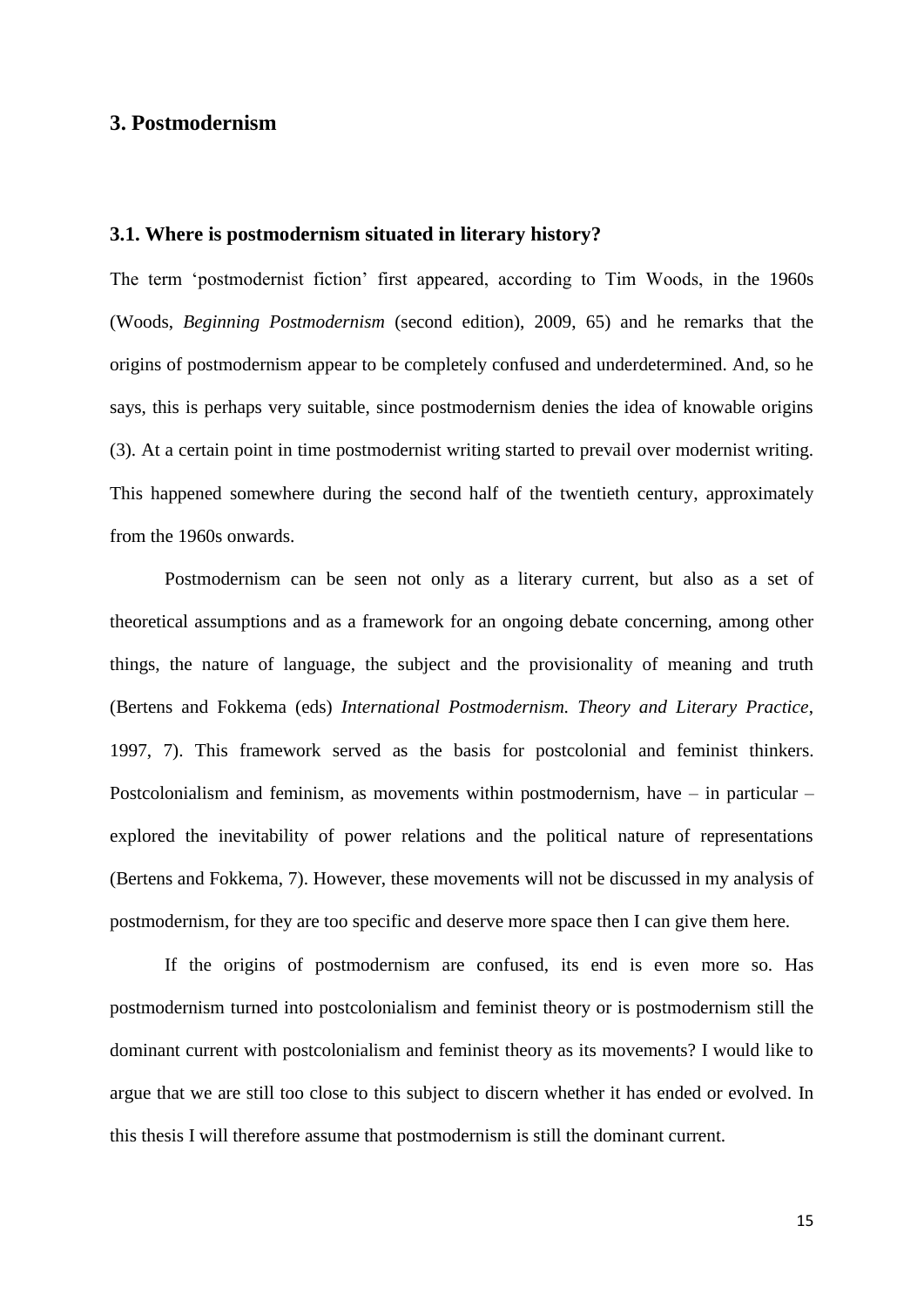#### <span id="page-16-0"></span>**3.2. What is postmodernism according to literary scholars?**

Any definition of postmodernism, Woods says, will depend upon the prior definition of modernism, for the relation between the two is a continuous engagement (6), which will be explored in this thesis. He hereby stresses that any literary period or current is part of literary history and cannot be seen as something separate. In line with Tynjanov, he implies that postmodernism, although different from modernism, depends on its predecessor to exist. Furthermore he implies a closer relation between modernism and postmodernism than between modernism and realism. The nature of the relationship between the two is part of this thesis" investigation and this relationship will therefore be discussed in this section, though it will only be thoroughly investigated in another chapter. What I need to point out now and what should be kept in mind is that in modernism the individual was in doubt and was fragmented: in postmodernism the world is in doubt and is fragmented. This statement will be further explained in the following analysis of postmodernism.

Before delving deeper into what literary postmodernism entails, I will take a general look at what postmodernity is as a concept that describes our socio-economic, political and cultural conditions. The Western world consists of increasingly post-industrial, serviceoriented economies, where daily tasks are more and more often mediated through computer interfaces (Woods, 10). Daily interaction has changed and has in some ways become less personal, for example due to online shopping and, in some ways, social contact has increased with the emergence of social media and mobile phones.

In an essay in *International Postmodernism. Theory and literary practice*, Douwe Fokkema describes three theories of how to explain changes in literary history (18-9). The question he tries to answer is what marks the change from one period in literary history to the other. First he notes the cognitive or epistemological theory of change which implies that the social and political changes in society influence people and make them demand new literary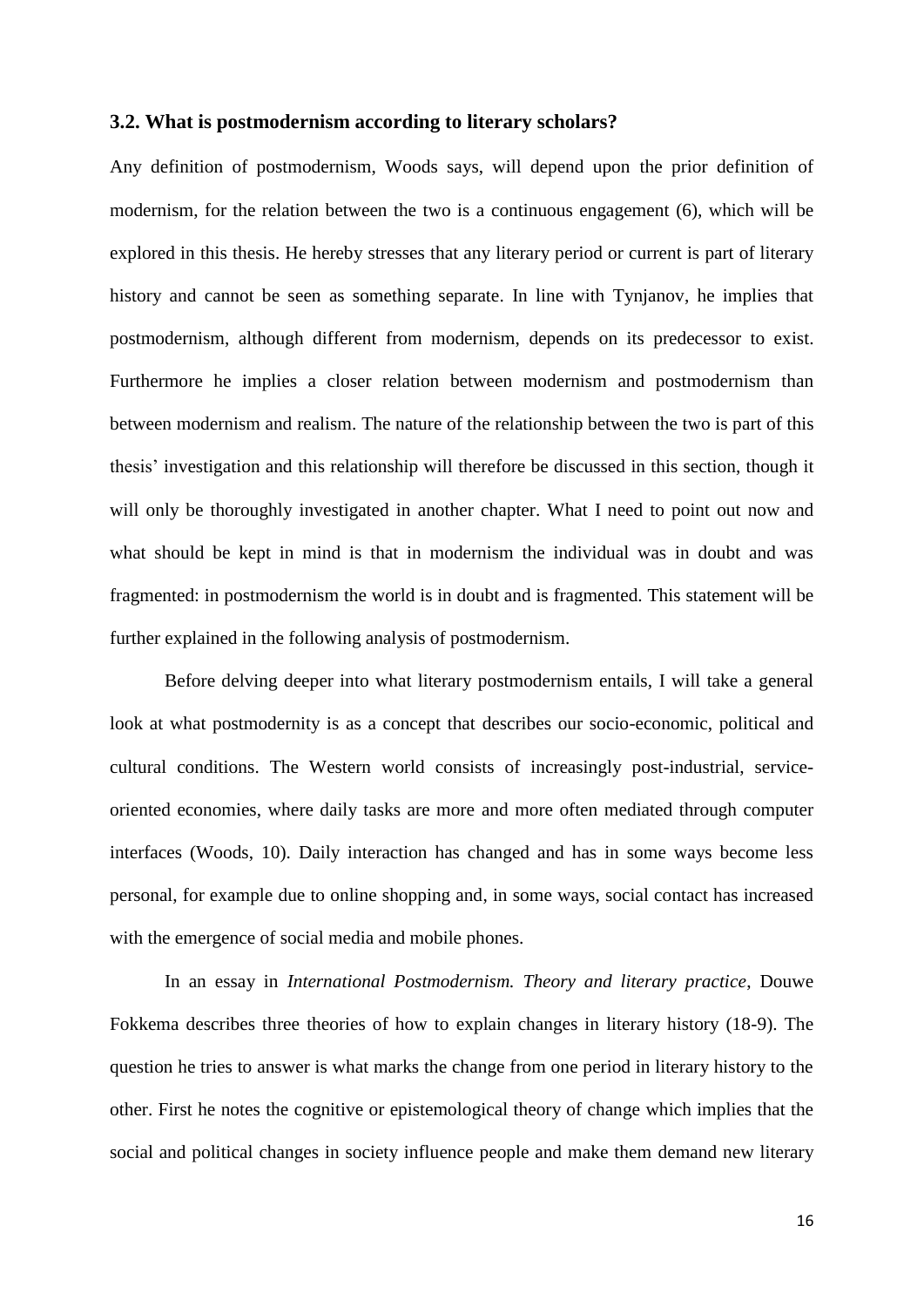means of expression. Second is the aesthetic theory of change which states that at a certain point contemporary literary strategies become too familiar. In order to please the public – and ultimately themselves – writers design new strategies, that will be accepted by readers and critics. The third theory is inspired by anthropology and sociology. Fokkema cites Lewis to explain that literary devices change in order to emphasise the arbitrariness of all conventions. Enhancing one"s own identity or the identity of one"s group, may also be a motivation for changing current devices. Subsequently Fokkema analyses the rise of postmodernism by combining these three theories, as the cognitive, aesthetic and sociological changes influenced the shift towards postmodernism (Bertens & Fokkema, 19).

Fokkema criticises other theorists for not combining these influences in their analyses, but before discussing some of his criticism, it is best to examine how other scholars theorise the modernism"s change into postmodernism and hence, what they consider to be the characteristics of postmodernism. Woods shows that the prefix 'post' in postmodernism can be seen in two different ways. It can indicate the critical engagement of postmodernism with modernism, rather than assigning the end of modernism or it can be explained as the overturning, superseding or replacing of modernism (6). According to Linda Hutcheon, the prefix post signals postmodernism"s "contradictory dependence on and independence from that which temporally preceded it and which literally made it possible" (Hutcheon, *A Poetics of Postmodernism. History, Theory, Fiction*, 1988 [2000], 17-8). According to Woods, postmodernism practices exactly the same aesthetic characteristics as modernism and there is not much of a historical or chronological development involved in modernism turning into postmodernism (8). To Woods, the difference between the two therefore does not lie in the characteristics, but is to be found in the way in which "postmodernism does what modernism does'. Both feel the loss of the past, a fragmentation of existence and a collapse of selfhood: but where modernism laments these things, postmodernism embraces these characteristics as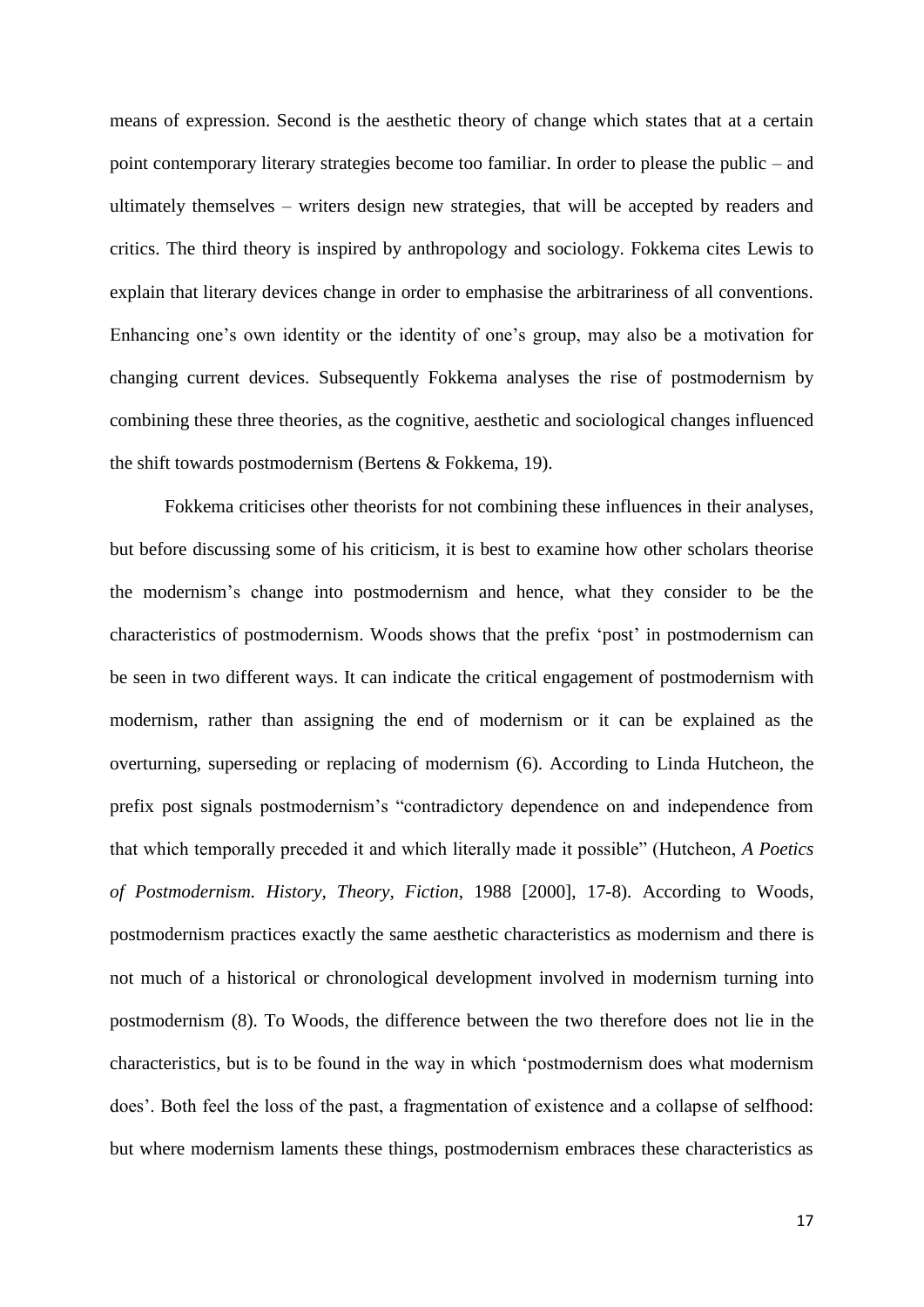a new form of social existence and behaviour (Woods, 8-9). Peter Barry subscribes to this viewpoint by adding that to a postmodernist, fragmentation is an exhilarating and liberating phenomenon, whereas the modernists lament it and despair about it. He sees it as symptomatic of the postmodernist escape from the claustrophobic embrace of fixed belief systems (Barry, *Beginning Theory. An introduction to literary and cultural theory* (second edition), 2000, 84).

Where Woods views the transition from modernism to postmodernism as being caused by a change of attitude, Brian McHale describes this transition as a change of dominant. The dominant is, McHale quotes Roman Jakobson, "the focusing component of a work of art: it rules, determines and transforms the remaining components" (6). Various dominants emerge depending upon which questions a text is asked and from which position these questions are asked. According to McHale, the change of dominant signals the change of one literary period into another (7). And so McHale suggests that the dominant of postmodernist fiction is ontological; from the epistemological problems of knowing that prevailed in modernism, the dominant has shifted to problems of modes of being (10). Postmodernist fiction deploys strategies and foregrounds post-cognitive questions: "Which world is this? What is to be done in it? Which of my selves is to do it?" and other typically postmodernist questions, according to McHale, have bearing either on the ontology of the literary text itself or on the ontology of the world which it projects. Again he gives some examples of the questions posed, such as : "What happens when different kinds of worlds are placed in confrontation, or when boundaries between worlds are violated?" (McHale, 10). Of course, McHale says, a postmodernist text can be asked epistemological questions and ontological questions can be asked about a modernist text. But the function of the dominant is to prepare which type of question should be post first concerning a text. And so, says McHale, in postmodernist texts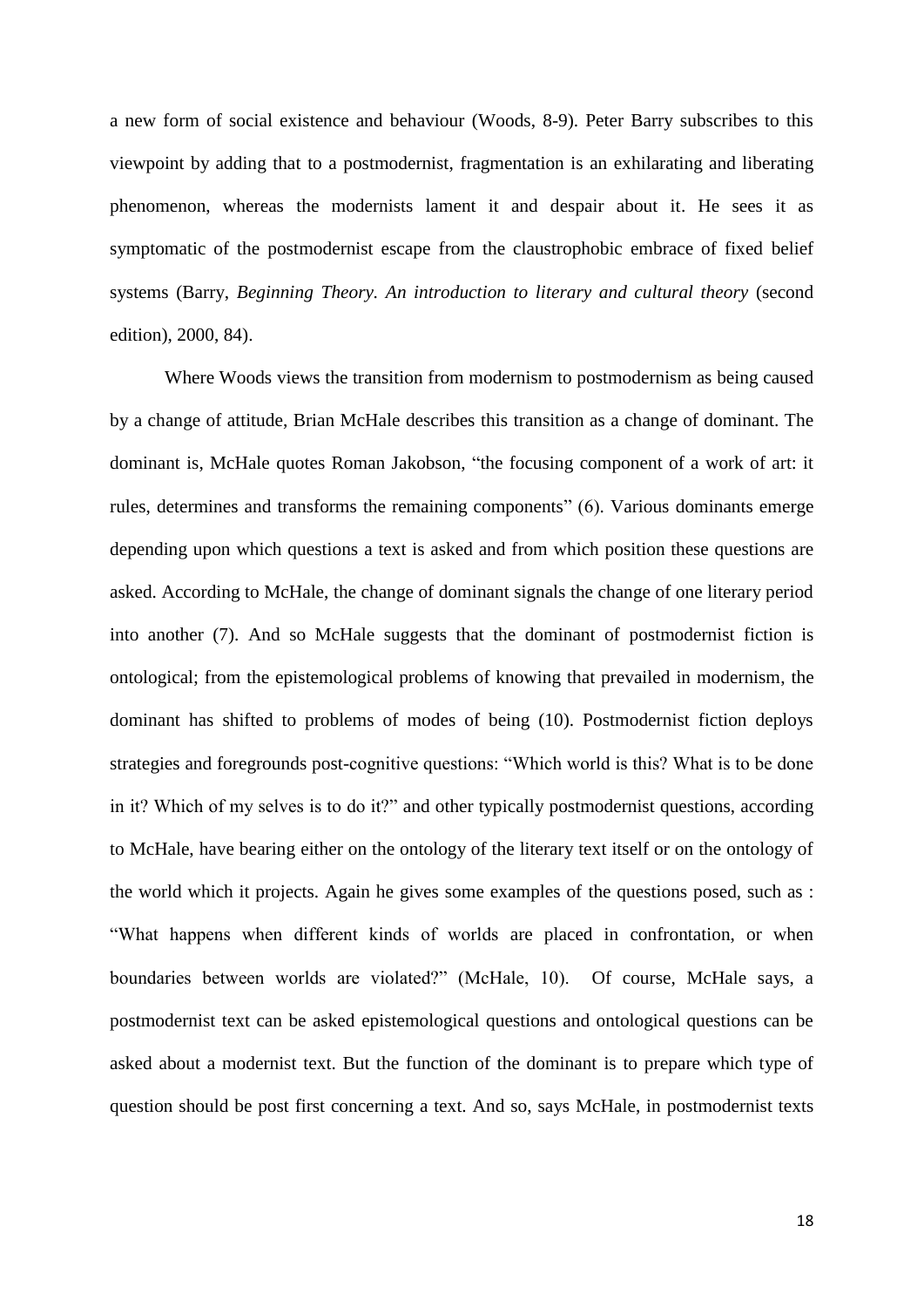epistemology is backgrounded, because ontology is foregrounded: ontological questions are – in postmodernist texts – more important than epistemological ones (McHale, 11).

Both Hutcheon and Fokkema critique McHale for his theory of the ontological dominant in postmodernism. Hutcheon"s critique focuses on the exclusiveness of the ontological in postmodernism. Although McHale states that epistemological questions can be asked in postmodernist texts, he says that ontology is foregrounded and the dominant mode of viewing. Hutcheon does not think that it is necessary to distinguish between epistemological and ontological questions, she says that it is not either/or, but both (50). With this she undermines McHale"s theory that there has to be a dominant in a work of art. Fokkema"s critique concerns the meaning of the word ontological: he thinks that the term "ontological" is not suitable for describing postmodernism. Ontology, he says, has a connotation of explicit reflection on ways of being, but there is very little of this in postmodernism (20-1). To Fokkema postmodernist writing seems as much epistemological as ontological, and as little ontological as it is epistemological. And, he adds, a truly ontological approach is only found in existentialism, not in postmodernism (21).

As a point of departure for his analysis of the relationship between modernism and postmodernism Fokkema assumes that the new postmodernist generation has rejected the conventions of modernism and designed their own conventions instead (24). Postmodernist writing methods are opposed to modernist ones, according to Fokkema: postmodernists select their strategies and devices at random, but they feel forced to do something different to what modernists have done. They have, so he says, modernism as their negative point of departure (24). One important distinction between modernism and postmodernism is that postmodernism addresses itself to a larger, nonelitist audience and that it is a vehicle for closing the gap between elite and mass culture (Bertens & Fokkema, 24).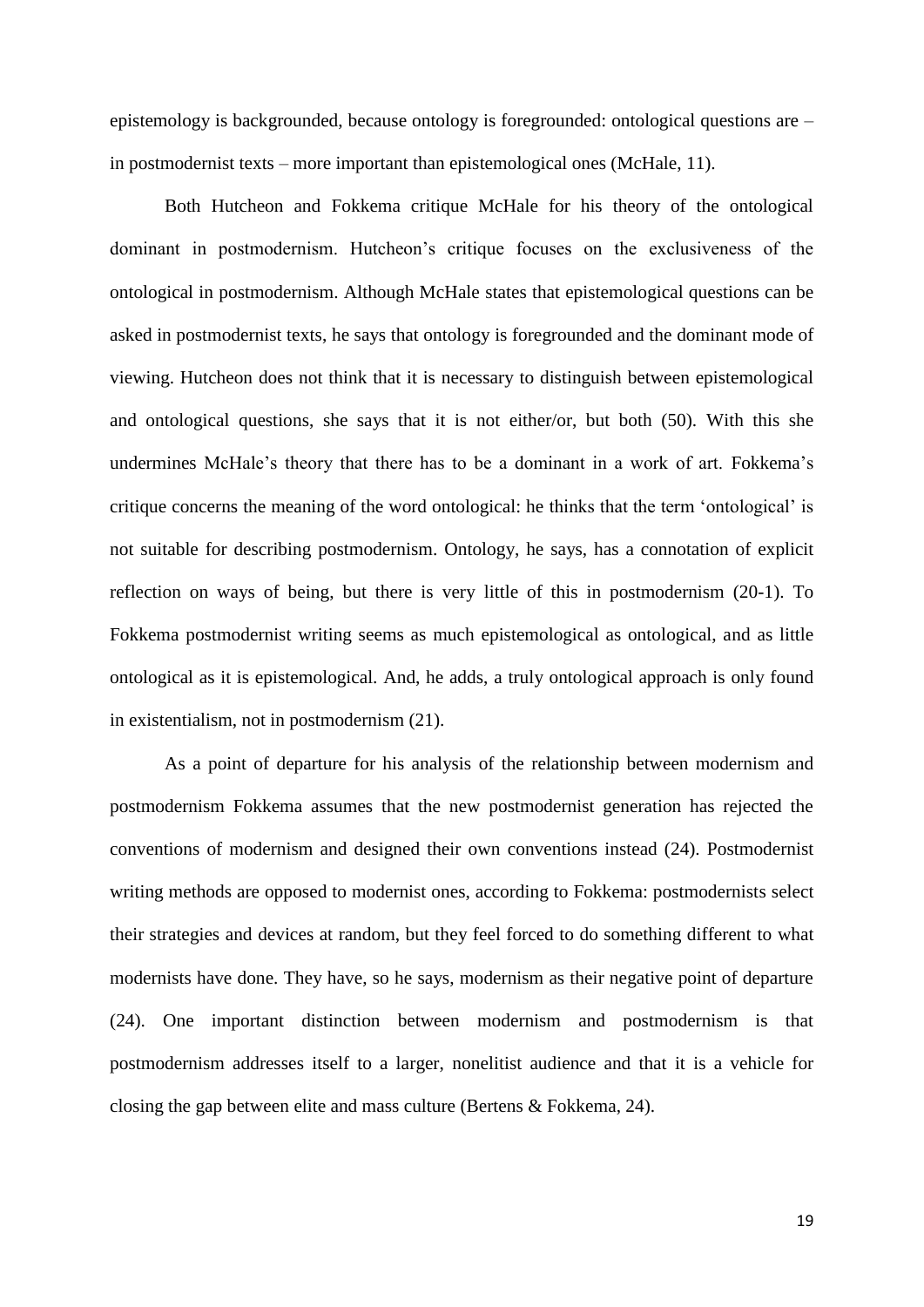In discussing characteristics of postmodernism, let us start with Woods. In *Beginning Postmodernism* he explains that the term 'postmodernist fiction' was first used to describe fiction which sought to subvert its own structural and formal bases. For postmodernists, reality only exists in the language that describes it, with meaning inseparably linked to writing and reading practices (65-6). For postmodernists, according to Woods, there is no truth outside the text. In order to clarify this, Woods provides eight key characteristics of postmodernist fiction (81-2), of which I will only mention the four that seem most important to me. According to Woods postmodernism often shows a preoccupation with the viability of systems of representation; a decentring of the subject and an inscription of multiple fictive selfs; and narrative fragmentation and narrative reflexivity. In regard to the devices for narrative structures he notices an ongoing play with formal devices and narrative artifice, whereby the narrative refers to its own artificiality. Postmodernists not only question literary realism, they also question reality "in the real world", by pointing out that language mediates and constructs how we perceive the world.

In *A Poetics of Postmodernism* Hutcheon focuses on the notion of historical knowledge and what postmodernist fragmentation does to it. Postmodernism does not so much erode our sense of history and reference, Hutcheon says, as erode our old certainty of what both history and reference mean (46). In other words, postmodernism asks us to rethink and critique, not only our notions of both history and reference, but also notions that were heretofore seen as unquestionable truths. The world is, in other words, losing its meaning: for the "facts" which in the past were taken to be true, are now devoid of meaning. In this context Hutcheon cites Lyotard: "those who lament the 'loss of meaning' in the world or in art are really mourning the fact that knowledge is no longer primarily narrative knowledge of this kind" (6). This does not mean that knowledge has disappeared, but only that knowledge has become questionable. Feminist theory for example asks "Whose knowledge is this?". The so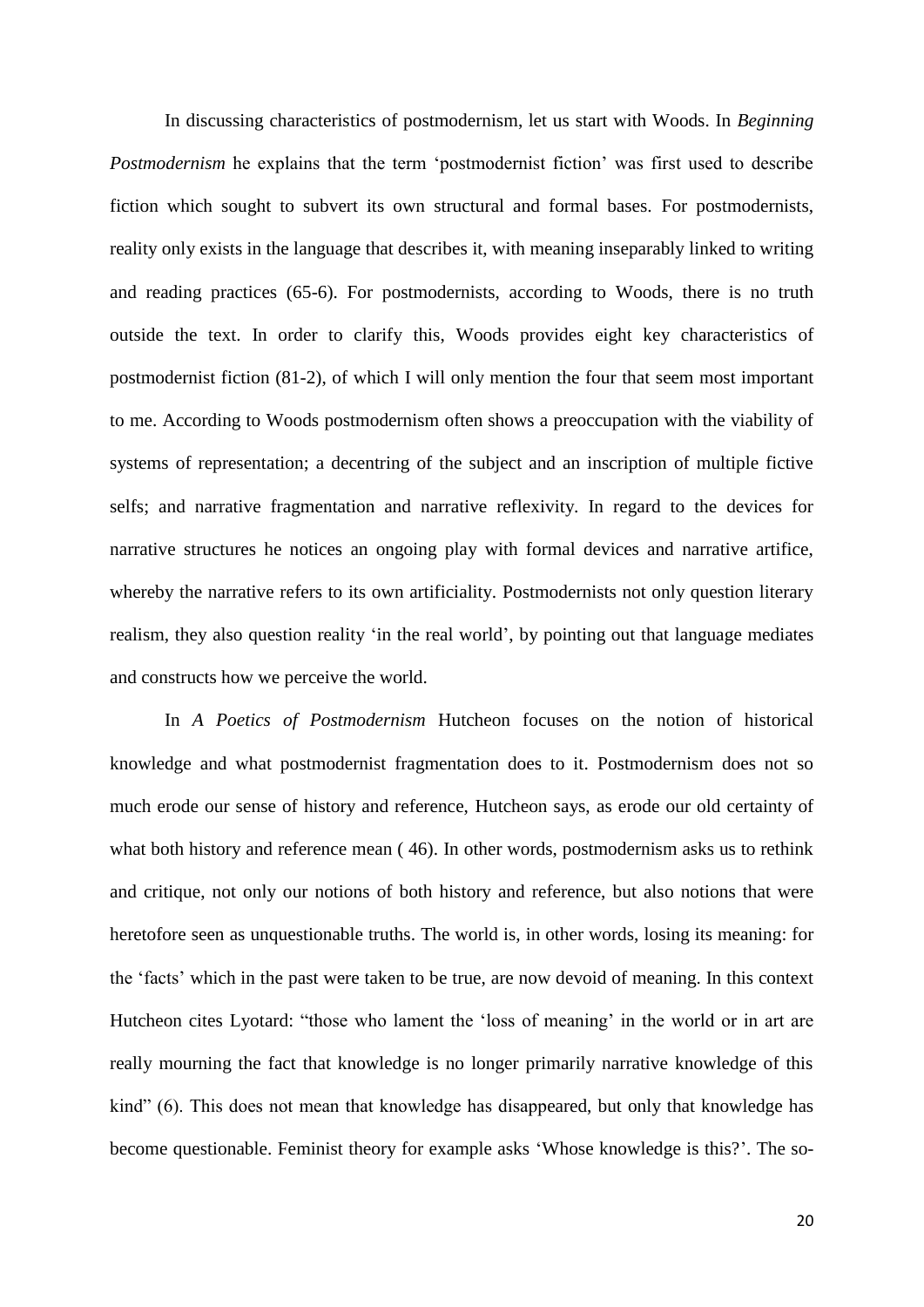called "objective point of view" where knowledge was constructed often turned out to be a hegemonic, white, male, middle class point of view.

According to Fokkema there are five literary devices that are characteristic of postmodernist texts (Bertens & Fokkema, 37-8). First he mentions assimilation: he notices a fusion of forms, leading to confusion and indeterminacy. Second, there is multiplication, permutation and enumeration: mathematical devices are used to point to the arbitrariness of things, mirrors are often used as lexemes for the arbitrary state of mind. Third, Fokkema names sensory perception: observation, intellectual reflection and in-depth analysis are prominent in postmodernist writing. Fourth, action or movement, as opposed to the deliberation and introspection prevalent in modernism. Fifth and last, Fokkema mentions mechanisation and computerisation as prominent themes and semantic connotations.

What Hutcheon wants to call postmodernism in fiction paradoxically uses and abuses the conventions of both realism and modernism. Postmodernism does so in order to challenge the transparency thereof; self-conscious of its own status as a discourse, a human construct (53). This leads to the postmodern realisation, as Hutcheon calls it, that postmodern discourses have no absolute claim to any foundation in "truth". The acceptance that all knowledge is provisional and historically conditioned will not stop humans thinking, on the contrary, according to Hutcheon it guarantees that we will never stop thinking and rethinking (53). The sense of uniqueness, the closure and the authority that were once demanded of theory as well as of art, have now been replaced by intertextual play and the admission of intellectual contingency (Hutcheon, 54). So, on the one hand, postmodernism seeks alternative theories and different ways of explaining the world, while, on the other, it is conscious of never being able to have a single, absolute truth. What postmodernism tries to do is interrogate the nature of language, narrative closure, representation and the context and conditions of both its production and reception (Hutcheon, 54).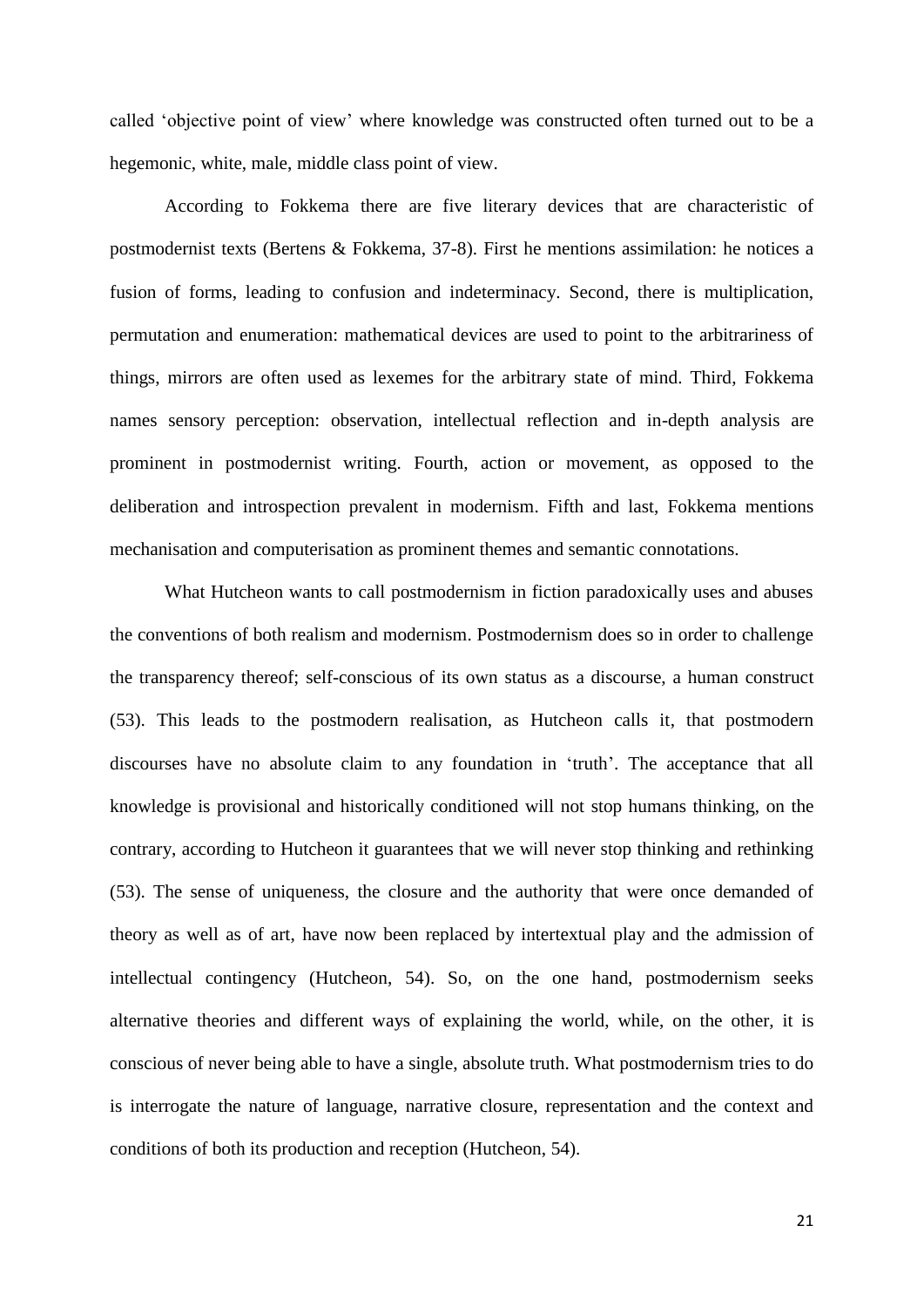#### <span id="page-22-0"></span>**3.3. Conclusion**

In the post-industrial and computer-mediated environment of the late twentieth century, the modernist problems with modes of knowing shifted towards problems with modes of being. Truth and meaning are still provisional to postmodernists, but in comparison with modernists they celebrate this fragmentation. Postmodernism is a human construction that is very aware of its "constructedness". Postmodernists recognise that language structures the world and that there is nothing beyond words. Some critics argue that postmodernism has modernism as a negative point of departure, while others argue that postmodernism and modernism share the same characteristics, but they deal with the problems these give rise to, with a different attitude.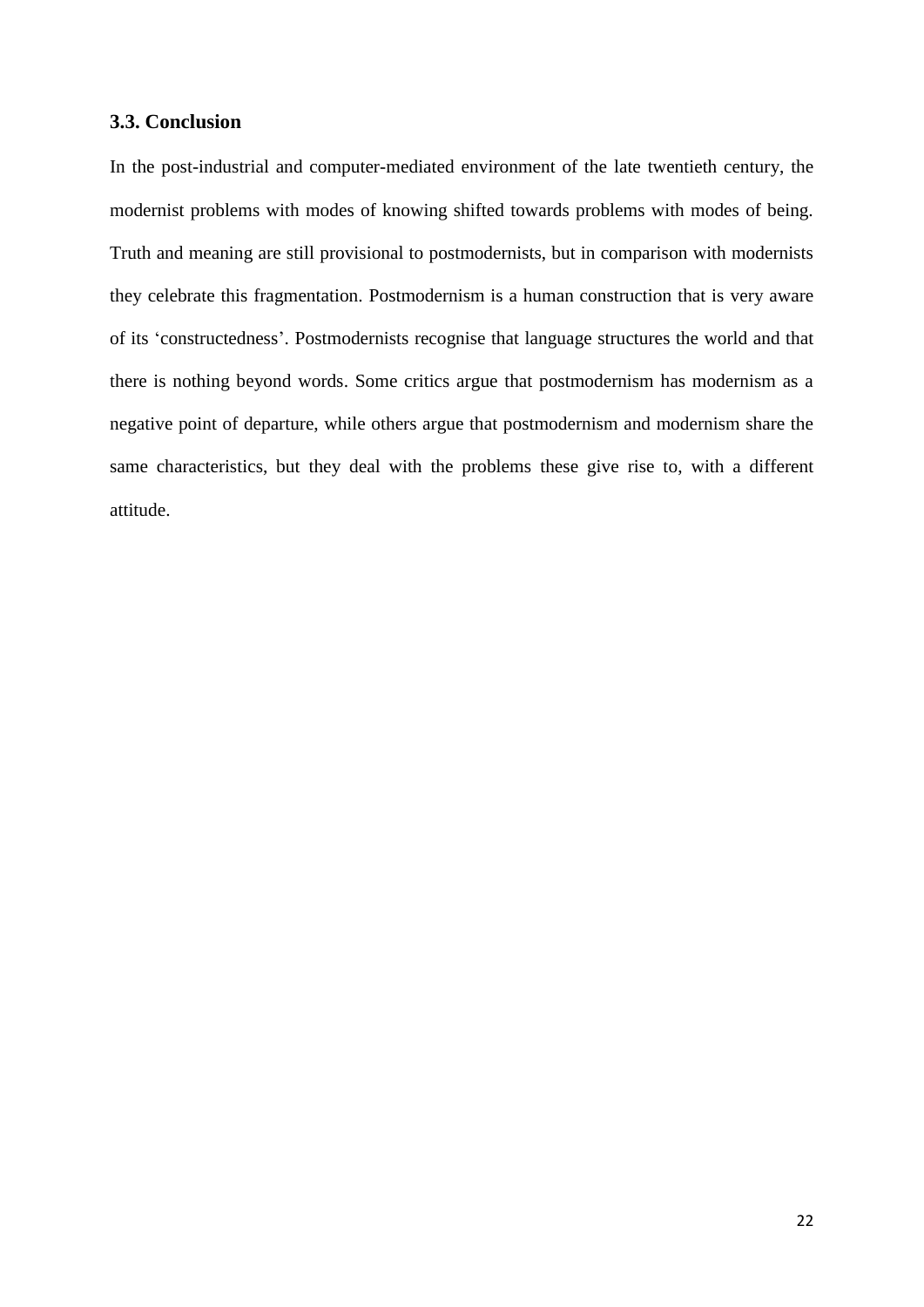## <span id="page-23-0"></span>**4. Intertextuality**

Postmodernism searches for new theories and new ways of explaining the world, but at the same time it is well aware that it can never be original. Postmodernism borrows from the past and is not afraid to show that. In this context, Graham Allen speaks of a double-codedness: it questions the available modes of representation in culture, while at the same time, it knows that it still must use these modes (Allen, *Intertextuality*, 2000, 188). And that is why modernism can never simply be opposed to postmodernism, since postmodernism has to rely on and exploit modernism"s styles, codes and approaches. Just as postmodernism relies on and exploits those of other literary periods (Allen, 188-9). Allen refers to this as intertextuality and it reminds us that all texts are potentially plural, implying that they cannot be considered singular objects. Allen says that texts are reversible and open to the reader"s own presuppositions and they do not have clear and defined boundaries (209). Allen"s focus is on the implications for the texts, to him the term intertextuality continually refers to the impossibility of singularity and unity: therefore unquestionable authority of texts no longer exists (209).Most importantly perhaps is the fact that readers are actively involved in infusing texts with meaning, for – as Allen says – texts are always involved in the expression or repression of the dialogic "voices" which exist within society (209).

Before explaining the various levels of intertextuality, I want to take a closer look at the definition that Paul Claes provides. He copies Michel Riffaterre"s 1980s definition of intertextuality, but adds that intertextual relations perform a function for their readers. To Claes, intertextuality is the entirety of relations between texts, whereby a subject that discerns these relations ascribes a function to them (Claes, *Echo's echo's. De kunst van allusive*, 2011,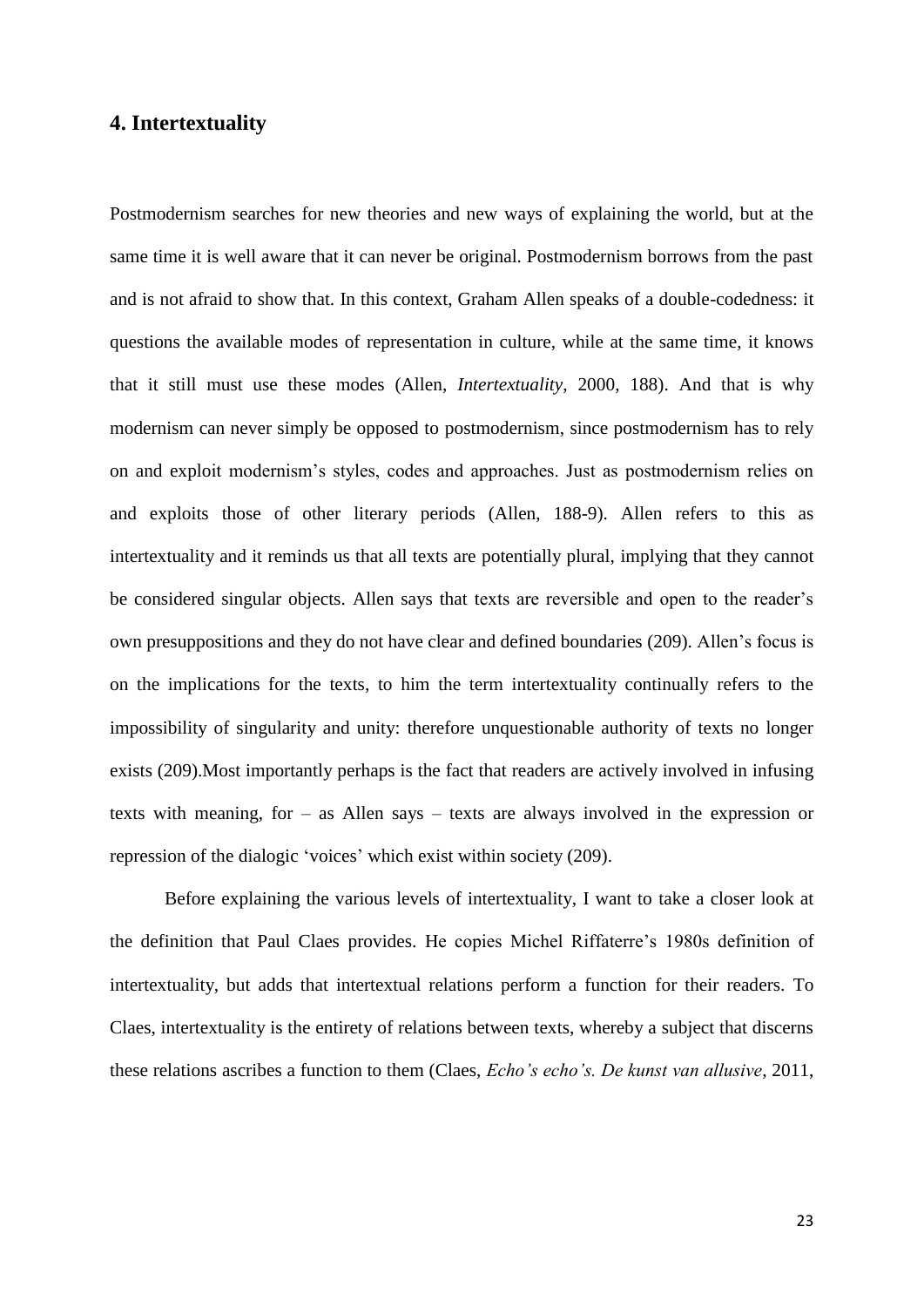$49<sup>2</sup>$ ). Claes focuses on the implications of intertextuality for the reader: the active participation of the reader is a necessity.

There are three levels at which intertextuality can be analysed. First is syntactic examination which focuses on words and parts of sentences or whole sentences or events, and how they are reused, this can be done utilising repetition, addition, deletion and substitution. Second is semantic analysis whereby intertextuality is investigated using the connections made between the form of a denotation and its meaning. The meaning that appears thanks to the intertextual relations can either cause a constructive or a deconstructive connotation. Claes hereby distinguishes between the phenotext, the text in front of the reader and *in* which references are made, and the source text, the invisible text that is called upon by the phenotext and *to* which the references are made. The phenotext can confirm or reject the function of the source text, so it can be either a constructive or a deconstructive relationship (Claes, 56-7). The last way of analysing intertextuality is at the pragmatic level, whereby the relationship between the text and its users is central. Claes distinguishes between the first user – the author – who codes the text and the second user – the reader – who decodes the text. The goal is for the reader not to find the message hidden by the author, but to explore the web of intertextual relations. And it is in this exploring and recognising of intertextuality that the reader, according to Claes, finds his pleasure (Claes, 57-8).

There are two intertextuality techniques that are often referred to in relation to postmodernism: parody and pastiche. Parody has a deconstructive effect: it transforms the source text with the goal of bringing about a comical effect (Claes, 153). Or, as Allen cites Baldick in the glossary the former provides in his book: parody is "a mocking imitation of the style of a literary work or works, ridiculing the stylistic habits of an author or school by exaggerated mimicry" (Baldick in Allen, 216). The term pastiche comes from the art world

1

 $2$  Translation is mine. Original text: "Het geheel van relaties tussen teksten waaraan door een subject dat deze onderkent een functie kan worden toegekend."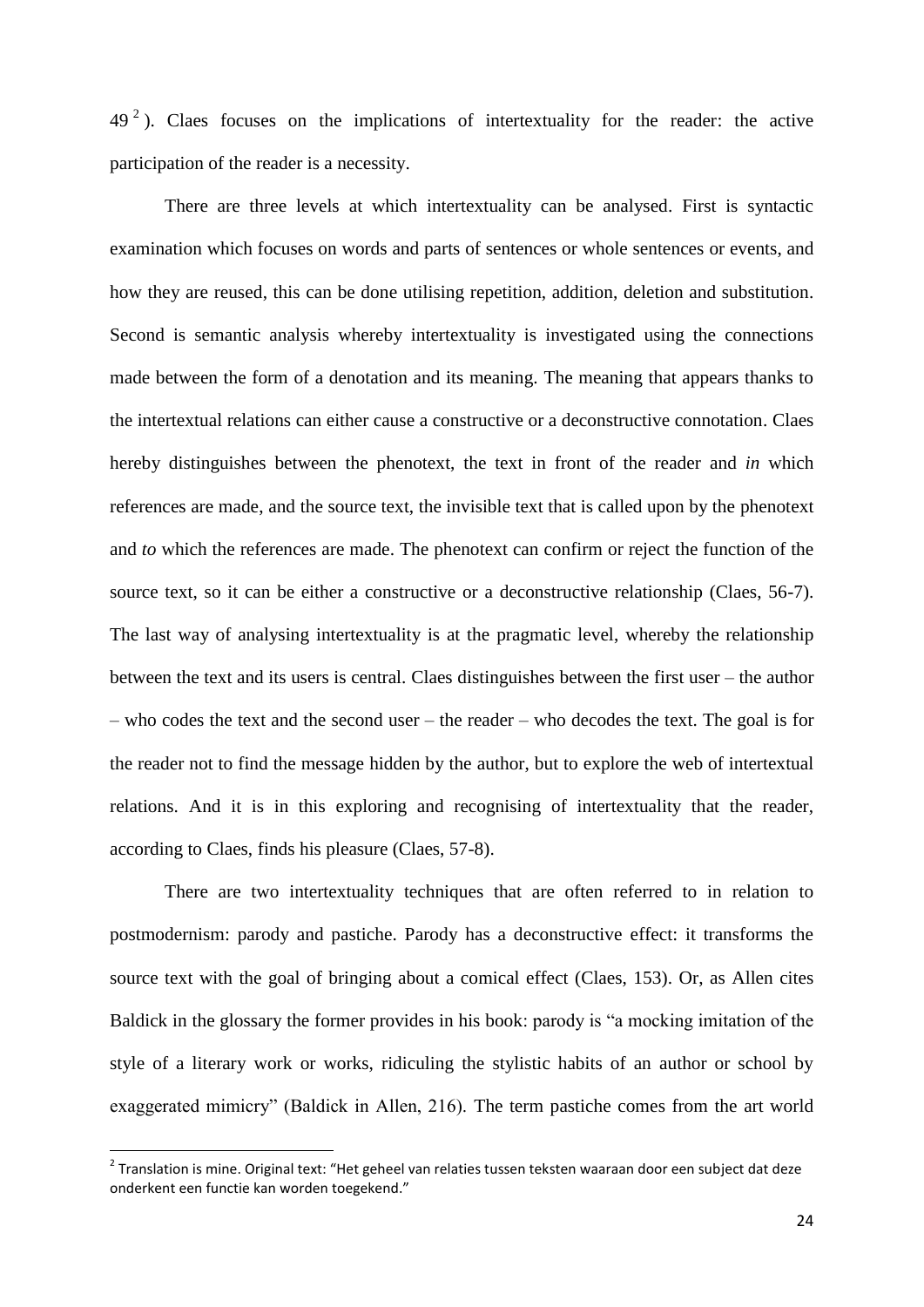where it was used to refer to an object of art that was made from the heterogeneous parts of its model. In literature it is now used to refer to literary texts that use stylistic elements related to a specific author or literary period (Claes, 159).

Three forms of pastiche can be discerned: serious pastiche whereby stylistic features are faithfully imitated; comical pastiche (one of the forms of parody) whereby stylistic elements are caricatured by overdoing them in order to critique the original text and subconscious pastiche: every author is the epigone of one or more authors he/she admires (Claes, 160). Subconsciously he/she remembers texts and styles that he/she has read and he/she incorporates these into his/her new text. As with all the intertextual phenomena, parody and pastiche exist merely by the grace of the reader who notices them. Pastiches that are not announced often go unnoticed (Claes, 163).

Critics sometimes accuse postmodernist authors of committing plagiarism or suffering from a lack of originality. Some critics even say that postmodernist authors and postmodernism in general lack of originality, because they view the reuse of texts as laziness. However, postmodernist writers use intertextuality on purpose and are, more often than not, well aware of the source texts they are using (Claes, 191). The negativity towards parody and pastiche can be explained by the fear of critics that the past will be destroyed and that older, canonical literary works will lose their value. Inherent to this view is the implication that original texts are better than texts that explicitly use other texts and the fear that original texts will no longer be made. This fear is unnecessary, according to Hutcheon, because parody both enshrines the past and questions it (126). She adds that if a literary work were really original, it would have no meaning to its reader. Because, so Hutcheon says, it is only as part of prior discourses that any text derives meaning and significance (126).

I have now explained the three levels on which intertextuality works and which characteristics should be distinguished in an analysis. Chapter 6 of this thesis uses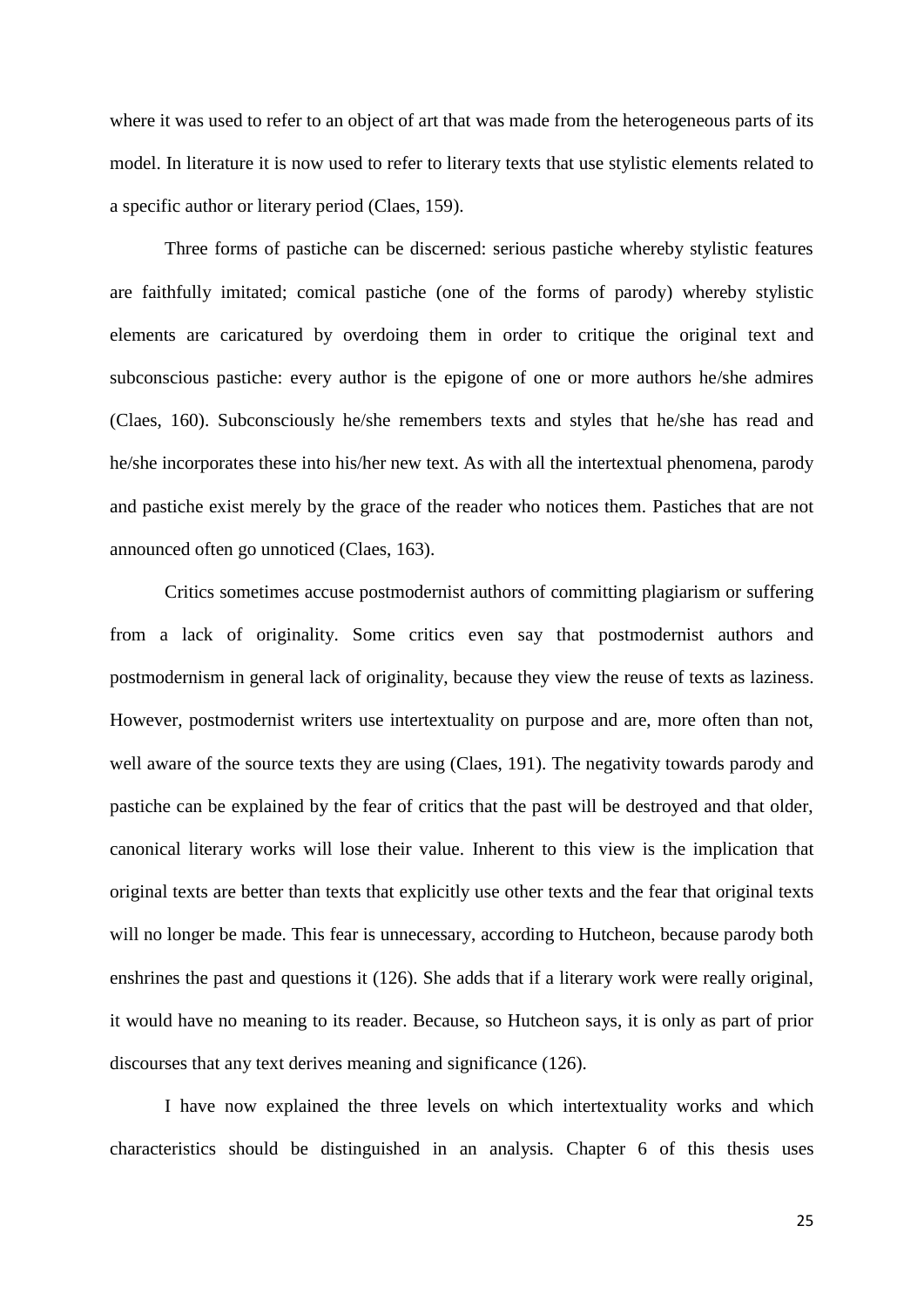intertextuality as a tool for analysis to explore and clarify the relationship between *Mrs. Dalloway* and *The Hours*.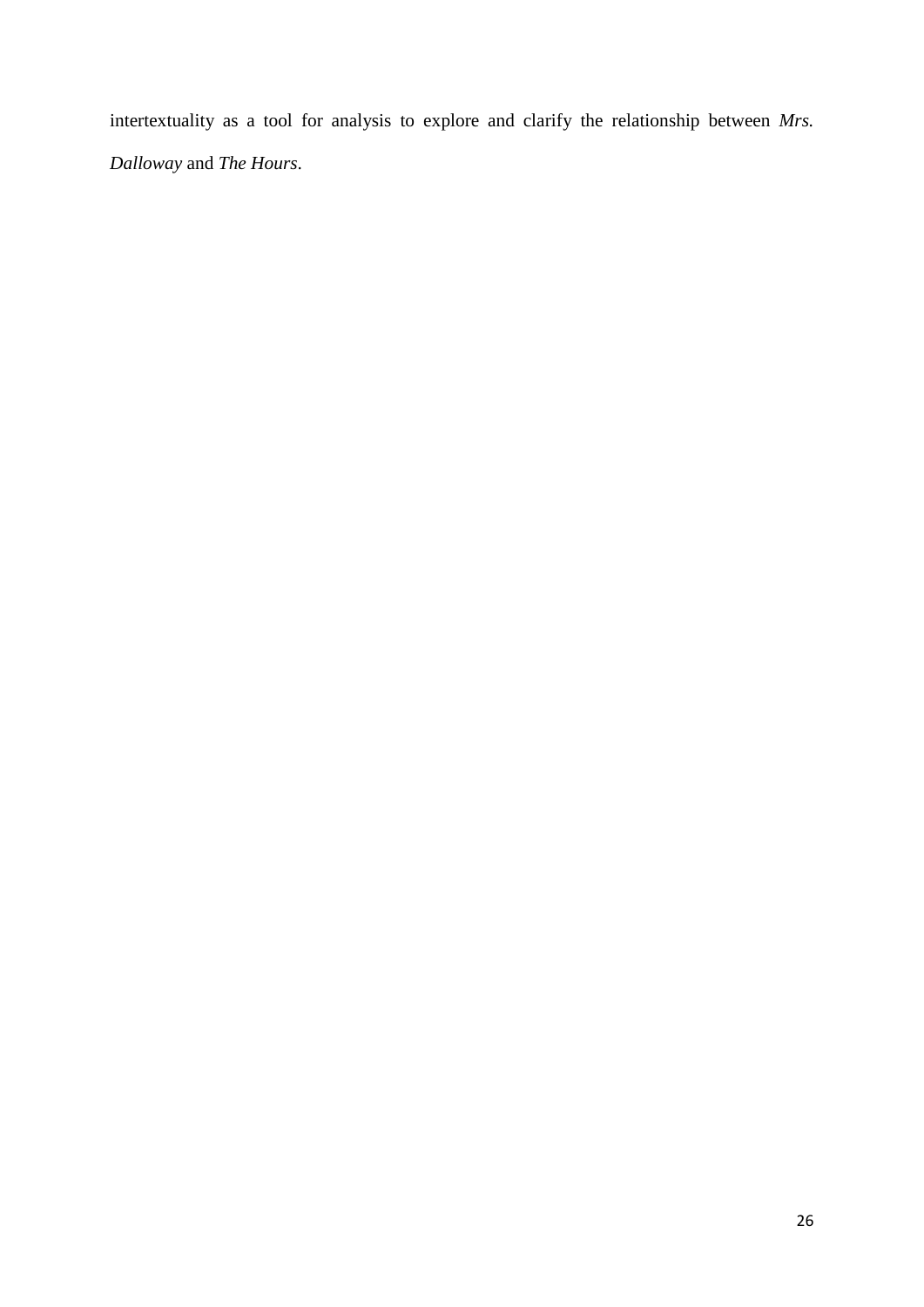## <span id="page-27-0"></span>**5. How do modernism and postmodernism relate to one another?**

According to Linda Hutcheon there are two schools of thought on how modernism and postmodernism relate to each other. One school, she says, adheres to the radical break theory, whereas the other school argues a relationship of continuity or extension between the two (50- 1). In this chapter, I will first examine the arguments for a discontinuous relationship and the features of postmodernism that seem to underscore a break between modernism and postmodernism. Then I shall consider the arguments for a continuous relationship between the two currents and provide examples thereof. I will not provide a conclusion until after the case study in chapter 6.

#### <span id="page-27-1"></span>**5.1. Discontinuities**

According to Hutcheon the radical break theory depends upon binary oppositions at the formal, philosophical and ideological levels. At the formal level she observes the postmodernist superficiality that is opposed to the modernist depth and the ironic and parodic tone of postmodernism that is often contrasted to the seriousness of modernism (50). Modernism is often considered to have created its own aesthetic authority, whereas postmodernism - due to the acceptance of knowing that we can never know anything for certain - is viewed as anarchic and chaotic. But, Hutcheon does not explain these differences in the same way as those who favour a radical break: on the contrary, she argues that postmodernism uses and abuses the characteristics of modernism in order to question the latter and itself (50) without the intention of replacing them.

At a philosophical level, Hutcheon points out the different views on the epistemological/ontological discussion. Where one group of thinkers sees modernism as epistemological and postmodernism as ontological, the other group views it the other way

27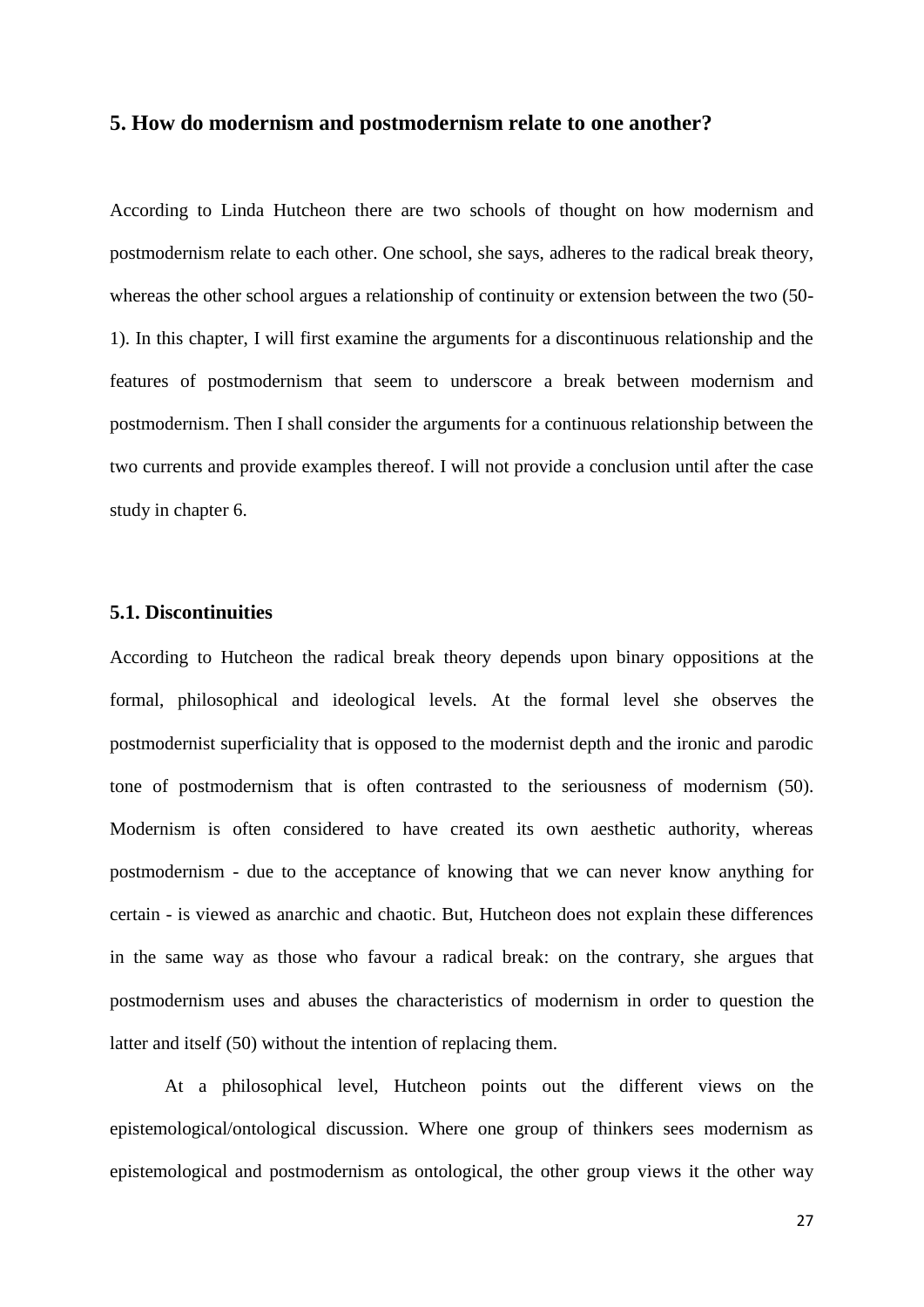around (Hutcheon, poetics, 50). However, both groups recognise the significant difference between modernism and postmodernism as being due to the difference between the epistemological and the ontological. Once again, Hutcheon argues that postmodernism cannot be described as either ontological or epistemological: in her opinion it is both (50). And so she refuses to differentiate between the two currents on this basis.

At the ideological level, Hutcheon cites Jameson as he accuses postmodernism of being too involved in the economic system of late capitalism and of being too institutionalised. Postmodernism does not share, according to Jameson, modernism"s repudiation of the Victorian bourgeoisie (Hutcheon, 50). To Jameson, a Marxist critic, postmodernism is a late-capitalist bourgeoisie form of expression, whereby the postmodernists return to the Victorian values the modernists distanced themselves from. Hutcheon contests Jameson"s view and says that postmodernists do not return to, but merely question such an easy repudiation of the bourgeoisie, because postmodernism acknowledges its own inescapable ideological implication in precisely the contemporary situation of late capitalism (50).

Hutcheon has somewhat nuanced the abovementioned arguments that presuppose a radical break between modernism and postmodernism, and she seems in favour of a continuous relationship between the two. I have nevertheless grouped together the arguments and her analyses thereof with the arguments in favour of a discontinuous relationship.

Wallace describes a change in attitude between modernism and postmodernism with regard to their attitudes towards the crisis in the understanding of meaning and truth. Modernism seeks a restoration of truth, according to Wallace, whereas postmodernism tends towards an acceptance or perhaps even an ironic celebration of texts and words that refer solely to themselves. Postmodernism accepts this crisis, whereas modernism continues to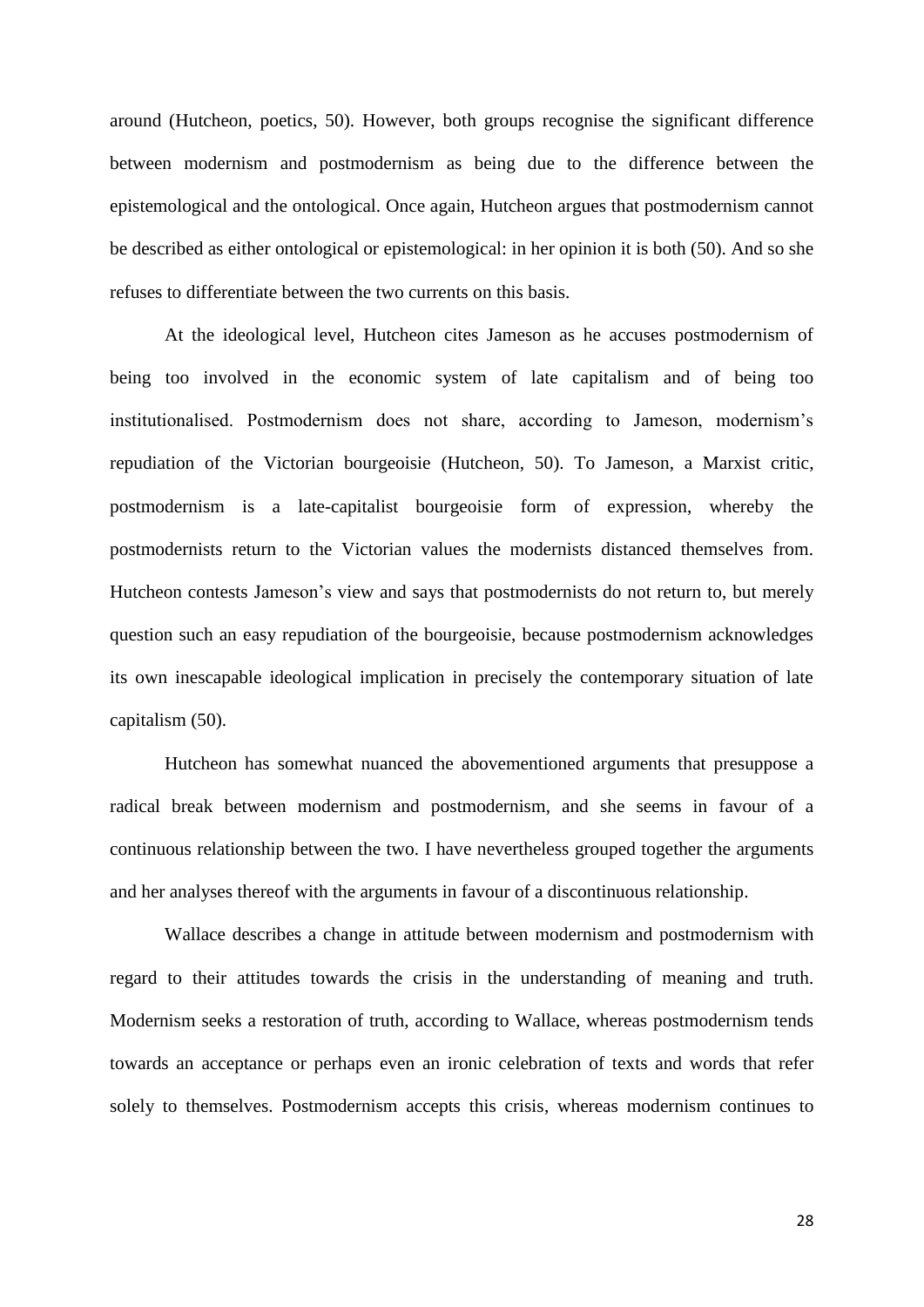search for ways to resolve this crisis (23). These responses are characteristic of the various attitudes towards the philosophical issues that both currents have to deal with.

The thematic difference between modernism and postmodernism is also explained by Hans Bertens: the postmodern attitude resists the modernist intellectualisation of experience and rejects modernism"s supposed interest in transcendent, timeless meaning. Postmodernists favour provisional meaning, which according to Bertens, is meaning as the product of social interaction (Bertens and Fokkema, 8). In different words, but alluding to the same idea, Hutcheon says that postmodernist writers first inscribe and then undercut the autonomy of art and the referentiality of history, in such a way that a new mode of questioning/compromise comes into being. This contradictory mode is what Hutcheon calls postmodernism (56).

#### <span id="page-29-0"></span>**5.2. Continuities**

According to Hutcheon, David Lodge views the shared commitment of both modernists and postmodernists to innovation and a critique of tradition as a reason why the currents have a relationship of continuity. The shared values are important, even if the manifestations of these shared values are different (Hutcheon, 51). At a formal level they share self-reflexivity, fragmentation and a concern for both literary and social history (Hutcheon, 51). The intertextuality that is prevalent in postmodernist works depends on, among other things, modernist texts, otherwise the postmodernist parodic play with convention and history would be impossible.

At a more theoretical level it is possible to argue that postmodernism questions the same issues as modernism did. Hutcheon sees the investigation of the cultural assumptions that underlie our models of history, as an example of the concerns shared by modernism and postmodernism (51). At the same time, postmodernism has also expanded modernism. Hutcheon provides an example of this expansion with regard to the ironic distance that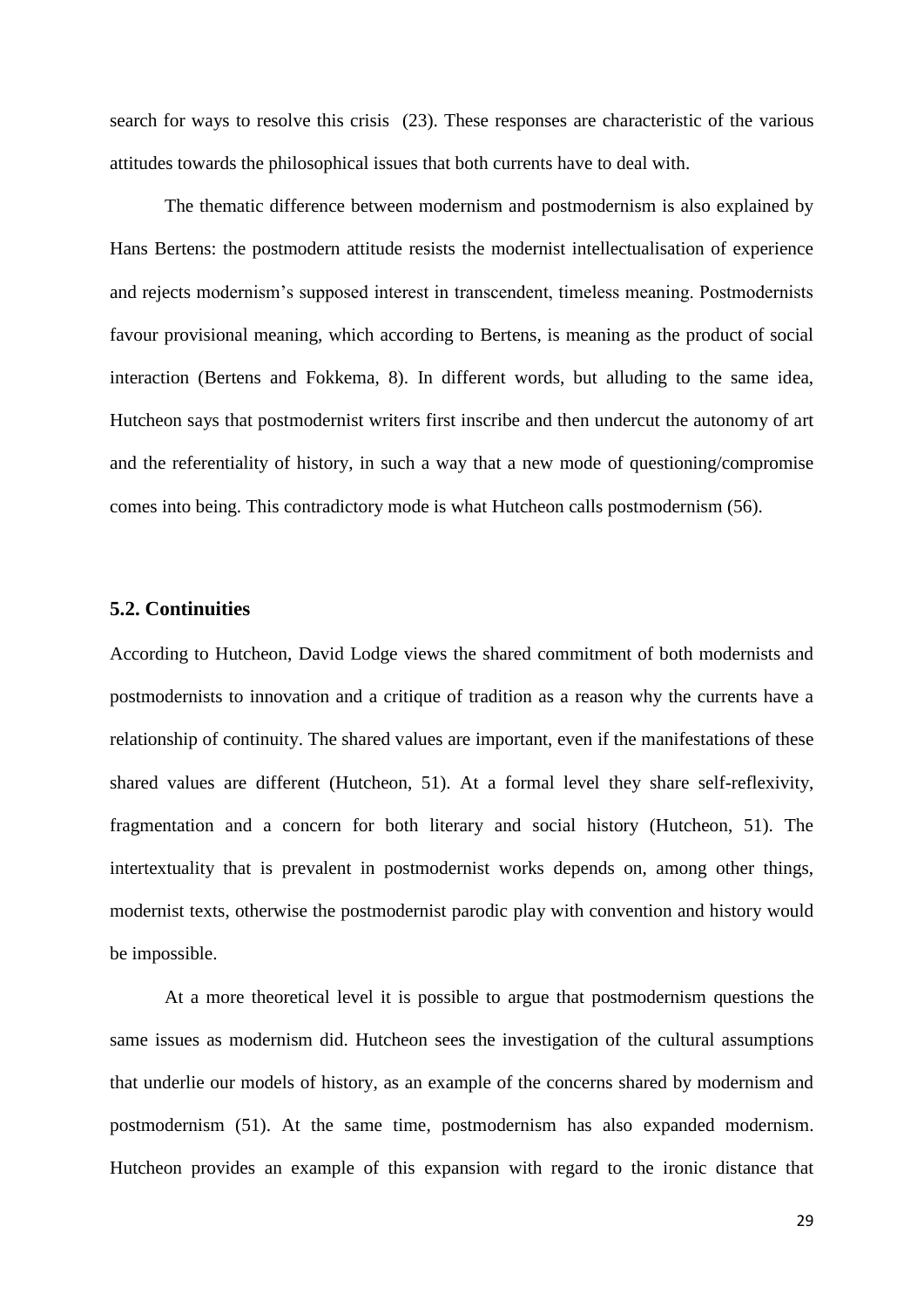modernism had set up between art and audience. Postmodernism intensified this attitude using "double-distancing" (51). Although postmodernism has alternated between some of modernism"s techniques, these still constitute its foundations: in other words there is continuity between the two.

In the section about discontinuities I mentioned a change in attitude when it comes to dealing with the crisis. The fragmentation described by Barry might hint at the same crisis. The uncertainties that arose from the acceptance that truth does not exist somehow have to be dealt with. Modernism and postmodernism share uncertainties, but incorporate them with a different attitude. The crisis, the problem, stays the same and only the approach to it differs, as does the perception of the crisis (Barry, 83). It is difficult to decide whether to frame this as a discontinuity or a continuity. The question arises: what is more important, the content of the problem or the attitude towards it? The same problem is faced when the fragmentation and multiple selves that are apparent in both modernism and postmodernism have to be classified. The modernists want to return to the time when faith was full, whereas the postmodernists celebrate this fragmentation (Barry, 83-4). I am undecided as to whether this marks continuity or discontinuity.

As I have attempted to show, Woods views the difference between modernism and postmodernism not as a chronological difference nor as different set of aesthetic practices. He sees it as a difference in mood or attitude (9). He therefore alludes to the idea that we should not use the term "postmodernist novels", which suggests a discontinuous relationship with modernism. Instead he suggests that we might want to use the term "novels about postmodern existence' to classify novels from the postmodern time span (Woods, 76). This classification describes the changes in the social surroundings that have influenced the content of the novels, while refusing to say that postmodernism is a different style of writing or has a different set of aesthetic practices.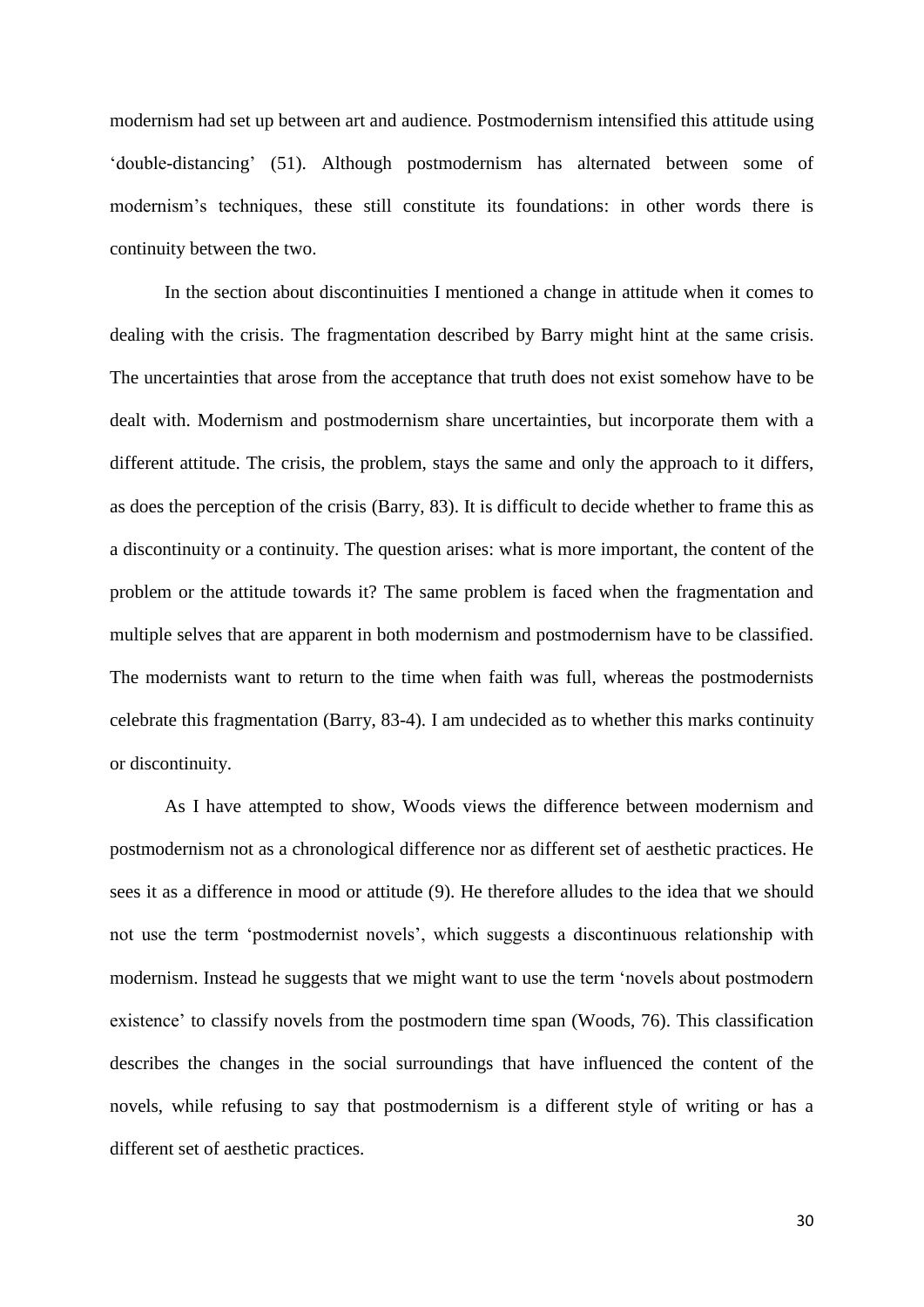According to Bradbury and McFarlane, one of the characteristics of modernism is that it pluralises and makes things surreal. It hereby clearly distinguishes itself from realism which humanises and naturalism that scientises (Bradbury and McFarlane, 99). In my opinion, postmodernism also pluralises and surrealises (by means of all the questions it asks) and is for that matter not that different from modernism. If there is a difference, it might only be in the degree to which postmodernism pluralises and surrealises.

The intellectual consideration and reconsideration that are employed in modernism by means of letters, diary entries, essays and the stream of consciousness narrative are also employed in postmodernism. The transformations and considerations are primarily felt in daily events and routines, and these are best described by the abovementioned writing techniques (Wallace, 10). I want to argue here that these modes for telling a story mentioned are very suitable for both modernism and postmodernism, for they both want to emphasise the practice of everyday life.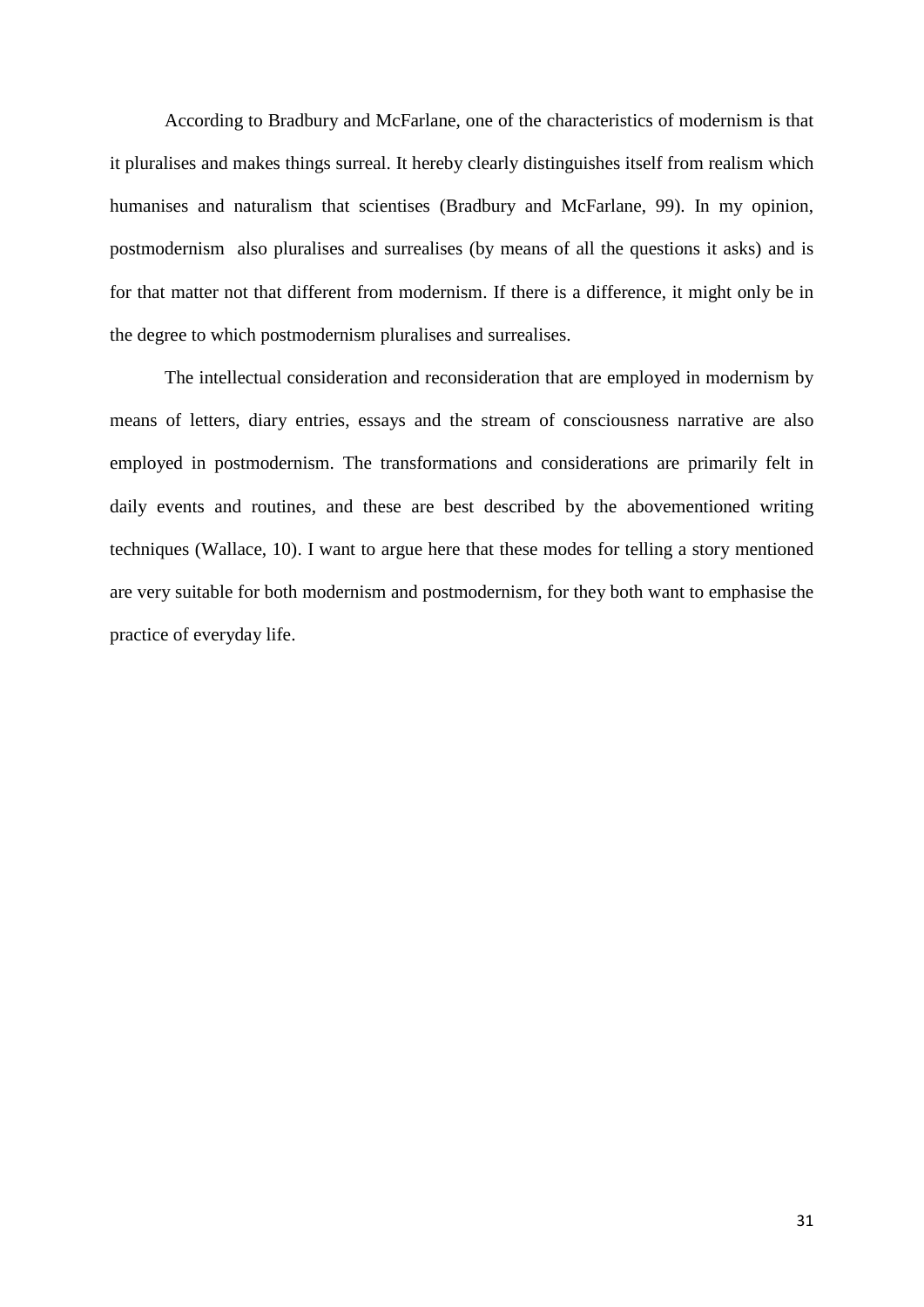#### <span id="page-32-0"></span>**6. Case study:** *Mrs. Dalloway* **and** *The Hours*

The novels *Mrs. Dalloway* and *The Hours* will be compared to each order in order to find out how they relate to one another. The fact that the novels are connected to each other is obvious and not part of this discussion. The question that needs to be answered is how this relationship can best be defined. Is it a continuous relationship and did Cunningham structure *The Hours* along the same lines as Woolf"s *Mrs. Dalloway*? Is the relationship between the novels "friendly", is there a dialogue? Or did Cunningham construct a discontinuous relationship in which a dialogue is impossible and did he react against Woolf?

#### <span id="page-32-1"></span>**6.1.** *Mrs. Dalloway*

#### <span id="page-32-2"></span>**6.1.1. Plot line**

The story of *Mrs. Dalloway* encompasses a single day in June 1923. On this day, Clarissa Dalloway prepares her house and herself for a party she has organised for that evening. Clarissa is in her early fifties and married to the MP Richard Dalloway. Together they have a seventeen-year old daughter, Elizabeth. That morning, whilst Clarissa walks through the city to buy the flowers for her party, Septimus Warren Smith and his wife Lucrezia are in the park waiting for their appointment with doctor Bradshaw. Septimus has threatened to kill himself, for he is haunted by memories of the war and his dying friend Evans. As Clarissa mends her dress at home, Peter Walsh visits her. Clarissa has not seen him since he moved to India, which was years ago. They were best friends when they were younger and Peter even proposed to her, but she has refused because she thought Richard would make a better match. Although Clarissa has a nice, quiet life with Richard, she cannot stop thinking about how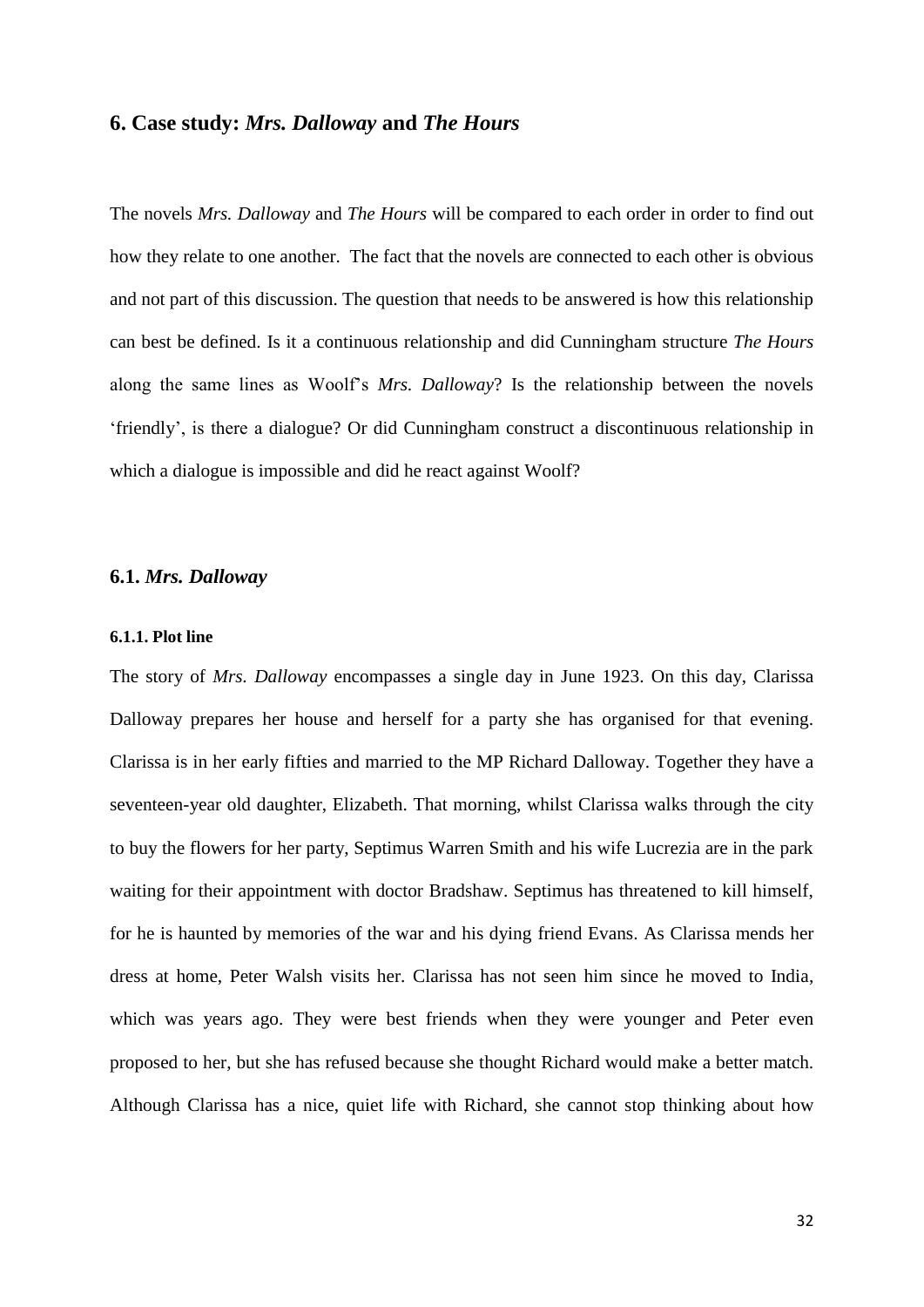things would have been with Peter. Or with Sally, for the one kiss they shared when they were young, is still the happiest moment in Clarissa"s life.

As the day continues the reader is led without constraint from Clarissa's stream of consciousness to Septimus" to Peter"s and to those of the people they encounter during the day. Woolf provides a unique inside view of the minds of London's inhabitants. Mrs. *Dalloway* culminates with the party: it brings all the people that have appeared during the day together. Except for Septimus, since he killed himself that afternoon, when the doctor came to take him away from his Rezia. He is only 'present' at the party in Doctor Bradshaw's explanation of why he is so late. Although Clarissa would never have invited someone like Septimus to her party, now that he has 'invaded' it she is forced to think about him and she finds some catharsis in his death.

#### <span id="page-33-0"></span>**6.1.2. Modernist elements in** *Mrs. Dalloway*

David Lodge describes a few qualities of modernist writing and according to him Virginia Woolf is one of the few English-language novelists who exhibits nearly all these qualities. An important modernist characteristic, according to Lodge, is the experimental or innovative form of the novel (Bradbury and McFarlane, 481). Woolf has, in the writing process of *Mrs. Dalloway*, found a new technique "to burrow into characters" pasts in order to unearth their history": she calls this process 'tunnelling' (Childs, 165). Using this new technique, which is at the same time an innovative form of writing, Woolf reveals her characters to the readers as split beings who live both in the past and in the present. Their current thoughts tell the reader who they are, but their memories of the past reveal how they came to be who they are and in this way the memories explain to the reader *why* the characters are as they are (Childs, 165-6). The consciousness of a character, another must for modernist writing according to Lodge (Bradbury and McFarlane, 481), becomes visible in Woolf"s writing. She shows an introspective, analytical and reflective point of view, which is also highly valued by Lodge. It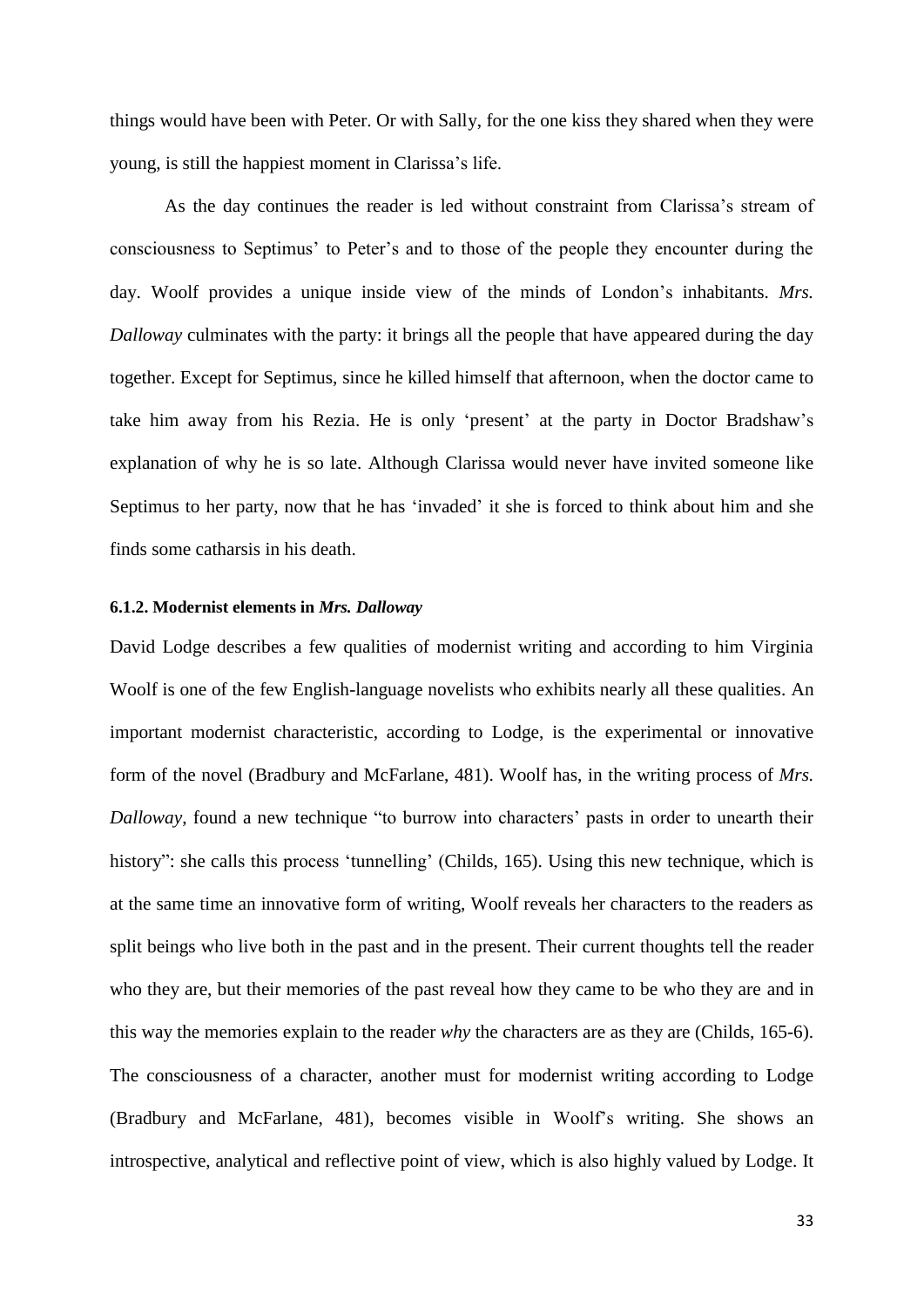is through the tunnelling and the stream of consciousness narrative that these qualities come to the fore.

Three other techniques that stand out in modernist writing are closely related to each other: the open or ambiguous ending; the aversion of the chronological ordering of material; and the absence of a reliable, omniscient narrator (Bradbury and McFarlane, 481). The novel *Mrs. Dalloway* ends 'undecided' when at the end of her party, Clarissa seems to – finally – walk towards Peter and Sally. Due to the tunnelling and the stream of consciousness narrative, there is no chronology in private time – the time spent in the character"s mind (Childs, 171). In public time however – 'real' time (Childs,  $171$ ) – chronology does exist: from hour to hour Woolf describes Big Ben striking. The omniscient narrator has been replaced by the streams of consciousness of the characters in the novel, which are all interlinked. Although there is still a narrator, its knowledge and distinguishing voice are subordinated to those of the characters.

According to Bradbury, one of the characteristics of modernist writing is that it has a strong tendency to encapsulate urban experiences (Bradbury and McFarlane, 100). Although Clarissa, Peter and Sally"s memories go back to Bourton, which is a country estate they used to stay at when they were younger, all "real time" is spent in the city. According to Wallace, Woolf, with her novel which encompasses a single day, emphasised the importance of the ability of an individual woman to move freely between the public and the private spaces of the city and the home (Wallace, 10). The option of taking a stroll through the city was relatively new in the 1920s: it was a really modern thing to do (Wallace, 156).

I wish to end this analysis of the modernist elements in *Mrs. Dalloway* by focusing on the characters of Clarissa Dalloway and Septimus Warren Smith. Childs describes both Clarissa and Septimus as having a sexual duality in the mind, which Woolf terms androgyny: they are both in a heterosexual marriage, but both have what can be termed "romantic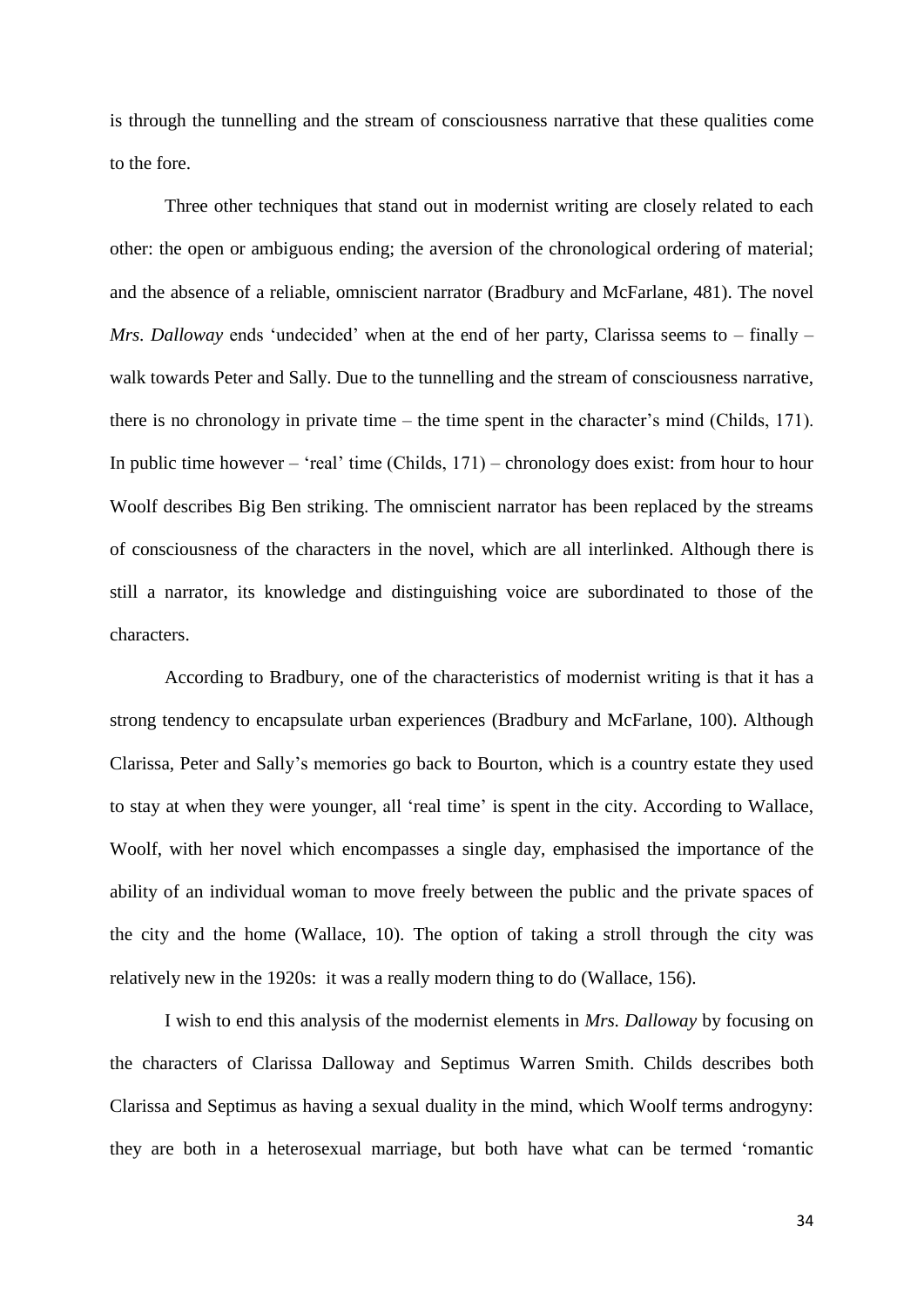feelings" for their own sex. Clarissa and Sally share a kiss which is described as the most exquisite moment of Clarissa"s whole life (Woolf, 38). Septimus and Evans have an ambiguous relationship as best friends and perhaps even lovers. Childs sees this sexual duality as a modernist experimentation that can be viewed as just one part of Woolf"s wider assault on the coherence and stability of the unitary consciousness (167).

#### <span id="page-35-0"></span>**6.2.** *The Hours*

#### <span id="page-35-1"></span>**6.2.1. Plot line**

*The Hours* tells the stories of three different – but not all too different – women. First there is the story of Clarissa Vaughan, who is preparing a party for her friend Richard. He has been calling her Mrs. Dalloway since they were both eighteen. Clarissa, 52, is throwing a party for him to celebrate the literary award he is to receive later that evening. While going on errands and preparing her house, she meets friends she has not seen for a while. When she goes to Richard to help him dress for the party, he throws himself out of the window, after quoting Virginia Woolf"s suicide note. He has suffered from AIDS for a long time and although his body is doing better, his mind is too damaged and he chooses to stop living.

The second storyline is that of Virginia Woolf on the day that she wakes up with the opening sentence for her novel *Mrs. Dalloway*. Virginia is haunted by the fear that her headaches and madness will return. She lives in Richmond, a suburb of London, with her husband Leonard as she needs rest and quiet. On the day in question, her sister Vanessa and the latter"s children come to visit her in the afternoon. Before dinner Virginia tries to escape to London by train, unsure if she will stay there or just wander around and return home later that evening. But Leonard notices she is missing and hurries to the station where Virginia is waiting for her train to arrive. On their walk home they decide to move back to London,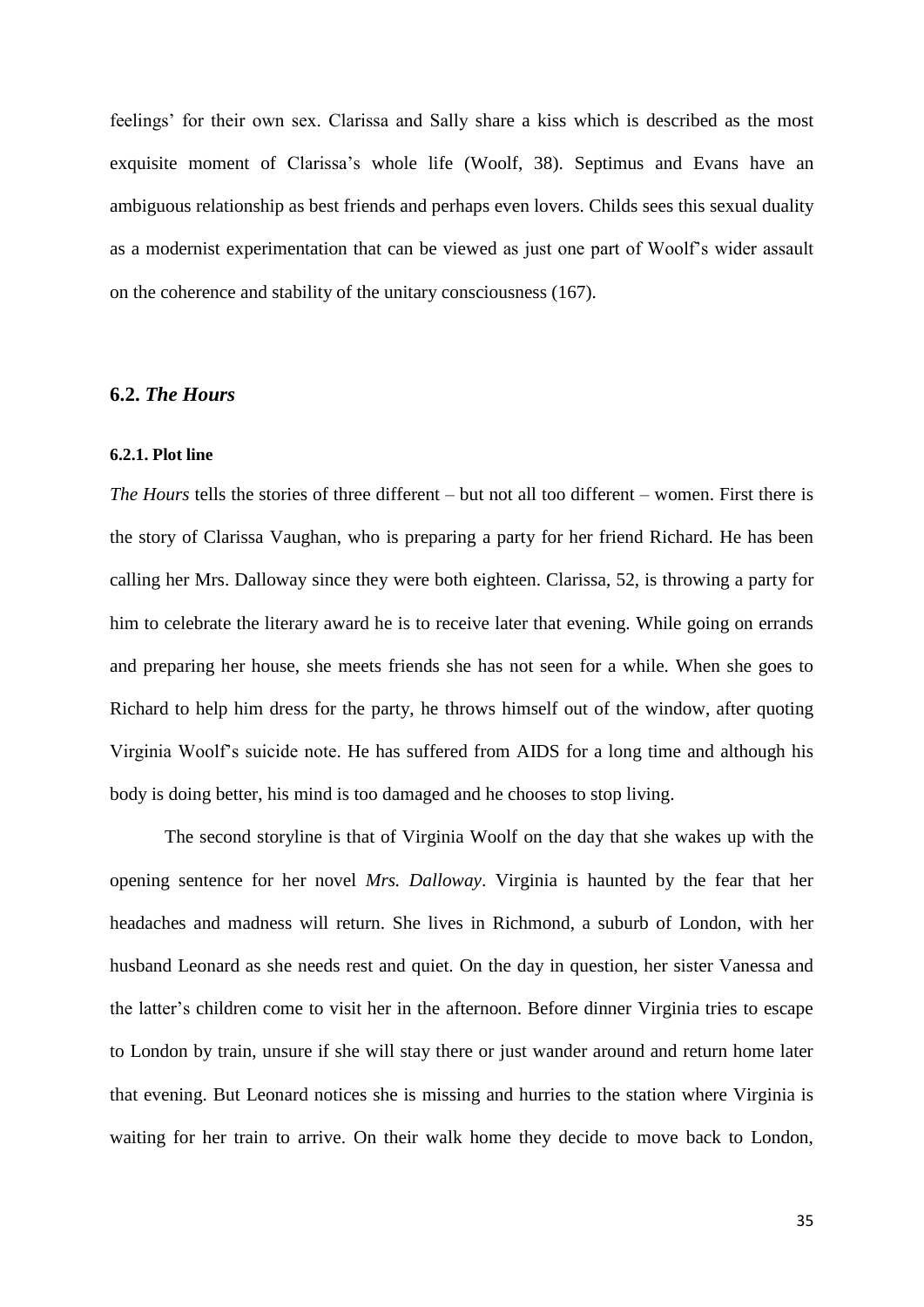because Virginia needs the city as inspiration for her novels and for herself: she needs the city environment in order to feel alive.

The last story is about Laura Brown, living in Los Angeles in 1949. She is married to Dan, who fought in the Second World War. They have a son, Richie, and she is pregnant with their second child. It is Dan"s birthday and he has woken up early to get some flowers. Laura decides to make the most beautiful birthday cake for him, but she thinks she has failed doing so and makes another one. Laura also flees: she drops her son off at the babysitter's and checks into a hotel room. Here she reads *Mrs. Dalloway* by her beloved writer Virginia Woolf. After a couple of hours she returns to her son and her husband and they celebrate his birthday together.

The chapters are entitled "Mrs. Dalloway", "Mrs. Woolf" and "Mrs. Brown" and they alternate. In the end, when Richard has killed himself, the reader finds out that Richard was little Richie in the Mrs. Brown story and that Laura is his mother. Laura left her husband and children after the baby was born, and Richard"s misery stems from this abandonment. All three stories encompass a single day, just as *Mrs. Dalloway* did. The prologue, however, is not part of the story, for it (fictively) describes Virginia Woolf"s suicide in 1941, using her real suicide note left to Leonard.

#### <span id="page-36-0"></span>**6.2.2. Postmodernist elements in** *The Hours*

Michael Cunningham has described *The Hours* as a "riff" on Virginia Woolf"s *Mrs. Dalloway*. With this musical definition, instead of 'imitation' or 'pastiche', Cunningham suggests "a known melody reverberating throughout a new score" (Young, *Michael Cunningham's* The Hours, 2011, 33). This might be the most postmodern element of *The Hours*, since postmodernism is the first current that declares its awareness that it can never be original. Fokkema argued that postmodernists feel forced to do something different to what the modernists did (Bertens and Fokkema, 24). However, *The Hours* proves this statement wrong: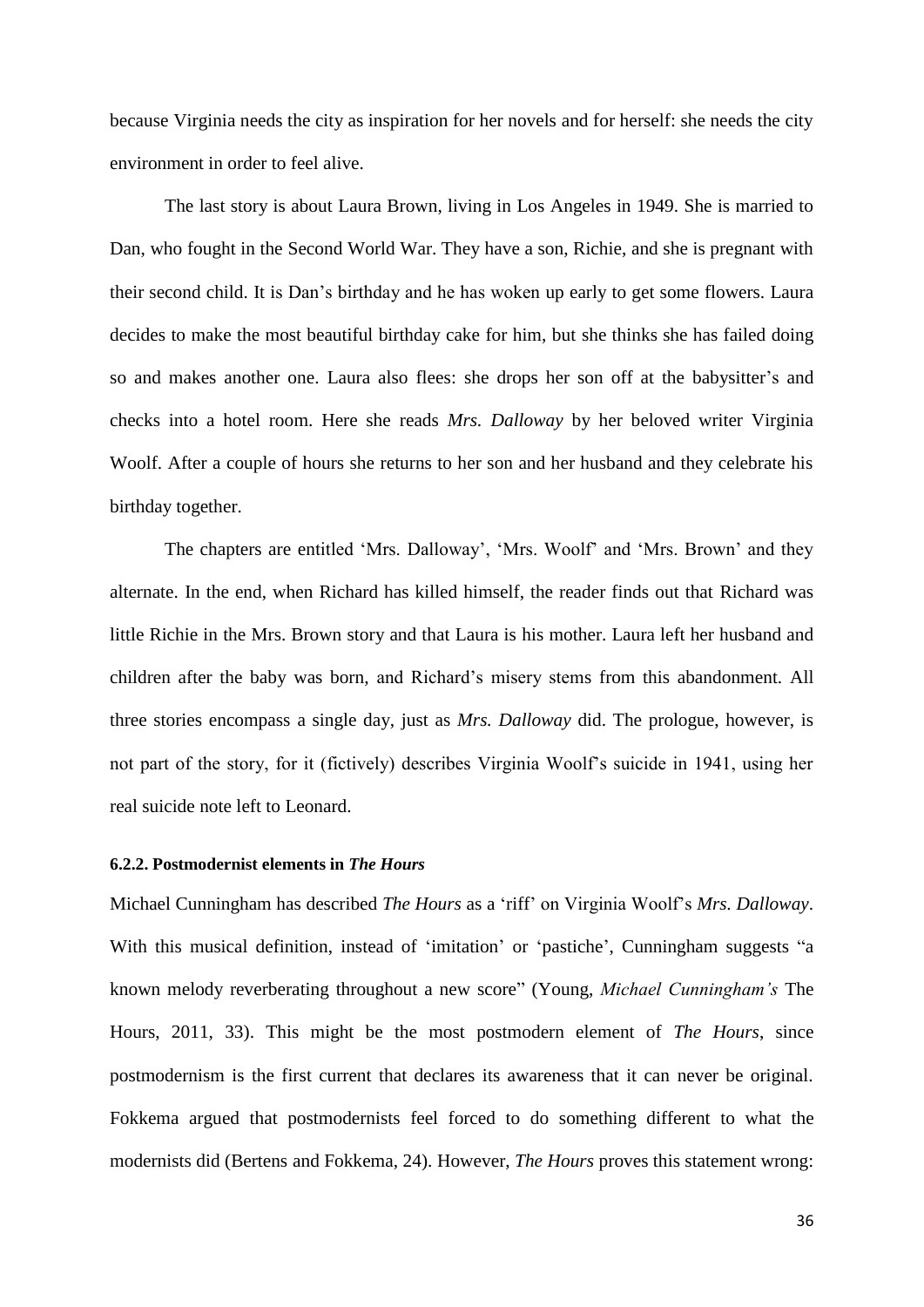Cunningham has taken *Mrs. Dalloway* as a point of departure, but not as a negative point of departure, as Fokkema suggested postmodernists would do (Bertens and Fokkema, 24). I would rather argue that Woolf"s novel provided fertile soil – with some landmarks and roads already in place – leaving enough space for Cunningham to create his own landscape incorporating what was there, altering some of it and adding his own roads and statues. And this fertility of the soil, of what was there already, enabled Cunningham to succeed in enriching it; the pathways and crossroads in particular were pluralised. This is the intertextuality that is characteristic of postmodernism; section 5.3 will analyse how *Mrs. Dalloway* and *The Hours* relate to each other intertextually as far as the syntactic, semantic and pragmatic implications are concerned.

The sense of uniqueness that was once demanded from art has, in postmodernism, been replaced by intertextual play (Hutcheon, 54). The closure of a text and the authority that were demanded of it are now overshadowed by contingencies: all is possible and it is up to the reader to find meaning, the writer is no longer expected to purvey certainties. On the one hand, *The Hours* is not unique in the sense that Cunningham was not the first one to use the stream of consciousness as a narrating device nor invented the characters himself. On the other hand, it is quite unique how Cunningham used *Mrs. Dalloway* as his point of departure and created *The Hours*. But it is only through the acceptance of intertextuality that Cunningham"s novel can be considered original.

What postmodernism does, according to Woods, is question the viability of systems of representation (81). Postmodernism tries to break down current notions and ideologies. In some ways Cunningham does this as well. An example is how he represents Clarissa: the reader learns more about Clarissa"s appearance and character throughout the story. She reflects upon herself in front of the mirror or walking around her home. But she is also represented by the people she interacts with, when they hold the focalisation. This leads to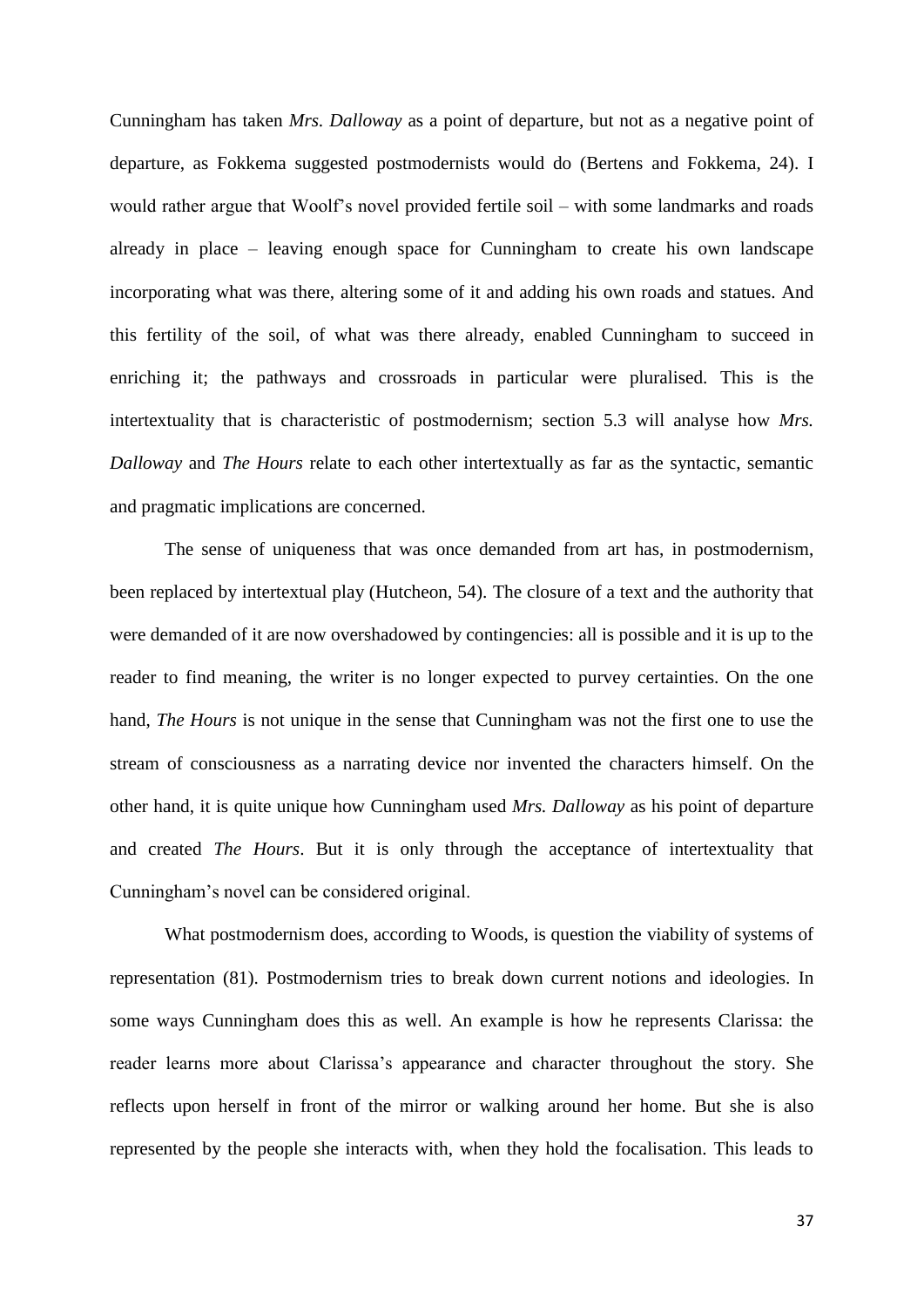multiple representations and to the conclusion that there is no single, stable representation of Clarissa. The difference between who *sees* and who *is seen* becomes more apparent in postmodernism: the white, male, middle class held the focalisation for a long time, but postmodernism looks for ways to give focalisation to those who were previously kept mute.

During Clarissa"s day the reader also learns that Clarissa does not have a stable self: she reflects on herself and imagines multiple fictive selves: "What would she have been like if she had made another choice the day that Richard kissed her?", for example. This multiplicity is also a characteristic of postmodernism, according to Woods (81). What stands out in this novel are the possible worlds the characters imagine themselves living in. They, although Clarissa more than Virginia and Laura, have fragmented selves and picture other lives for themselves: they wonder how their lives would have been if they had made different choices.

#### <span id="page-38-0"></span>**6.3. The intertextual relationship**

In *The Hours* there are countless references to *Mrs. Dalloway*, but also to other works by Virginia Woolf and even to Virginia Woolf"s life. There are three levels of intertextuality in order to analyse how Cunningham has incorporated "the legacy of Virginia Woolf" into his riff on *Mrs. Dalloway*: syntactic, semantic and pragmatic. I will return to these three analyses in the conclusion in chapter 7 and will connect them to the debate about the continuity and discontinuity between modernism and postmodernism.

#### <span id="page-38-1"></span>**6.3.1. Syntactic analysis**

First there is the syntactic structure of the novel: the narrative encompasses a single day and the device used to tell the story is the stream of consciousness. Claes distinguishes four ways in which the syntactic structure can be altered: repetition, addition, deletion and substitution.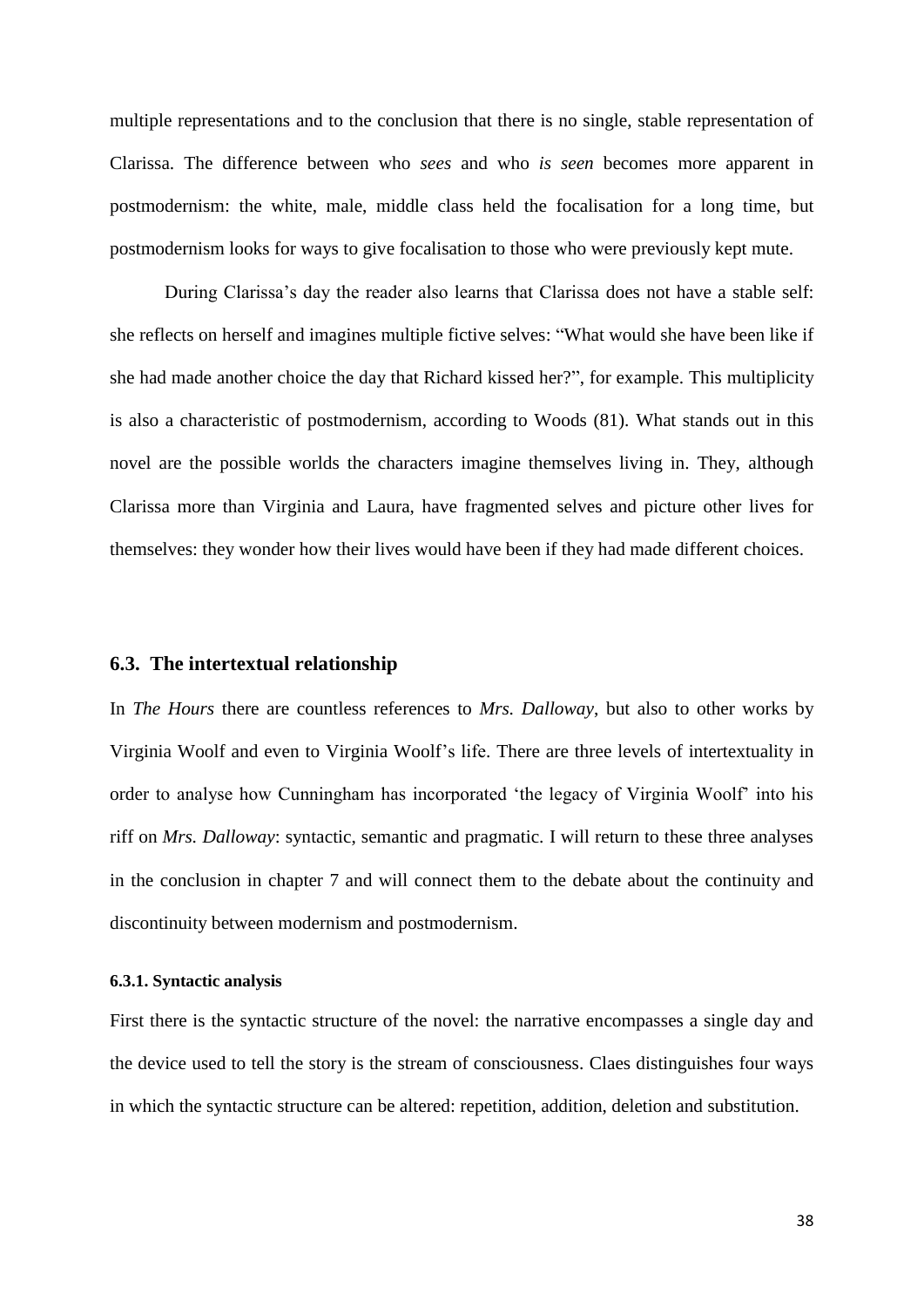An immediately striking difference with Woolf"s novel is that Cunningham tells the story of three women, instead of one. This addition enhances the novel as it focuses the reader's attention on several aspects of a novel. Virginia's story is about the writing process, Laura"s story about the reception of a novel and Clarissa"s story is not only an update or retelling of Woolf"s novel, it also focuses on the afterlife of novels, for instance literary prices (Schiff, "Rewriting Woolf"s *Mrs. Dalloway*: Homage, Sexual Identity, and the Single-Day Novel by Cunningham, Lippincott, and Lanchester", in *Critique*, 2004, 367).

Cunningham has repeated multiple elements of *Mrs. Dalloway*: both Clarissa and Laura are preparing a party as is Virginia, though to a lesser extent; all three women reflect on or experience a significant kiss; and the option of suicide or an actual suicide are apparent in all three stories. And Cunningham has repeated other aspects of Woolf"s life and her essays. The name of Laura Brown for example is derived from Woolf"s essay "Mr. Bennett and Mrs. Brown" (1923).

In creating three storylines instead of one, Cunningham has added characters and events that were not present in *Mrs. Dalloway*. He has "updated" the story to Los Angeles in 1949 and to New York at the end of the twentieth century. In doing so, Cunningham also added new thoughts and new points of view that arise from these American cities compared to London, and in other eras than only the 1920s. Cunningham also deleted an important element from *Mrs. Dalloway*: the party that Clarissa had been preparing for Richard never takes place since Richard has killed himself. And so the whole scene in which the reader might have found Clarissa as the perfect hostess, just like her predecessor, has been deleted from *The Hours*.

There is plenty of intertwined substitution of characters. Clarissa Vaughan has been substituted for Clarissa Dalloway ; Richard Brown and - as I argue below - Laura Brown have been substituted for Septimus Warren Smith. Richard Dalloway can be said to be Sally, but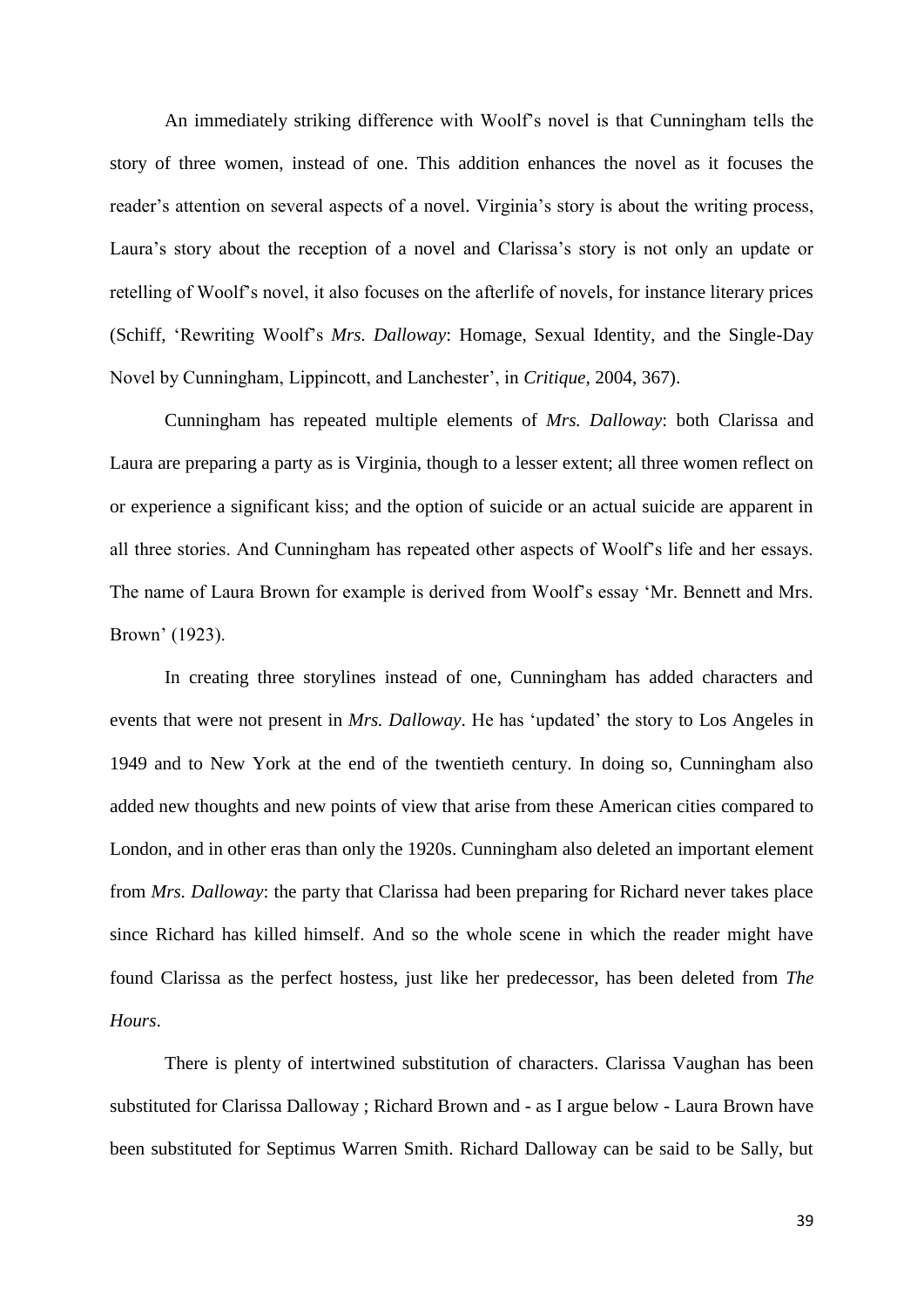also Richard Brown. An example of an event that has been substituted is the moment that Clarissa Dalloway sees the Prime-Minister or a member of the royal family, whereas Clarissa Vaughan unexpectedly catches a glimpse of a movie star. I want to argue that the substitutions of characters that have been made are part of the pragmatic analysis, for it is up to the reader to recognise similarities between the two novels and their characters.

#### <span id="page-40-0"></span>**6.3.2. Semantic analysis**

A semantic analysis reveals that Cunningham has used the names of characters that appeared in *Mrs. Dalloway* or other novels or essays by Virginia Woolf. He has also invented new names for new characters, but some of these names are variations on the names of characters from Woolf"s novel. Cunningham has loaded *The Hours* with intertextual play and it is up to the reader explore this web of intertextual relations. The connotations that such similarities or variations bring to the fore are part of the semantic analysis. The connotations can either be constructive of deconstructive of the preceding novel.

The characters in *The Hours* often are based on characters in *Mrs. Dalloway*, but their names, roles or situations are altered. First I will provide an example of how Cunningham has altered a name, but kept the role of the character the same. When Clarissa goes out into the city in *Mrs. Dalloway*, the "rather genital sounding" Scrope Purvis (Young, 37) obverses Clarissa as she crosses the street and he finds her "a charming woman" (Woolf, 4). Cunningham has replaced this character with the "resonantly phallic" Willie Bas (Young, 37), who admires Clarissa's 'certain sexiness' (Cunningham, 13). The roles of the characters are therefore the same, while Cunningham has changed their names, though not completely: he preserved the genital, phallic sounding name. This is an example of a constructive connotation: in giving Willie Bas a phallic name, Cunningham strengthens the link with Scrope Purvis in *Mrs. Dalloway*.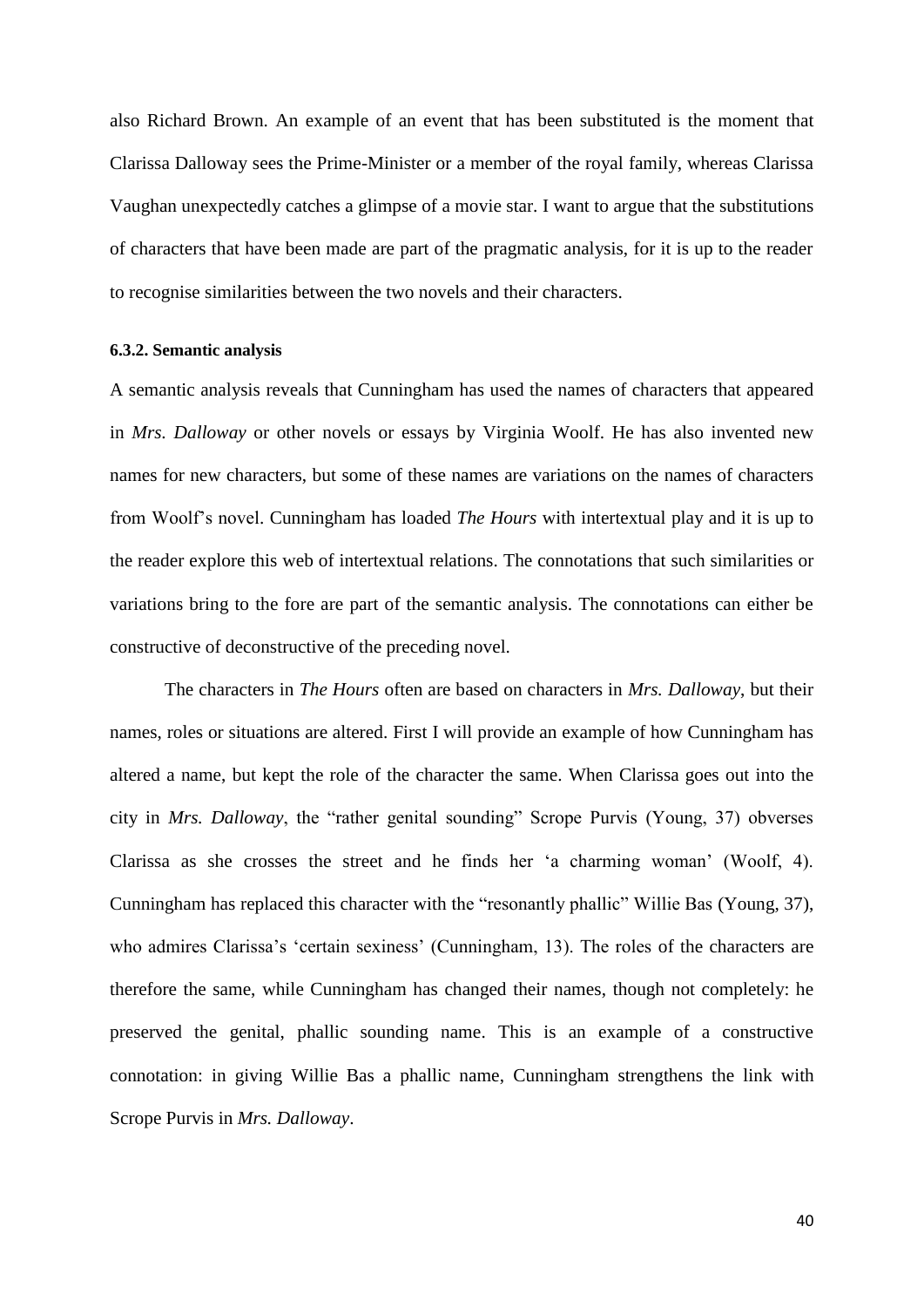The second example concerns Sally, who kisses Clarissa in *Mrs. Dalloway* and thereby gives her "the most exquisite moment of her whole life" (Woolf, 38). Clarissa always remembers this kiss and her (romantic) feelings for Sally, but she is never able to share these. Cunningham has created a new character, also named Sally: Sally is Clarissa"s partner in *The Hours*, they have a longstanding relationship. I wish to argue that Cunningham named Sally Sally in order to finally give Clarissa the partner she always longed for, but could not have at the time of *Mrs. Dalloway*. In a way the substitution of Clarissa"s male life partner for a female one is destructive, for it questions Clarissa Dalloway"s choice of marrying a man while she had feelings for a woman. At the same time it is constructive because it affirms Clarissa Dalloway"s feelings for Sally and it enables her to act upon these feelings through Clarissa Vaughan.

#### <span id="page-41-0"></span>**6.3.3. Pragmatic analysis**

I shall now analyse three events that all occur in *Mrs. Dalloway* and in *The Hours*: a suicide, a kiss and an unnamed illness. In doing so I will explore the pragmatic relationship between the events in both novels. My analysis of these three events is not exhaustive, neither are these three events the only events that occur in both novels. Moreover, I may be wrong, because this is my interpretation and other readers – depending on their standpoints – may have other interpretations. The main goal of these three short analyses is to expose and explore what Cunningham has drawn from Woolf"s novel and what effect is has on readers.

#### *The suicide*

In *Mrs. Dalloway,* the war veteran and poet Septimus suffers from shell shock, an affliction which was unknown before this time. The best treatment for Septimus, according to Dr. Holmes, is complete rest, away from his wife and his familiar surroundings. Septimus and Rezia have, after seeing doctors in the morning, spent a happy afternoon together; they made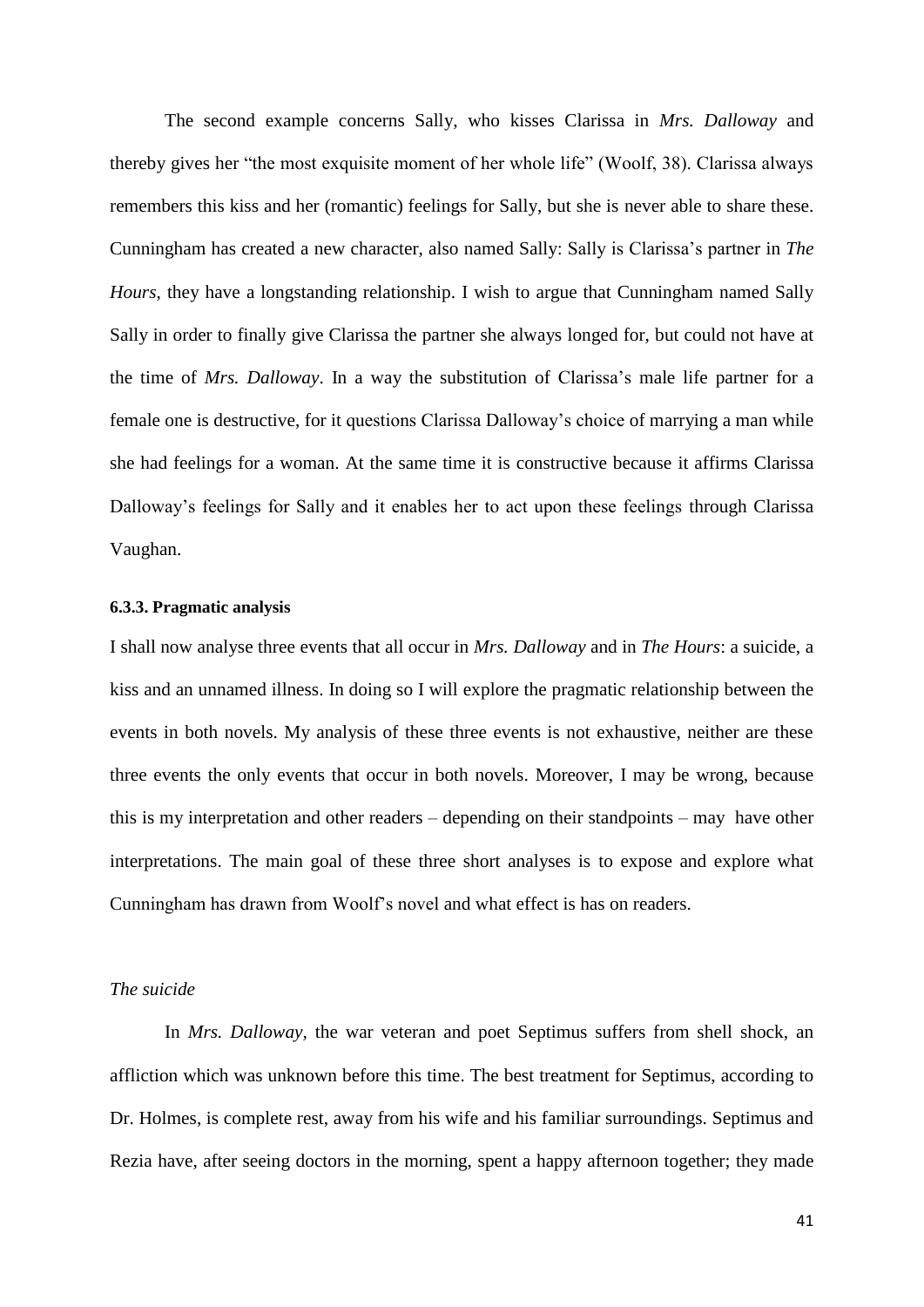a hat and have been chatting and enjoying themselves for the first time in a long while. But then Holmes comes to the lodging house were Septimus and Rezia reside in order to take Septimus away. Before Holmes enters the room Septimus considers the options he has for killing himself, because he refuses to be taken away. As he is very practical he decides that the window is his only option: "the tiresome, the troublesome, and rather melodramatic business of opening the window and throwing himself out" (Woolf, 163). He is confident that Rezia will be able to understand his suicide, as he sits on the sill. At the same time, Septimus does not want to die: "Life was good. The sun hot." (Woolf, 164). As soon as Holmes appears in the room, Septimus flings himself vigorously, violently down, crying "I"ll give it to you!" (Woolf, 164). There are people in the house and on the street that witness his suicide, and an ambulance comes as soon as possible, while Rezia is sedated.

In *The Hours,* the poet Richard suffers from AIDS, a well-known, but rather new disease. His body is being treated with medication, but his mind does not function properly anymore. In the afternoon, Clarissa returns to his house, to help him prepare for the party. Richard has opened all the curtains and the apartment is filled with light. Clarissa finds Richard with one leg over the windowsill. They have a conversation in which Richard tries to explain that he no longer wishes to live, despite the medication and Clarissa's care. He tells her that he loves her and quotes Virginia Woolf"s suicide note: "I don"t think two people could have been happier than we"ve been". Then he inches forward, slides gently off the sill, and falls (Cunningham 200). No one outside sees him fall. Clarissa runs downstairs and there she sits alone with him for a while, contemplating their relationship and their history together.

The clearest similarity between the two suicides is that of the poet throwing himself out of the window, no longer able to function properly in society. Both poets hear voices and the contrast between their inner worlds, the worlds they perceive and the world as others perceive it have become too marked. But for Septimus the pain life entails is the result of war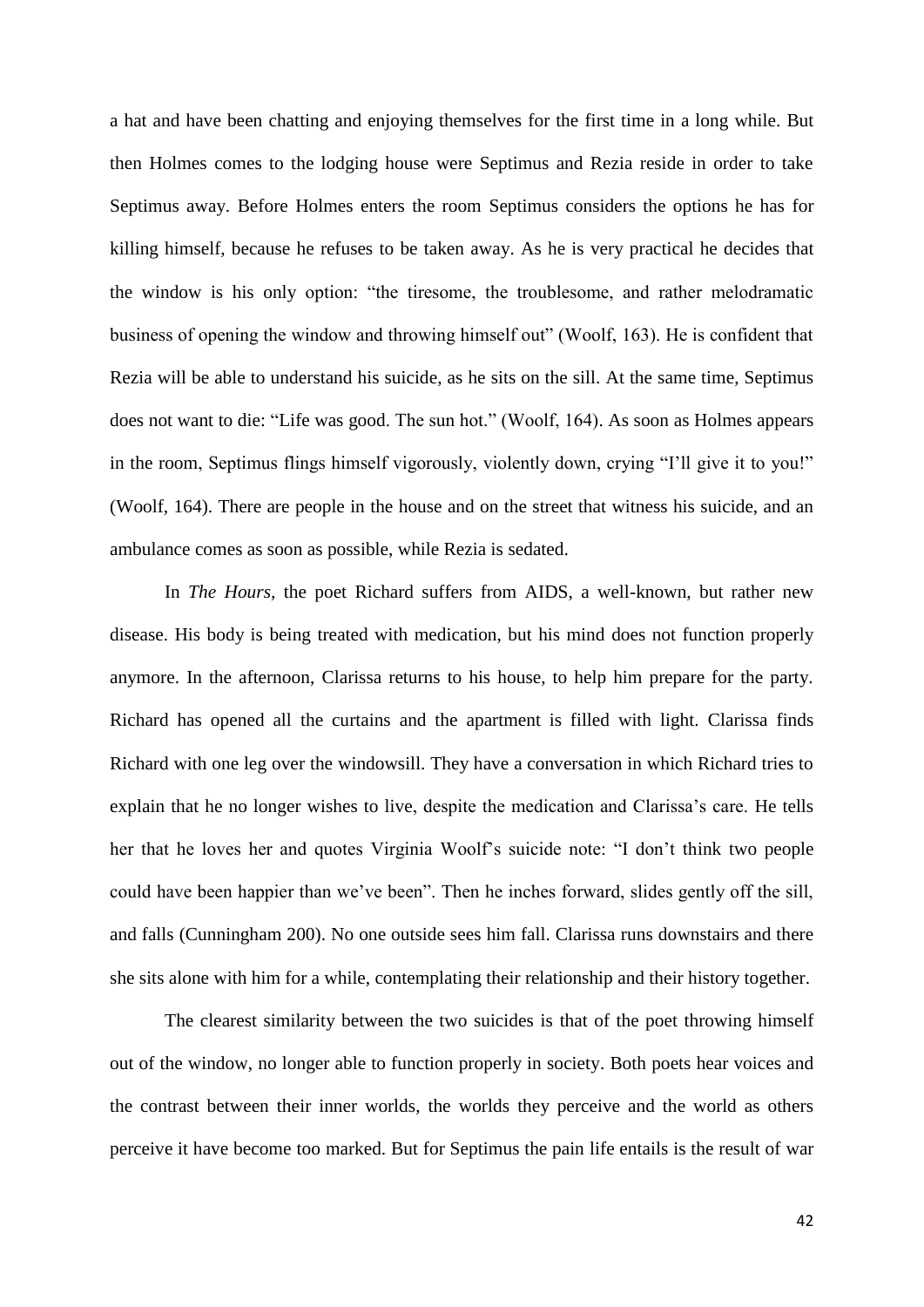trauma, whereas for Richard it is due to psychosis indirectly brought about by having contracted AIDS. Shell shock and AIDS are two very different conditions, but both were rather new at the time the narratives are set in. There is a huge contrast between Septimus – who throws himself vigorously down and dies on the street, where other people see him, both outside and inside the building – and Richard who slides gently of the sill and who no one except Clarissa sees fall into an alley where there is also no one to see him. I would like to argue that this is an expression of a society that has become increasingly individualistic. Hence Cunningham has not simply copied Woolf"s story, but he has changed elements in it so that the events suit the new era.

#### *The kiss*

In *Mrs. Dalloway* Clarissa reflects upon a kiss Sally gave her one day at Bourton. This kiss is referred to as the most exquisite moment of Clarissa"s whole life. She feels she has been given a present "wrapped up, and told just to keep it, not to look at it – a diamond, something infinitely precious, wrapped up, which […] she uncovered, or the radiance burned through, the revelation, the religious feeling!" (Woolf, 38-9). In *The Hours* the three women also all reflect on or receive a kiss. Virginia sits with her sister Vanessa, and when Nelly - the maid - turns away Virginia leans forward to kiss Vanessa on the mouth: "It is an innocent kiss, innocent enough, but just now, in this kitchen, behind Nelly"s back, it feels like the most delicious and forbidden of pleasures. Vanessa returns the kiss." (Cunningham, 154). Laura is with her neighbour, Kitty, also in the kitchen. Kitty cries and Laura tries to comfort her by holding Kitty in her arms. At a certain point, Kitty lifts her face, and their lips touch (Cunningham, 110). Laura is in a fluster after this kiss, but she does not mind so much about what the kiss implies, for love is deep, a mystery: "Laura desires Kitty. [...] Laura desires Dan, too. [...] She can kiss Kitty in the kitchen and love her husband, too. She can anticipate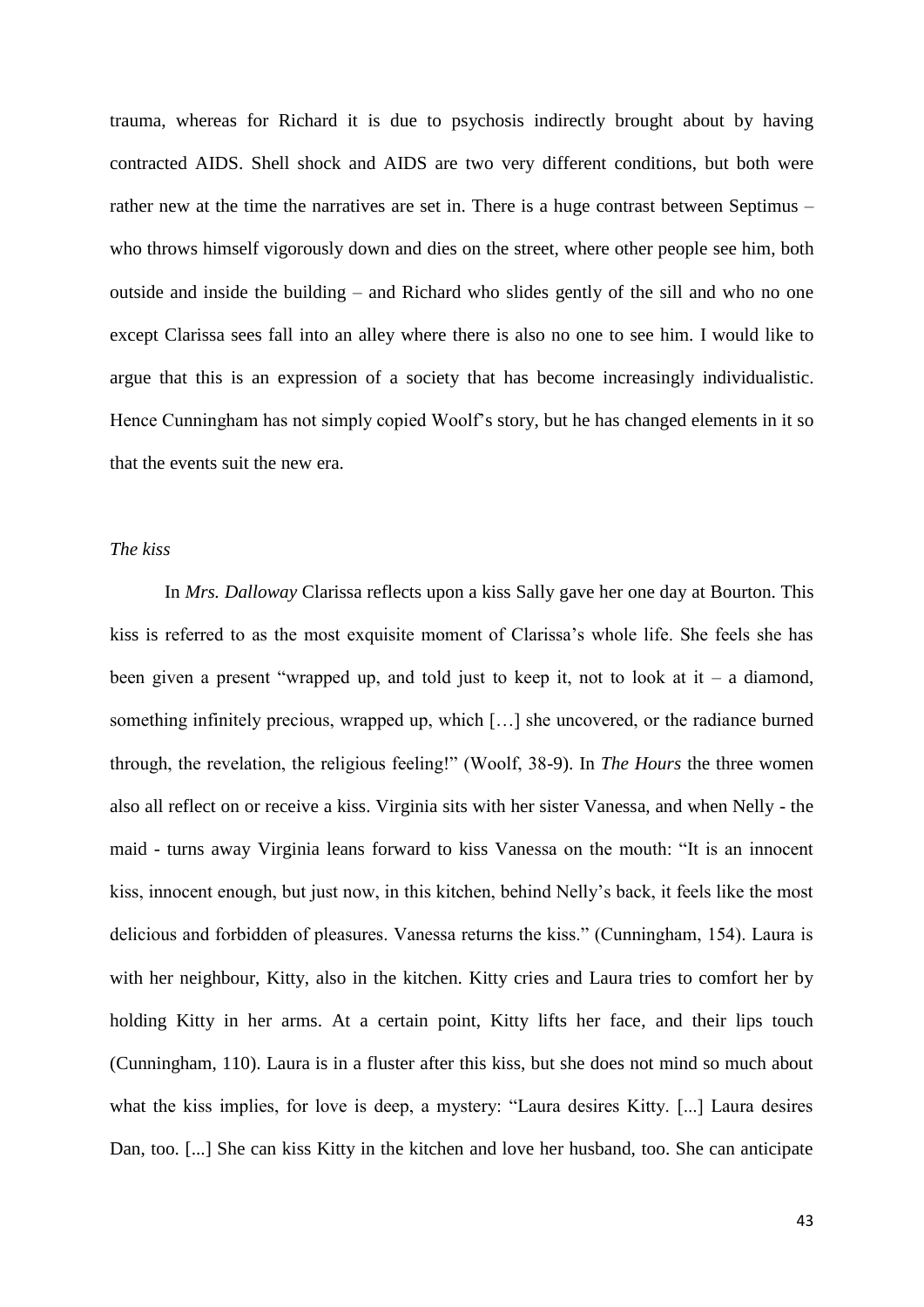the queasy pleasure of her husband"s lips and fingers (is it that she desires his desire?) and still dream of kissing Kitty again someday" (Cunningham, 143). Clarissa and Richard share two kisses in the "Mrs. Dalloway" chapters. First the supposed kiss when they were nineteen is remembered: the kiss that they argue about whether it has happened or not: "A kiss? Had Richard kissed her, or had she, Clarissa, only believed Richard was about to kiss her, and evaded it?" (Cunningham 51-2). The other kiss is when Clarissa leaves Richard to return home to prepare for the party. Richard lifts his head, but Clarissa turns her face sideways and receives the kiss on her cheek, because "a common cold would be a disaster for him" (Cunningham, 68). When Richard has died, she regrets her behaviour and wants to ask Richard forgiveness for shying away "from kissing him on the lips, and for telling herself she did so only for the sake of his health." (Cunningham, 203).

Cunningham introduces three variations on the kiss between Clarissa and Sally in *Mrs. Dalloway* and what all of them have in common is that they are not shared with life partners and that they were somehow shared out of sight of others. But the impact of these kisses make all four women rethink or evaluate their choice of life partner. Laura"s and Virginia"s kisses are treasured like Clarissa treasures her kiss in *Mrs. Dalloway*. But Clarissa in *The Hours* regrets her kiss, or regrets that she did not share Richard"s romantic idea of the kiss and turned her cheek towards him. Whereas Clarissa Dalloway, Virginia and Laura have received a kiss they treasure for their entire lives, Clarissa Vaughan"s kiss is one that she will regret for the rest of her life.

#### *The problem that has no name*

In the 1920s, Septimus – and other veterans suffering from shell shock – were viewed as soldiers who lacked "manly" courage; individuals who suffered from an unknown affliction. The War Office Committee was of the opinion that the war was not responsible for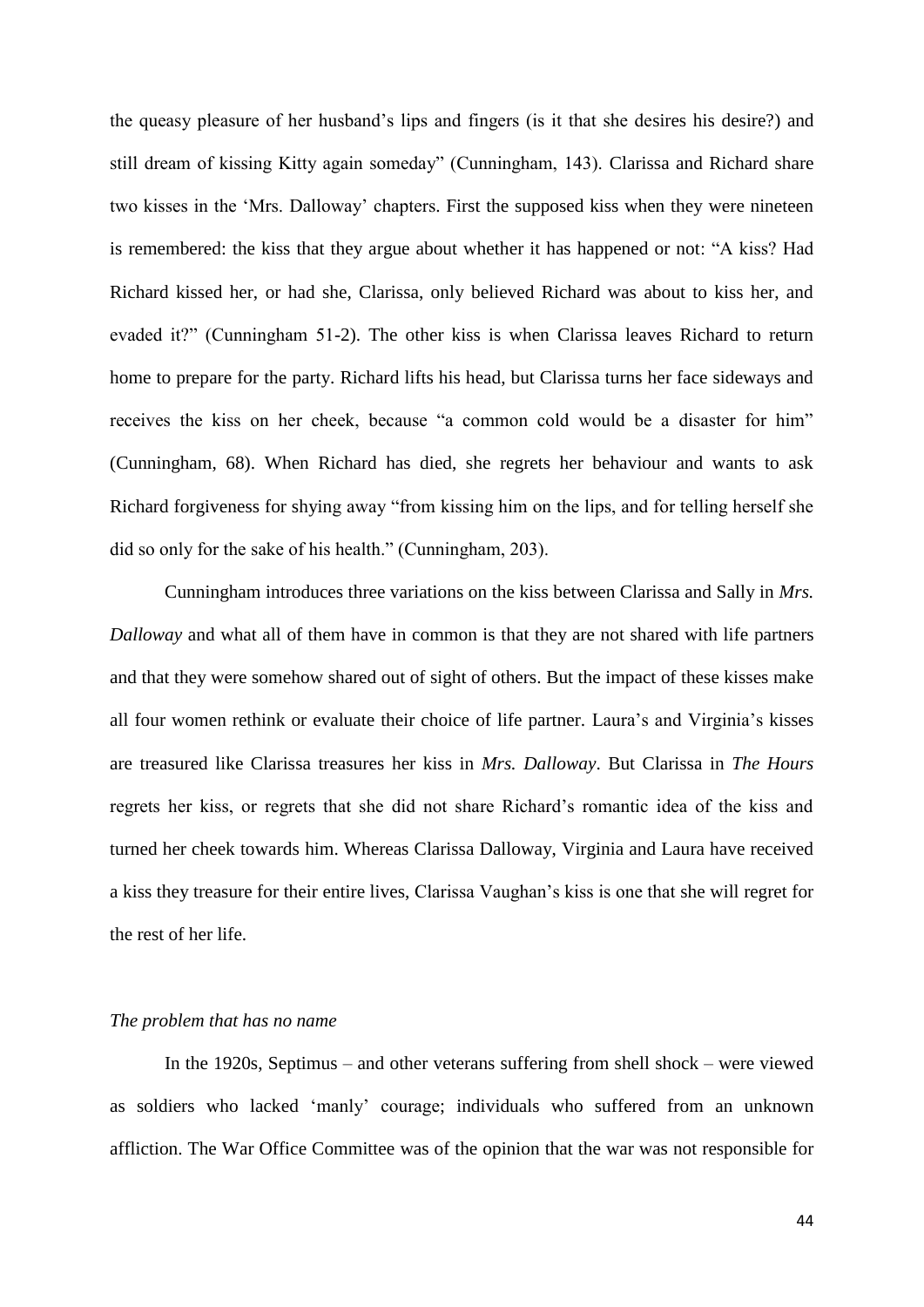the soldiers" breakdowns, instead they argued that there was a weakness in the men themselves. Nevertheless, they instituted the term shell shock instead of hysteria for these cases (Childs, 166). However, the affliction was still looked upon as a "female malady": a man not being man enough. I would like to argue that Laura in *The Hours* suffers from the same problem: she is a woman who is not womanly enough. She has every reason to be happy: she has a loving husband, a son and a second child on the way, they live in a nice house, etc. But Laura expects more from life, she sees herself as a woman "who has consented to perform simple and essentially foolish tasks, to examine tomatoes, to sit under a hair dryer, because it is her art and her duty" (Cunningham, 42). At a certain point, when they celebrate Dan"s birthday together, she thinks: "She herself is trapped here forever, posing as a wife. She must get through this night, and then tomorrow morning, and then another night, with nowhere else to go." (Cunningham, 205).

According to Young, Cunningham has said that Laura yearns to create the perfect home (Young, 55) and that she is a mother who seeks perfection (Young, 59). But I want to argue differently. In my opinion Laura suffers from "the problem that has no name" as Betty Friedan refers to this problem in *The Feminine Mystique*. The reader learns from the first paragraph in the first chapter that every suburban wife in 1950s America struggled with a problem that lay buried, unspoken for many years: "As she made the beds, shopped for groceries, [...] ate peanut butter sandwiches with her children, [...] lay beside her husband at night – she was afraid to ask even of herself the silent question – "Is this all?"" (Friedan, 15). All women were told that their role was to seek fulfilment as wives and mothers, there was no need for them to study or have their own job: "All they had to do was devote their lives from earliest girlhood to finding a husband and bearing children." (Friedan, 16). I want to argue that this is exactly what Laura suffers from: she wants to be more than Dan"s wife and Richie"s mother and that is why she cannot find fulfilment in baking a cake. This is why she is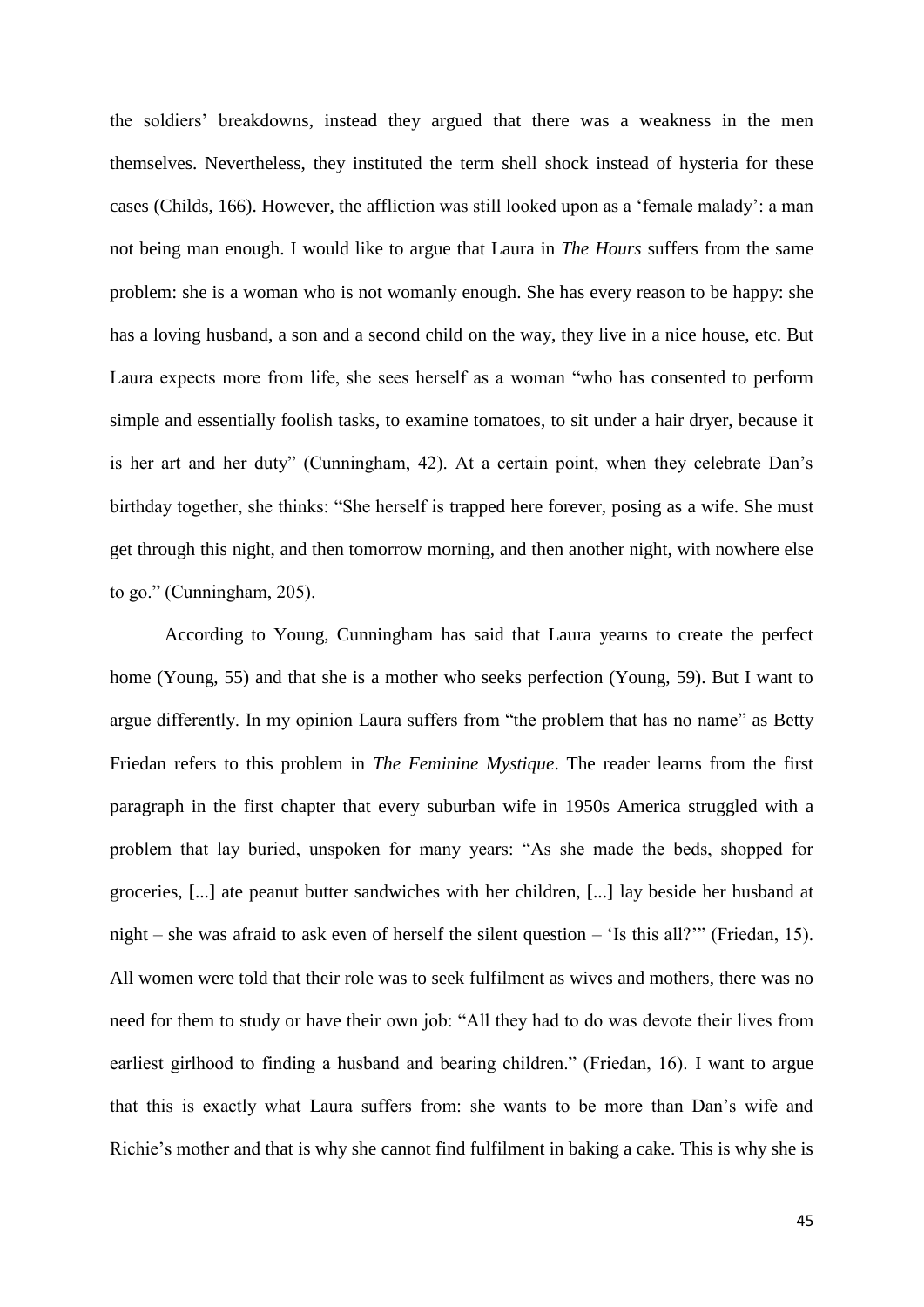so happy when she has left Richie with the babysitter and is out in her car: "She shifts over to the left-hand lane, presses the accelerator. For now, right now, she could be anyone, going anywhere." (Cunningham, 144).

Although perhaps unintentional, Cunningham has with Mrs. Brown"s story rewritten Septimus" illness that could not be understood. Both Septimus and Laura do not perform the roles that society imposes on men and women. And both "problems" had no name yet, as they were not recognised as afflictions.

#### <span id="page-46-0"></span>**6.3.4. Critics on the intertextuality in** *The Hours*

Several literary critics have analysed the relationship between *Mrs. Dalloway* and *The Hours* and have developed ideas about how these two relate to each other, just as I have done above. These critics have also appraised the value of *The Hours*. I will now have a critical look at some of their readings.

In "*Mrs. Dalloway* and Three of Its contemporary Children" ( in *Papers on Language & Literature*, 2006), Henry Alley analyses *The Hours*, Robin Lippincott"s *Mr. Dalloway* and the film made on the basis of Cunningham"s *The Hours*. What Alley in my opinion has done, is define what characterises Woolf"s novel and try to rediscover those elements in the works inspired by it. The important elements of Woolf"s prose are, according to Alley, the presence of the narrator in the story (409), the issue of tense or narrative stance (411) and the psychological conclusions about the characters that readers can or cannot draw from the stories (414). To me it seems that Alley implies that these elements should be present in the new novels and film as they were present in Woolf"s novel. When the derivatives of *Mrs. Dalloway* lack these elements, they somehow fail in Alley"s eyes. Alley says, for example, that "Cunningham"s novel lessens the sympathetic experience of its predecessor because of the present tense he uses in *The Hours* and also the multiplex narrative framing" (402).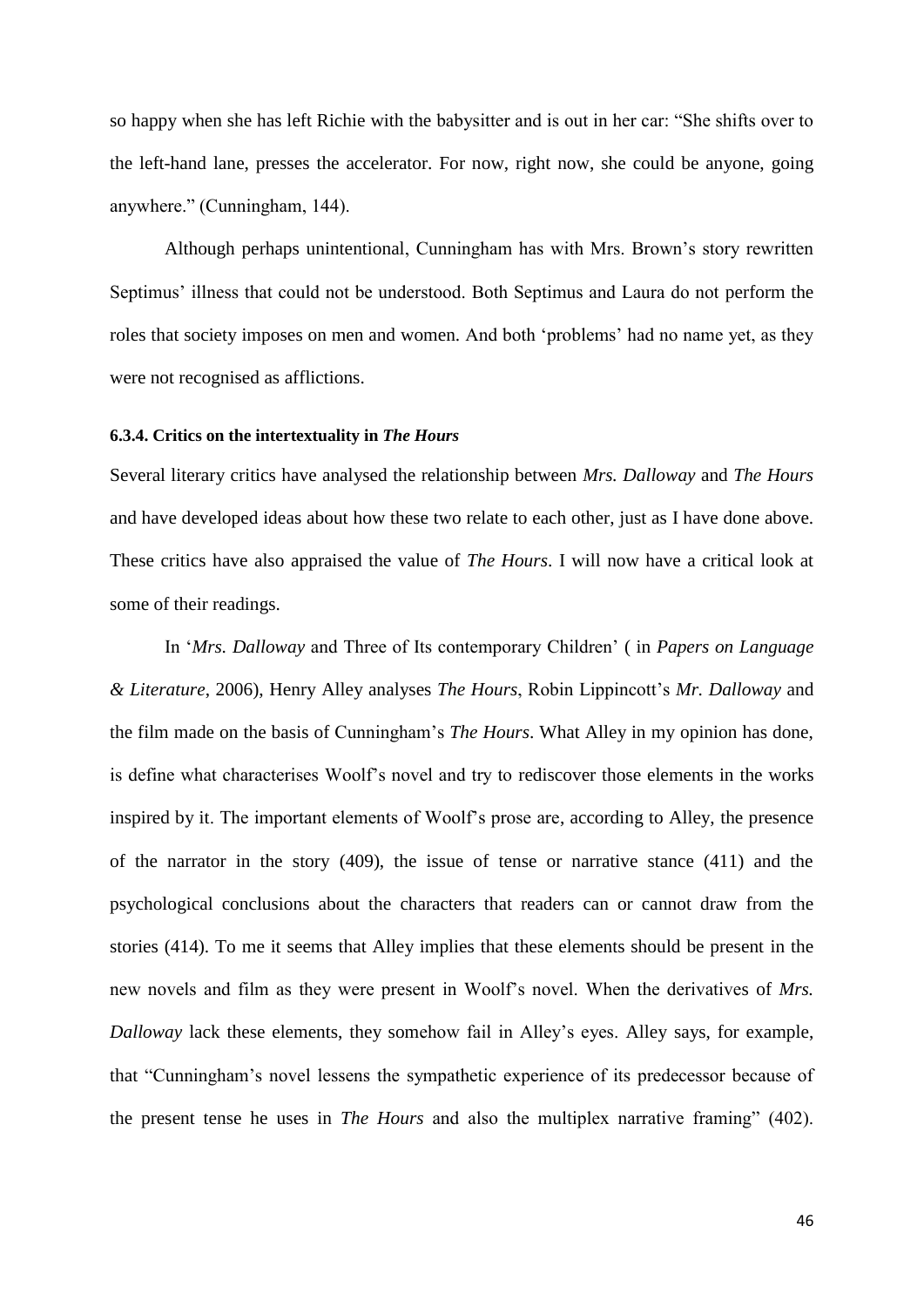Furthermore, "there are important nuances of *Mrs. Dalloway*'s style which Cunningham seems to miss or ignore" (405).

In my opinion Alley does not so much analyse the intertextuality between the two novels as try to find distinct features of Woolf"s novel in Cunningham"s work. He recognises that Cunningham has created "a medley of characters who seem linked in their artistic DNA" (417), but he states that "reviewers who link *The Hours* to *Mrs. Dalloway* are missing an essential element of Woolf's art" (406). Alley seems to value an imitation (Lippincott's Mr. *Dalloway*) over a reinvention or reworking (*The Hours*) and by doing so he adheres to another view of literature then the other critics I will discuss below. When Alley would use intertextuality as a tool to compare both novels, he would see that *The Hours* as the phenotext refers to the source text *Mrs. Dalloway*, and only then he would discover the different links and similarities between the two texts.

Mary Joe Hughes says that the retelling or representation of an earlier work of art is rife in postmodernity and not just in fiction ("Michael Cunningham"s *The Hours* and Postmodern Artistic Re-Presentation", in *Critique*, 2004, 349). This postmodern representation, Hughes says, has been condemned as pastiche or ironic parody (349). The verb "condemned" suggests a negative approach towards the retelling of stories, although in literary history only the modernists wanted to create brand-new art. What *The Hours* does is echo and extend the story of *Mrs. Dalloway* (350) and in contrast to Alley, Hughes is positive about the fact that Cunningham did not simply ape the structure of *Mrs. Dalloway* and transpose it to New York in the late twentieth century (350). If Alley"s and Hughes" judgements of *The Hours* are compared, it is clear that their views on literature could not have been more different.

To Maria Lindgren Leavenworth *The Hours* is "a rewriting, a recycling, or perhaps rather an update not only of events and ideas from *Mrs. Dalloway* but of characters and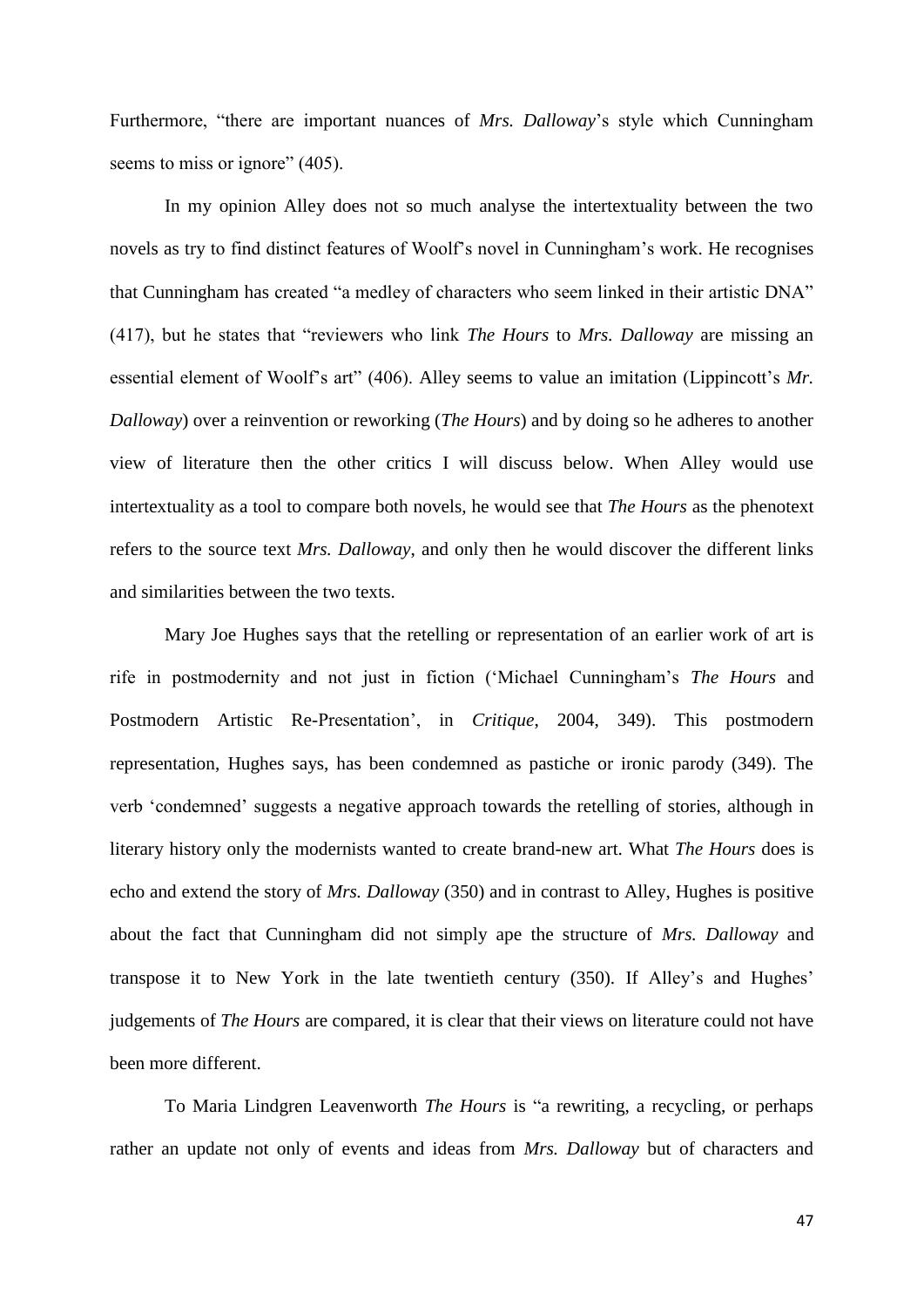relationships as well." (""A Life as Potent and Dangerous as Literature Itself": Intermediated Moves from *Mrs. Dalloway* to *The Hours'*, in *The Journal of Popular Culture*, 2010, 506). She might have added that Cunningham has also borrowed Woolf"s semantic narrative structure by using the stream of consciousness and the theme of a woman"s whole life compressed into a single day. The contemporary writer's attitude towards the prefigurative text is, for the most part, neither angry nor contentious, states James Schiff in "Rewriting Woolf"s *Mrs. Dalloway*: Homage, Sexual Identity, and the Single-Day Novel by Cunningham, Lippincott, and Lanchester'. Rather, Cunningham seems more eager to borrow, learn from and improvise on the work of Woolf (379). Some literary critics might argue that *The Hours* relies excessively on imitation and is an exploitation of Woolf"s literary innovations, but Schiff argues that Cunningham"s novel is neither clone like nor hollow, instead he says it is an exhilarating enhancement (371).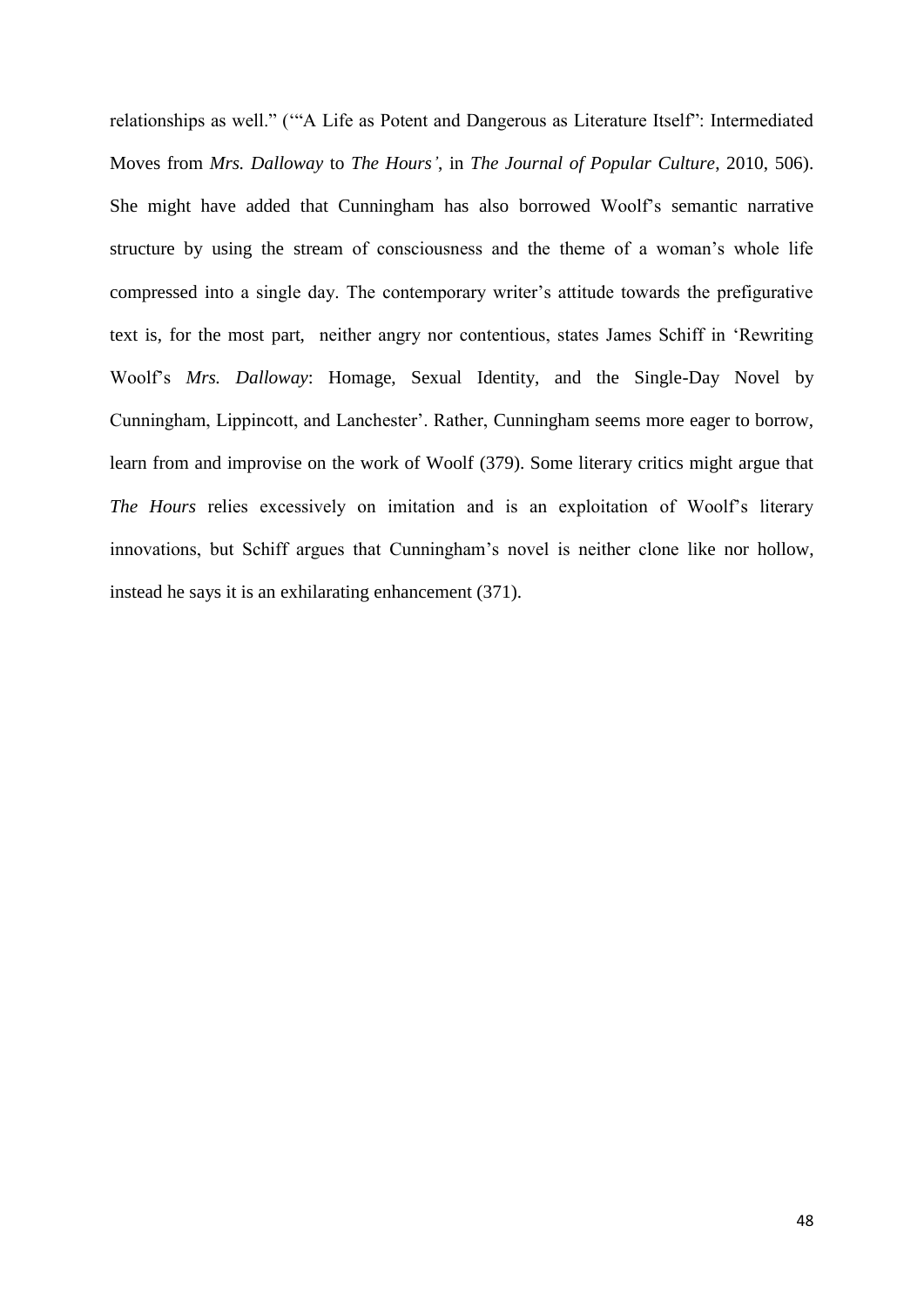## <span id="page-49-0"></span>**7. Conclusion**

First I will draw a conclusion about the relationship between *Mrs. Dalloway* and *The Hours* on the basis of my analysis of the intertextuality between both novels. I will subsequently delineate a conclusion on the relationship between modernism and postmodernism on the basis of the former.

#### <span id="page-49-1"></span>**7.1.** *Mrs. Dalloway* **and** *The Hours*

Allen has said that all texts are potentially plural and that they cannot be considered singular objects. What has been clear from the start of this thesis is that *The Hours* explicitly refers to *Mrs. Dalloway*. The ways in which it does so have been investigated using intertextuality as the tool for analysis. At this point I wish to recall Claes" definition of intertextuality: the entirety of relations between texts, whereby a subject that discerns these relations ascribes a function to them. In chapter 6 I described the relationships between the texts and I now want to ascribe a function to them. But first of all I have to say that the intertextuality that I have uncovered here, is the one available to readers who have read both *Mrs. Dalloway* and *The Hours*. My attention is focused on the intertextuality between these two novels, but it is more than likely that intertextual relations also exist between each of the novels and other novels.

The three storylines of Virginia, Laura and Clarissa not only make the reader aware of the way in which a novel is created, but also of its reception and afterlife: will the novel be included in the canon or will it be forgotten after a number of years? It is very modernist to focus on the creation of a novel. In doing so, Cunningham pulls the readers' attention away from the plot and redirects it towards the artefact– the book –in front of them. In particular, he asks the reader to rethink the status of *Mrs. Dalloway* as a novel from another era that – at least to him – is still of current interest. By substituting characters and reusing names or roles,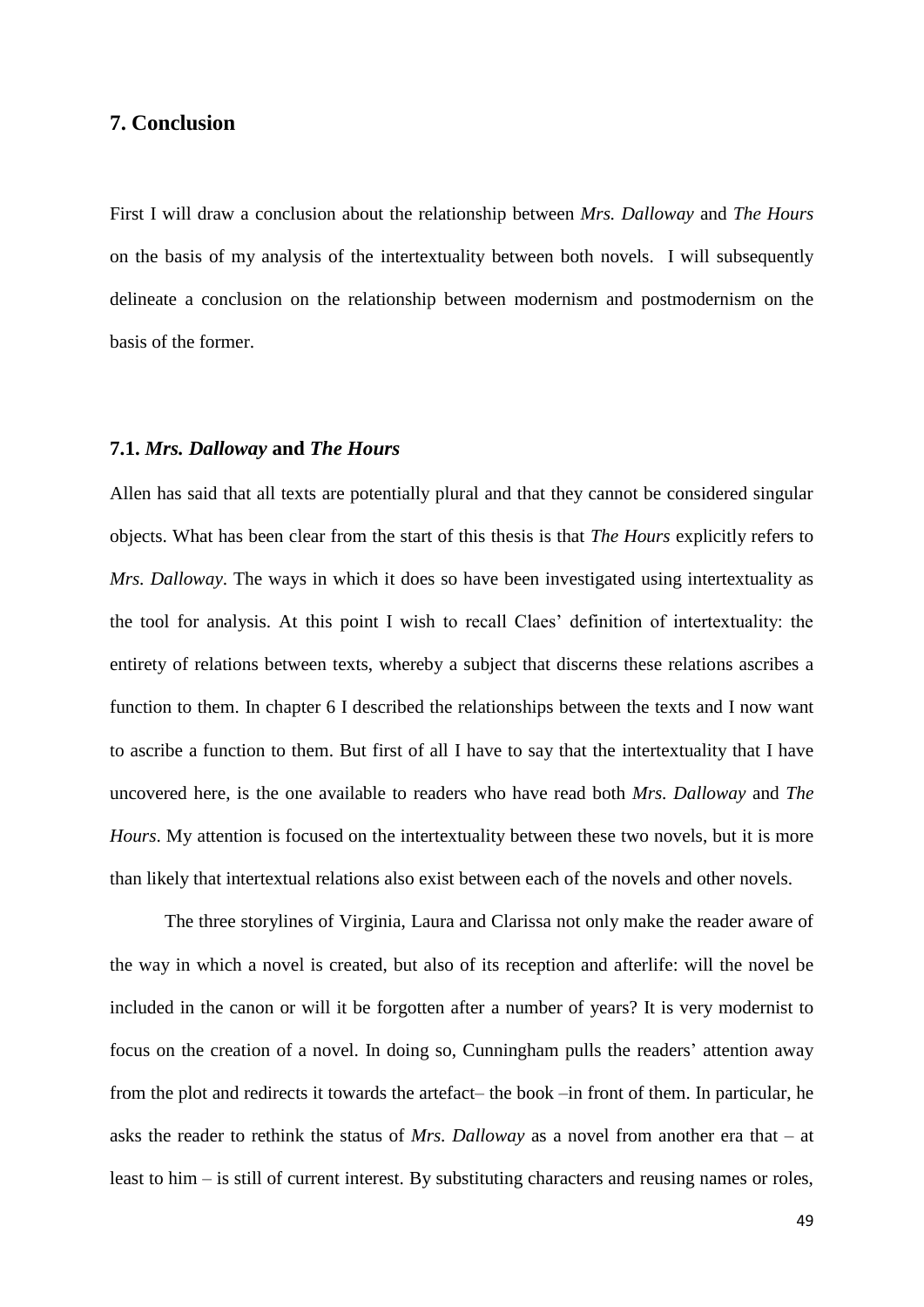Cunningham connects characters in such a way that new interpretations of *Mrs. Dalloway* arise, often in ways that readers of *Mrs. Dalloway* and perhaps even Woolf herself may never have thought of. In doing so, he also influences the perception of *The Hours* for readers that have also read the former novel and invites readers to unravel the connections between the two.

The connections that Cunningham has established between *The Hours* and *Mrs. Dalloway* should be analysed in order to discover their connotations be they constructive or deconstructive. The relationship between Scrope Purvis and Willie Bas is a constructive one, for the phallic names of both allude to a somehow perverted male character that would rather spy on women than glance at them. In my opinion, the example I provided concerning the character of Sally also has a constructive connotation. To me it seems as if Cunningham – by substituting Clarissa Vaughan for Clarissa Dalloway – has finally given the latter the chance to live with Sally. But when I look from a slightly different angle, it is apparent that Clarissa Dalloway was not entirely happy with Richard and that the relationship between Clarissa Vaughan and Sally is not ideal either. Cunningham hereby deconstructs the idea that – when in relationship with Sally – Clarissa would have been more self-assured, while at the same time he underscores Clarissa"s problematic and insecure character.

I would like to argue that *The Hours* is a pastiche of *Mrs Dalloway* in the sense that Cunningham has taken elements from Woolf"s novel and reconstructed them. He has made new connections and has added new elements to the original ones. On the one hand, he has made a faithful imitation, while on the other, the pastiche is more subconscious, since he has incorporated other texts and influences into this new text. In general *The Hours* deconstructs and reconstructs, as a phenotext, the functions characters had in the source text *Mrs. Dalloway*, adding elements from other source texts as well. In doing so, *The Hours* opens up new functions for characters from and explanations of *Mrs. Dalloway*.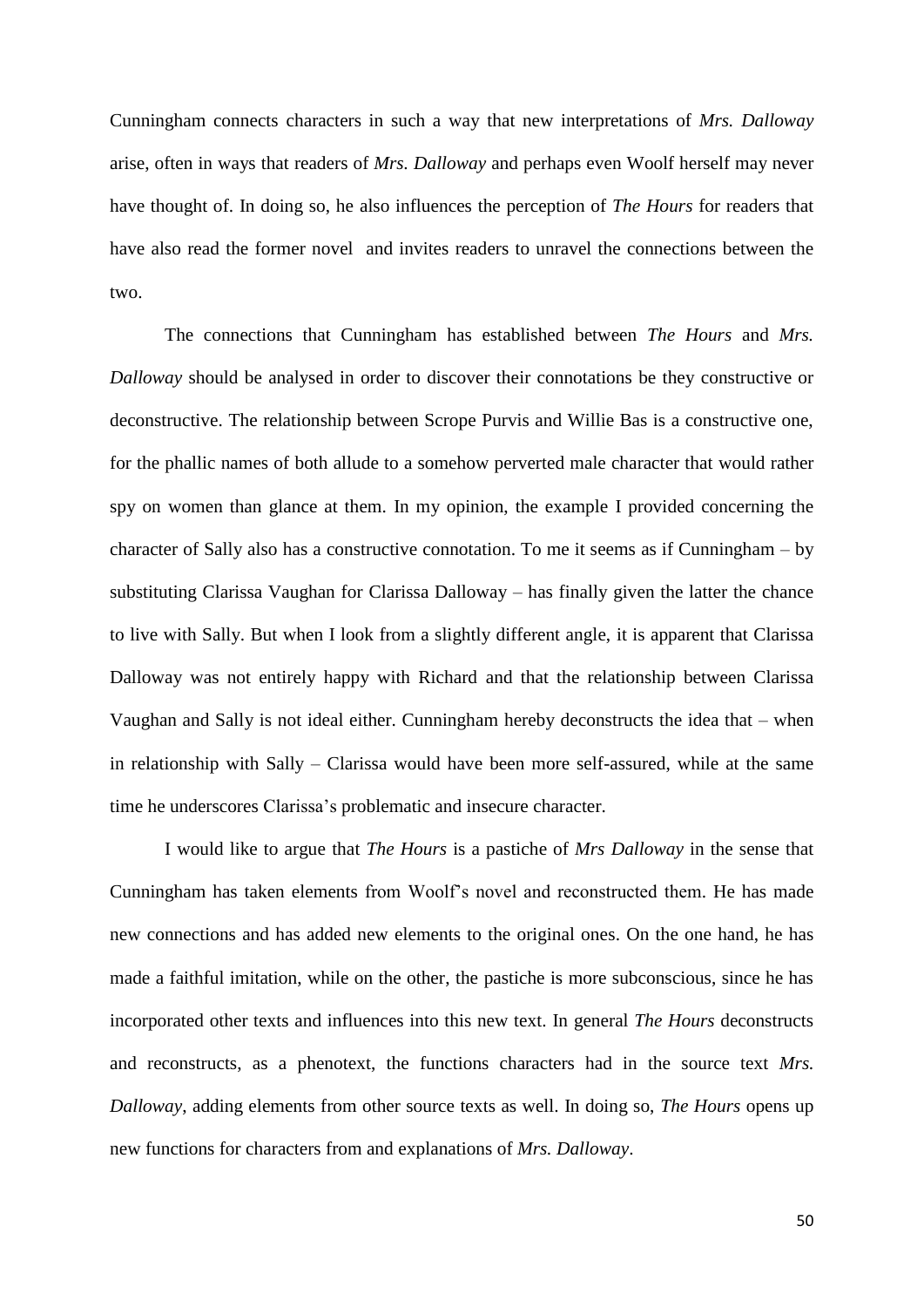Each analysis of the pragmatic relationship between *Mrs. Dalloway* and *The Hours* will turn out to be slightly different from the next, for all readers decode the texts differently, depending on their personal and literary backgrounds. I have focused on the suicide, which in my opinion is an example of the differences between the modern and the postmodern era. As Septimus lies dead on the street, he is surrounded by people. I want to compare this to Richard – who lives in a crowded city, probably in a crowded apartment building – but no one sees him fall. To me, this is exemplary of the individualistic times we live in. Maybe Cunningham intended this interpretation when he wrote this part, all the same this is my decoding of his text.

I want to explain the kisses that Cunningham constructs, as a shared concern with Woolf about unitary consciousness and the sexual duality of the mind. Both Cunningham – who himself is gay – and Woolf – who was notorious for, among other things, her relationship with Vita Sackville-West – know what it is like not to fit into heteronormative society. They both enable their characters to recognise their feelings and not condemn or hide them. Cunningham describes the evolution over time: from Virginia's kiss with her sister – innocent – to Laura"s kiss with Kitty and Laura"s acceptance of the possibility of loving both her husband and Kitty, to Clarissa who lives with a woman. The scene in which Clarissa refuses to kiss Richard is a striking one and I am undecided whether this is because he is a man and she is a lesbian or whether this is because of his illness or the regret that she feels for not having chosen to live with him as her partner. It might be possible, since I have not read other novels by Cunningham, that an explanation for Clarissa"s refusal is to be found in the intertextual relationship with one of Cunningham's other novels.

The analysis that I have provided of what I call 'the problem that has no name' is probably one of the explanations for Laura"s uncomfortable feelings that was unintentional on Cunningham"s part. Whereas pragmatic analyses of the suicide and the kisses revealed that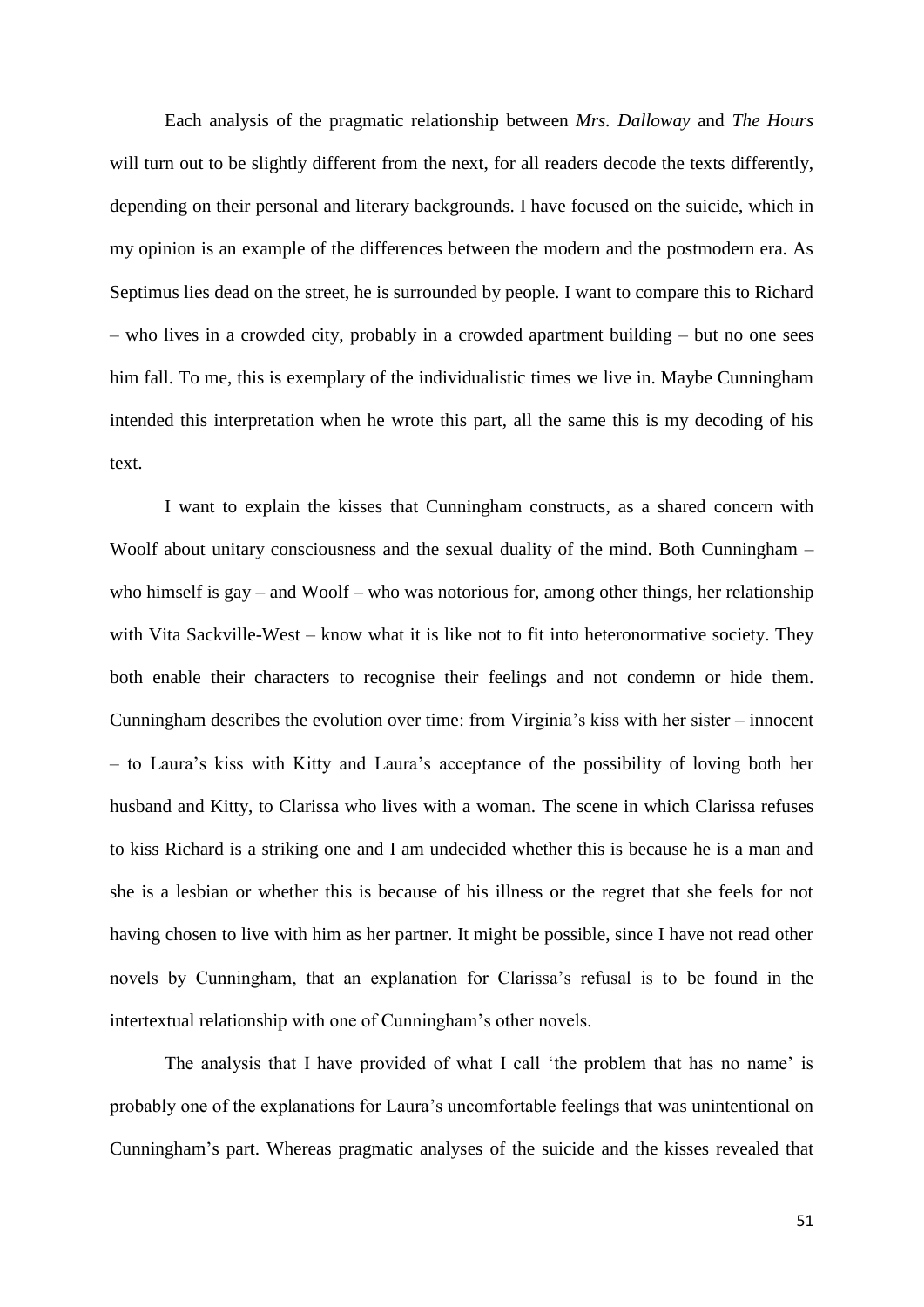Cunningham had updated elements of Woolf"s novel to the here and now or that he endorses Woolf's ideas about sexuality, the pragmatic analysis of 'the problem that has no name' provides the opportunity of discovering unintentional meanings in and between texts. All these outcomes of my analyses are examples of what intertextuality allows a reader to do: to discern relationships between texts and to ascribe functions to these connections.

The question I still have to answer is whether I think there is continuity or discontinuity between *Mrs. Dalloway* and *The Hours*. I would like to argue that the relationship between the two novels is continuous. Cunningham has used Woolf"s novel as the basis for his: he uses the stream of consciousness narrative that encompasses a single day. He renews Woolf"s novel, while at the same time he underscores her points of view and elaborates on possible situations that she could not make happen. Rather than deconstructing her work, he enhances it and thereby encouraging readers to also read *Mrs. Dalloway*. The differences between the events in both novels can be ascribed to the different eras the novels were written in and the subsequent differences in attitude the events are interpreted with. To me, it seems as if Cunningham wanted to elaborate on Woolf"s novel instead of replacing it. For it is almost impossible to appreciate Cunningham"s *The Hours* to the fullest extent if one has not read Woolf"s *Mrs. Dalloway*. And this is why I consider the relationship between the two to be continuous.

#### <span id="page-52-0"></span>**7.2. Modernism and postmodernism**

In the introduction I indicated that the main concern in the debate concerning modernism and postmodernism, is the question how modernism and postmodernism relate to each other. I now wish to provide an answer to the question whether postmodernism is a resumption of modernism or a reaction against it. I will do so on the basis of my investigation into the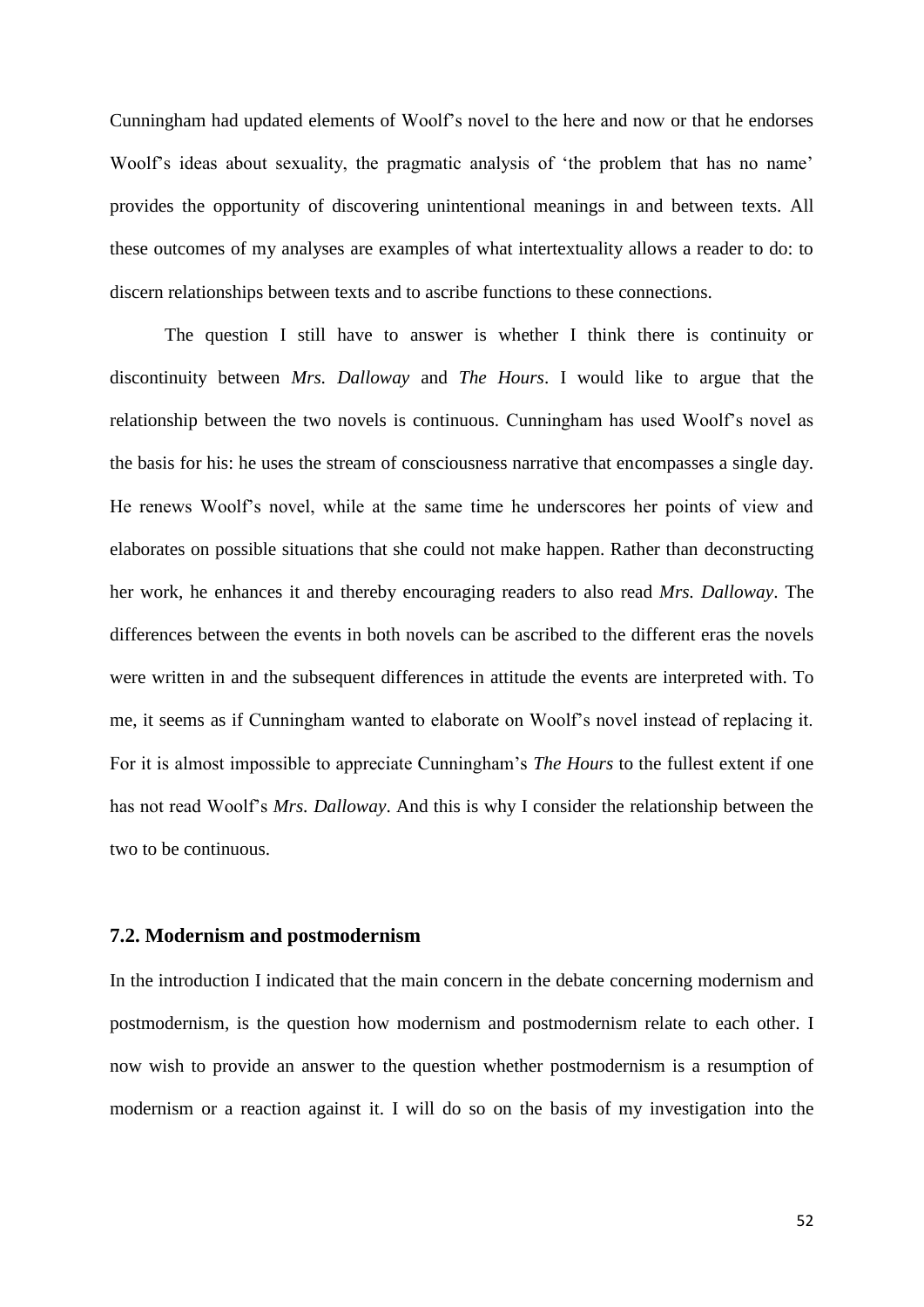relationship between *Mrs. Dalloway* and *The Hours*, and on the basis of my study of modernism and postmodernism.

The environment is important to both modernists and postmodernists. Whereas the modernists experienced urbanisation, the postmodernists experience globalisation, but both have the effect of making the familiar unfamiliar by introducing new worlds and new modes of being. I would argue that both urbanisation and globalisation have had the same effect on the people experiencing these new social circumstances i.e. they question the world they live in. The modernist problems with modes of knowing shifted towards problems with modes of being: the modernist question of how to *know* has shifted to the postmodernist question how to *be* and *who* to be. In postmodernism the self is no longer the only thing that is fragmented: the world is too. For both, the concept of truth is provisional and fragmentary. Only the modernists seemed to lament this loss of meaning, whereas the postmodernists seem to embrace it as a new mode of being.

Both modernism and postmodernism oppose realism, with its focus on a novel's plot and an omniscient narrator who is actively involved in the story. Modernist literature strongly rejects the linearity and clear arrangement of the events in a novel, as does postmodernism. One of modernism"s narrative devices is the stream of consciousness, with its almost absent narrator. The consciousness of the characters is brought to the fore. With emphasis on that consciousness, events become less important as does the chronology of a story. The same can be said for postmodernism.

So far, only a few differences between modernism and postmodernism have been described. This is because, due to the fact that both oppose realism, they share the same characteristics which – simultaneously – demarcate a break with realism and emphasise their similarities. The differences that arise between modernism and postmodernism are, as I want to argue, caused by different attitudes and approaches towards the same problems.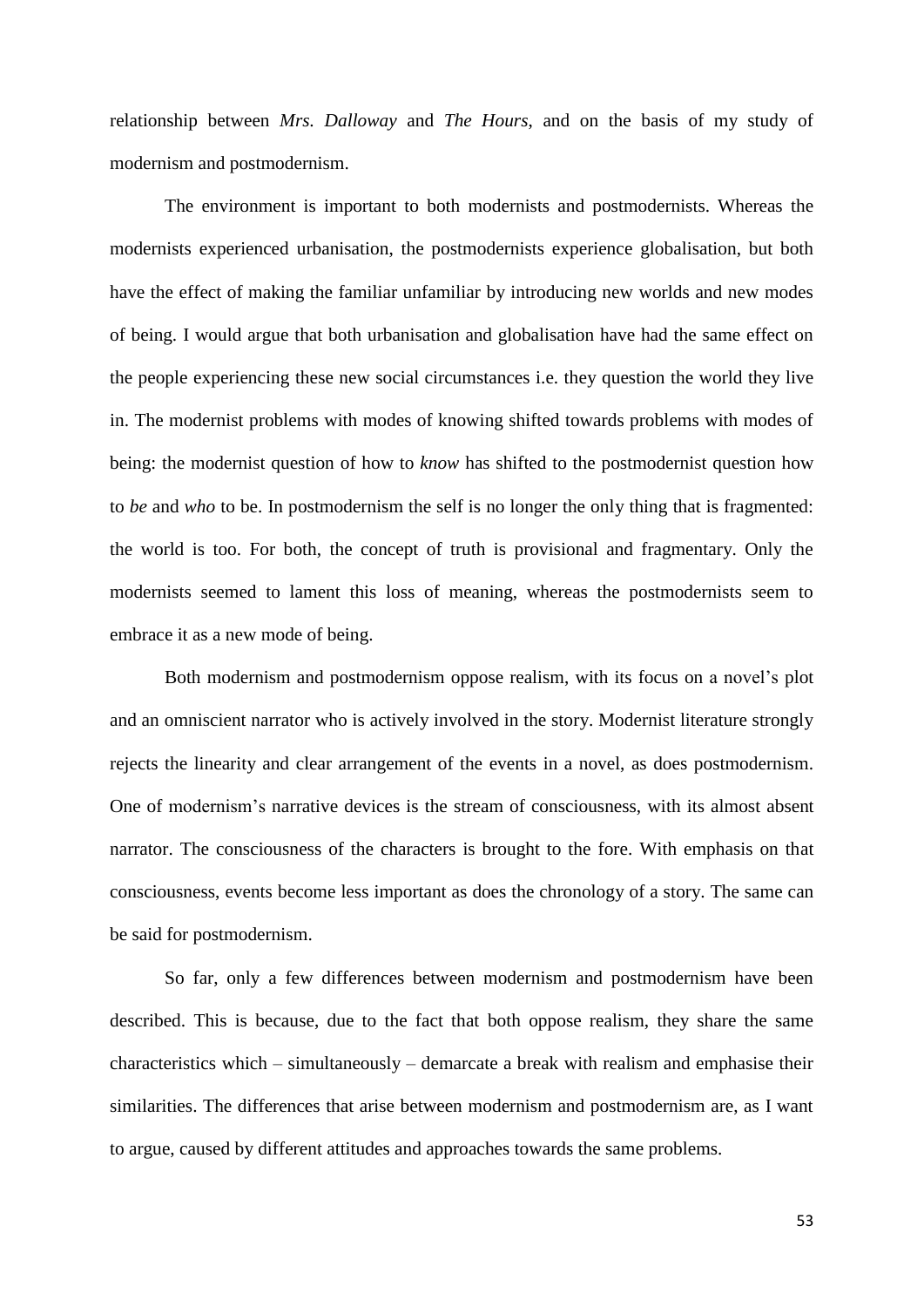I strongly want to argue against the idea that postmodernism sets itself against modernism in such a way that it wants to be different only in order to be different. If there is one thing that my analysis of *Mrs. Dalloway* and *The Hours* reveals, it should be that postmodernism does not have modernism as its negative point of departure. In fact, their joint abhorrence of realist values provides postmodernism"s positive point of departure. Both modernism and postmodernism share characteristics and ways of representing the world that are not found in the literary periods that preceded them and this is what unites them.

The modernists" epistemological uncertainty is shared and at the same time questioned by the postmodernists, as are the ontological questions that were present in modernism. I will follow Hutcheon in my argument that a distinction between modernism and postmodernism on the basis of the epistemological or the ontological is a meaningless distinction, since both currents have epistemological and ontological doubts.

The differences between the two currents that arise from the change of attitude are perhaps best described as thematic differences. Modernism was interested in transcendent timeless meaning, whereas postmodernism favours provisional meaning. This results in a difference in how modernists deal with this loss of meaning and how postmodernists celebrate the provisionality of knowledge. I would argue that these thematic differences do not make postmodernism and modernism opposites, for the underlying problem is the same. Both currents" shared characteristics have the same goal: to pluralise and surrealise, and to focus on intellectual consideration and reconsideration. Both currents aim to investigate the cultural assumptions that underlie our models of history.

I would like to conclude that postmodernism is a resumption of modernism and not a reaction against it. As my case study has shown, postmodernism elaborates on modernism and enhances it. When both currents are positioned in literary history, then their joint opposition to the preceding literary periods comes to the fore. This is why I argue that modernists and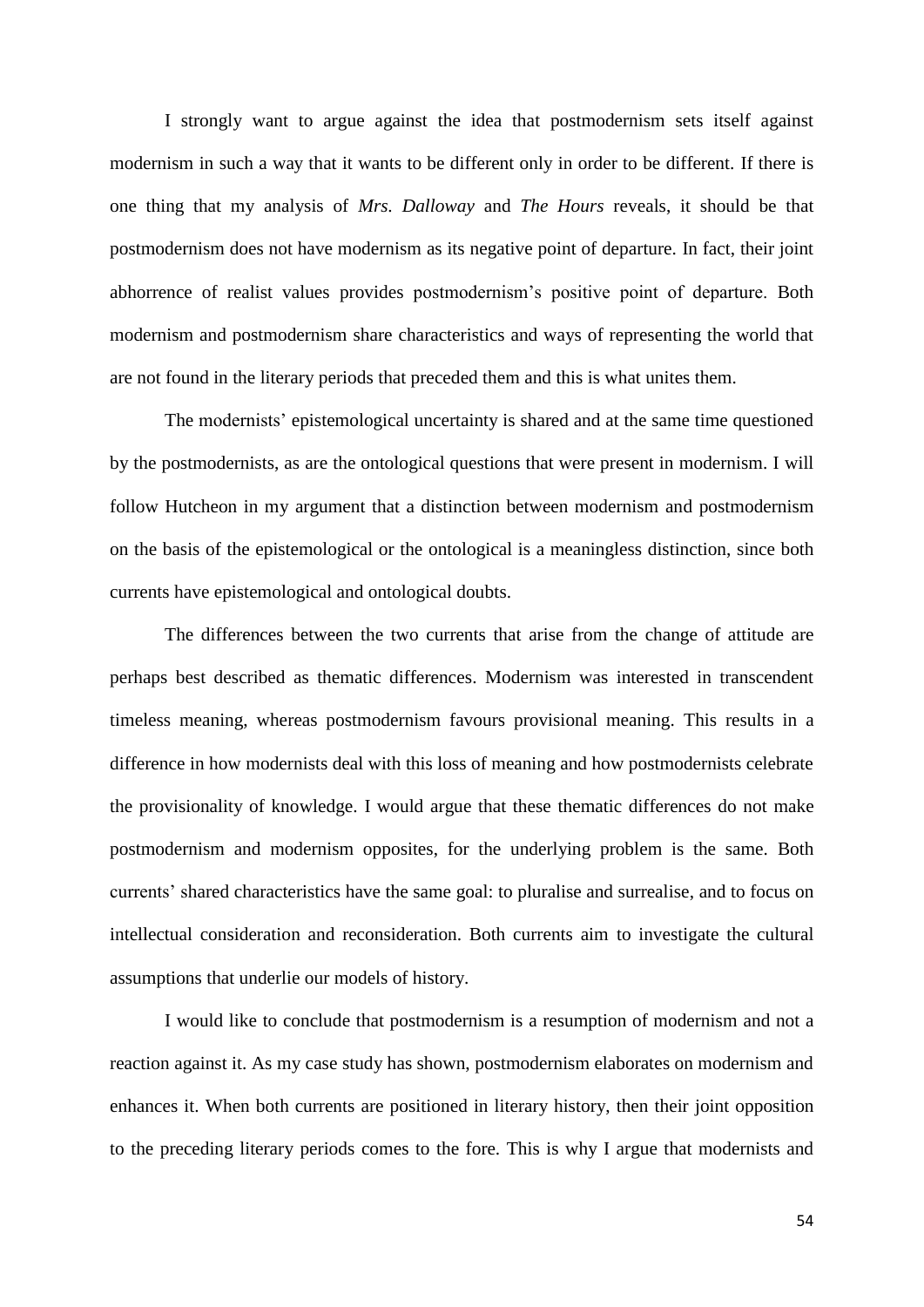postmodernists share concerns and ideas about literature and life, although they have different attitudes towards elaborating on these concerns and ideas. The larger context of literary history makes the continuity of modernism into postmodernism manifest.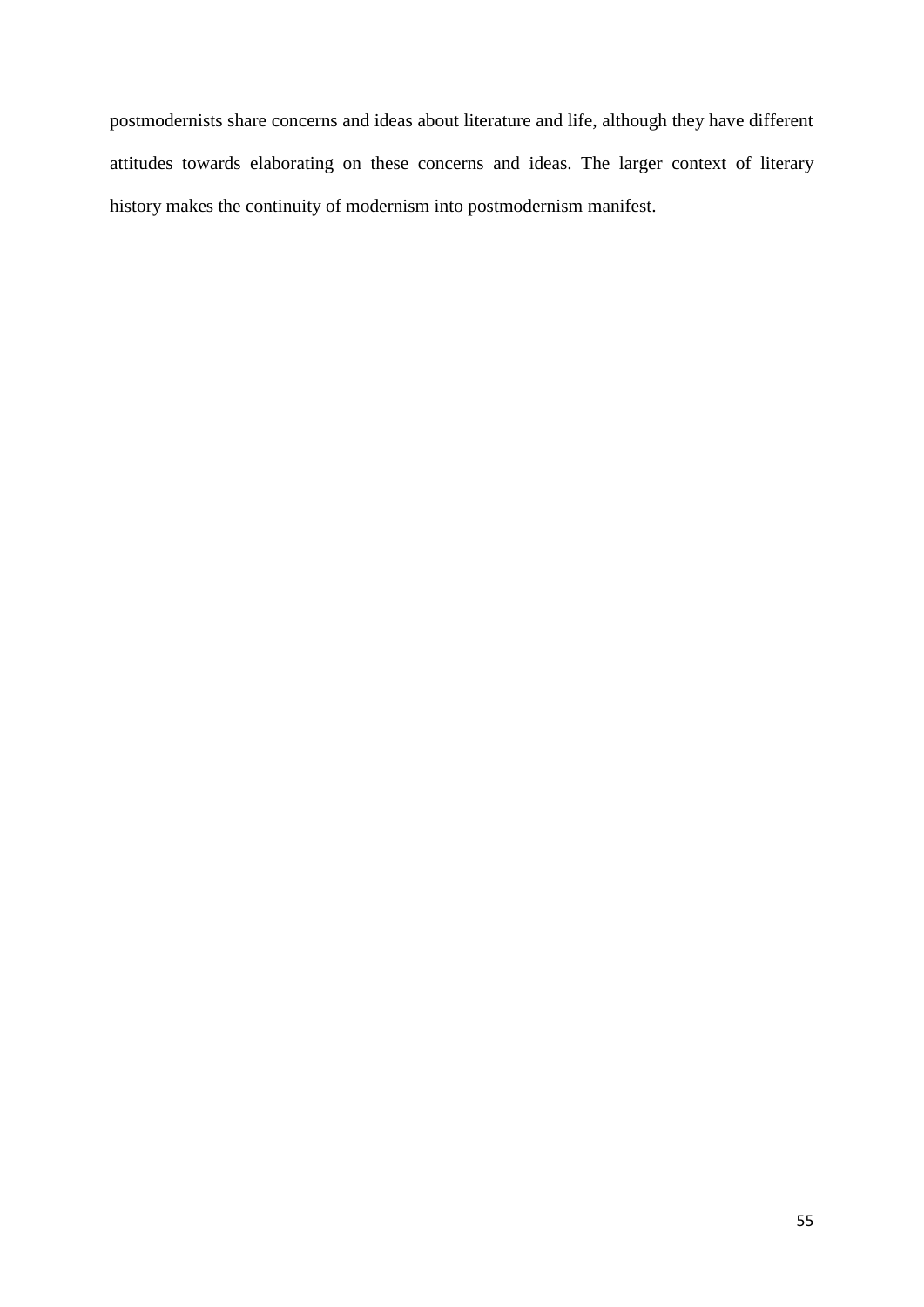## <span id="page-56-0"></span>**8. Further research**

There are many ways in which further research on this subject can be conducted. Both novels have been turned into movies, for example. It could be very interesting to make a quadruple study of the relations between the novel and the movie, between both novels and between the movies. The focus could be on the intertextuality, but also on the translatability. How does a stream of consciousness novel translate into a movie? And does it matter whether the novel itself is modernist or postmodernist? It could also be very interesting to include *Mr. Dalloway* by Robin Lippincott and *Mr. Phillips* by John Lanchester in a study alongside *The Hours*.

My study focused on the literary intertextual aspects of both novels, but a study situated within feminist or queer theory could also prove to be very interesting. What I myself would like to investigate is the character of Laura Brown in relation to "the problem that has no name". What I would also like to explore in more depth is how this problem is expressed by Cunningham, even though he was unaware of touching upon it.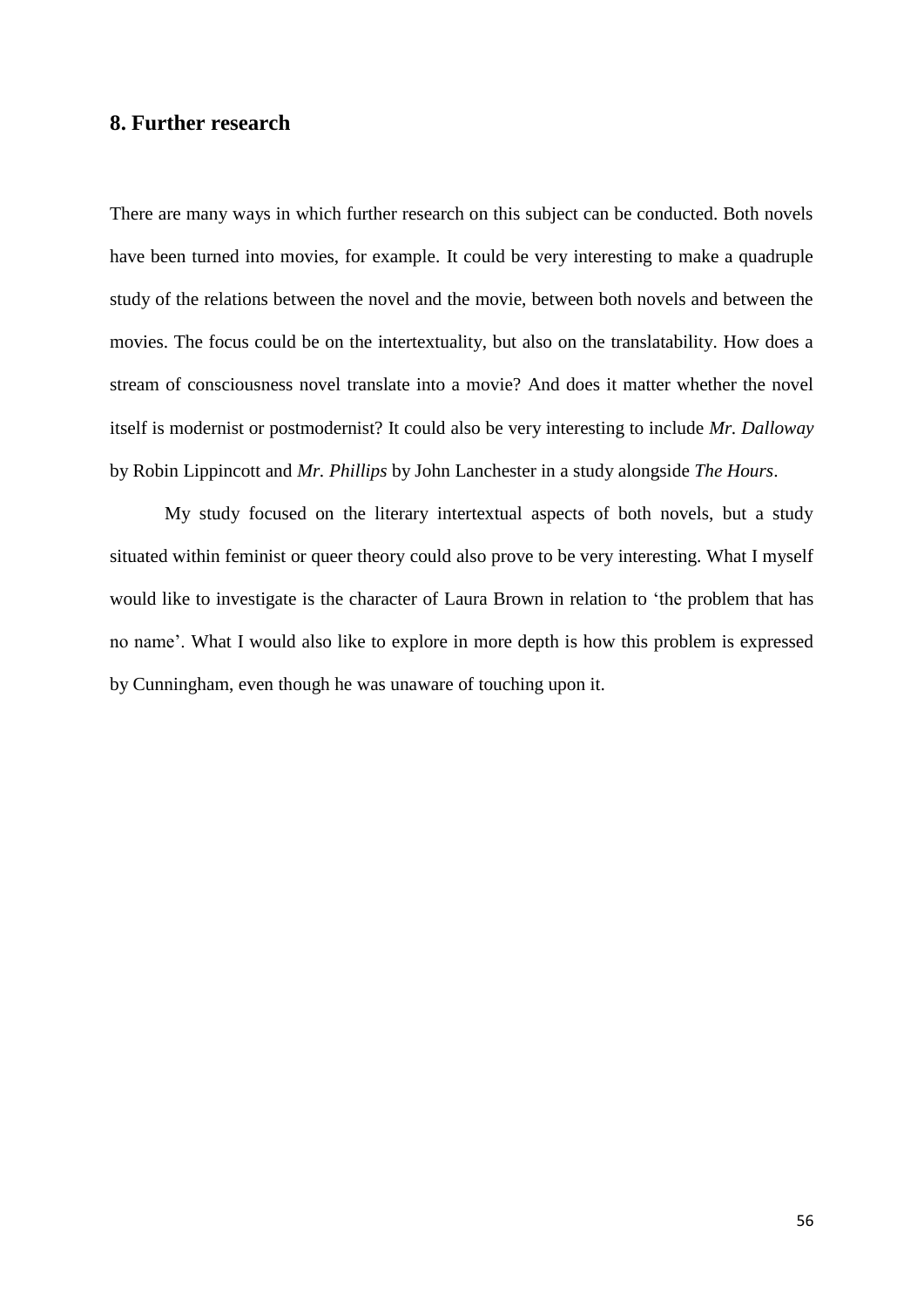## <span id="page-57-0"></span>**9. Bibliography**

- Allen, Graham. 2000. *Intertextuality*. London: Routledge.

- Alley, Henry. 2006. '*Mrs. Dalloway* and Three of Its Contemporary Children' in *Papers on Language & Literature*, vol. 42, no.4: 401-419.

- Barry, Peter. 2002. *Beginning theory. An introduction to literary and cultural theory* (second edition). Manchester: Manchester University Press.

- Bertens, Hans and Douwe Fokkema (editors). 1997. *International postmodernism. Theory and literary practice*. Amsterdam: John Benjamins Publishing Company.

- Bradbury, Malcolm and James McFarlane (editors). 1978 [1976]. *Modernism 1890-1930*. Middlesex: Penguin Books.

- Childs, Peter. 2000. *Modernism*. London: Routledge.

- Claes, Paul. 2011. *Echo's echo's. De kunst van de allusie*. Nijmegen: Vantilt.

- Cunningham, Michael. 2006 [1998]. *The Hours*. London: Harper Perennial.

- Fokkema, Douwe and Elrud Ibsch. 1987. *Modernist Conjectures. A Mainstream in European Literature 1910-1940*. London: C. Hurst & Co.

- Friedan, Betty. 1971 [1963]. *The Feminine Mystique*. London: Victor Gollancz Ltd.

- Hughes, Mary Joe. 2004. 'Michael Cunningham's *The Hours* and Postmodern Artistic Re-Presentation' in *Critique*, vol. 45, no.4: 349-361.

- Hutcheon, Linda. 2000 [1988]. *A Poetics of Postmodernism. History, Theory and Fiction*. London: Routledge.

- Leavenworth, Maria Lindgren. 2010. '"A Life as Potent and Dangerous as Literature Itself": Intermediated Moves from *Mrs. Dalloway* to *The Hours*' in *The Journal of Popular Culture*, vol. 43, no. 3: 503-523.